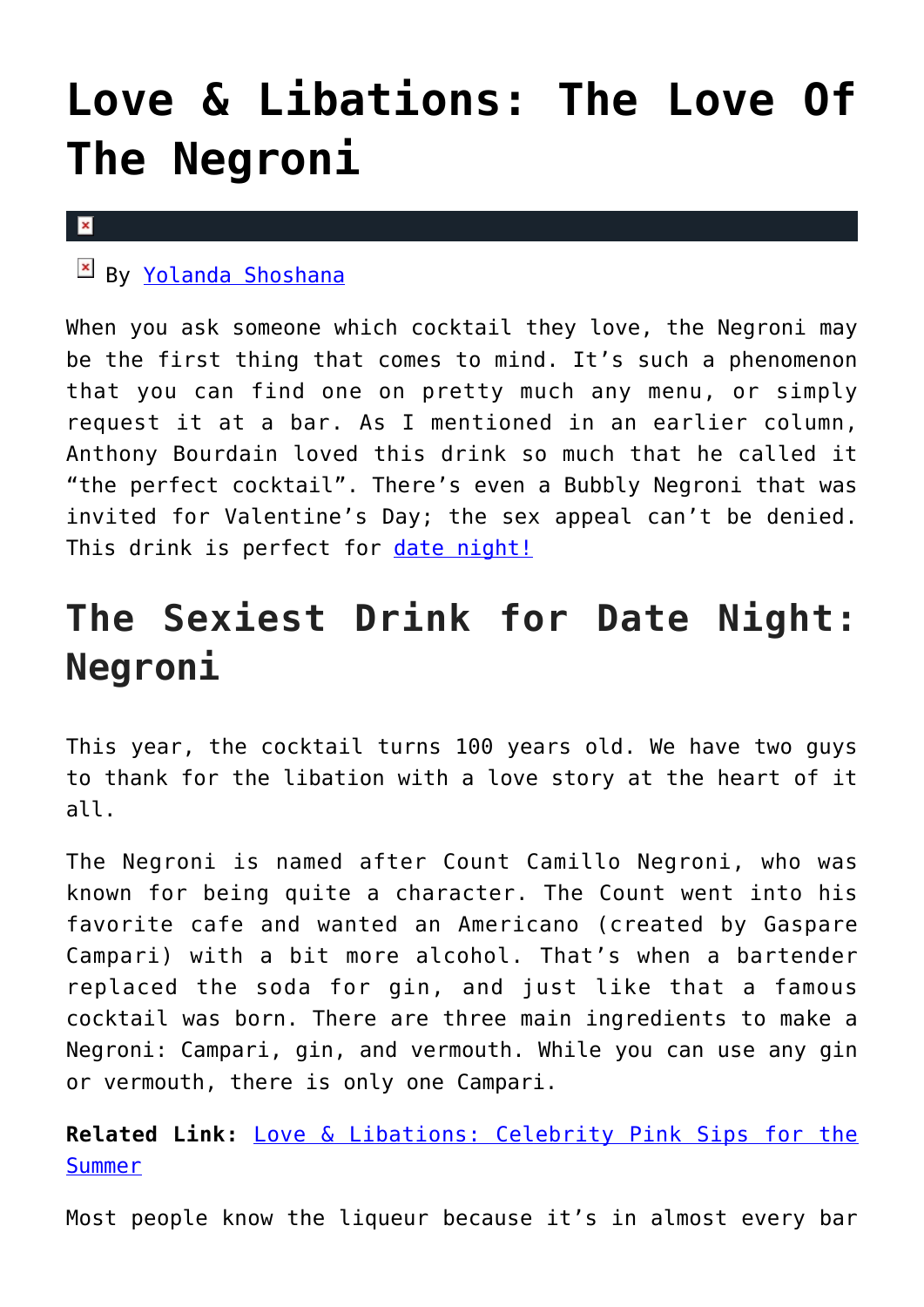and restaurant around the world. Did you know that behind it all is a love story? As you know back in the day, people named everything after themselves, which is why you probably won't be surprised to find out that in 1860 a man named Gaspare Campari started a small family business to make aperitifs. When he died, his two sons took over the business. It was David Campari who started using celebrities in the Campari posters. Basically, Campari was rocking with celebs before it was cool.

### **Related Link:** [Love & Libations: What to Sip & Binge, That Is](http://cupidspulse.com/128183/love-libations-sip-binge-question/) [the Question](http://cupidspulse.com/128183/love-libations-sip-binge-question/)

In the midst of it all, Davide Campari fell in love with a famous Italian opera singer, Lina Cavalleri. She was also known as the "greatest beauty in the world". She was definitely a lovely lady; in regard to singing, let's just say her looks probably got her hired. Davide fell madly in love with Lina and followed her on a world tour. Today, we might call that stalking, whereas during their time it was thought of as "charming". As they traveled to Milan, Moscow, and New York, Davide started selling his families products to bars and restaurants. The small family business grew into a worldwide sensation. While the business became a success, it's sad to say that Lina wasn't really feeling Davide. She married someone else, while he would pine for her until the day he died.

The love story started off between a man and woman, but grew into the world's love for a bitter liqueur. I guess that's what makes the story so bittersweet.

May your love story turn out much better. Enjoy a Negroni or two with your boo during Negroni Week. If you are rocking the single life, get together with your squad and celebrate the single life.

Classic Negroni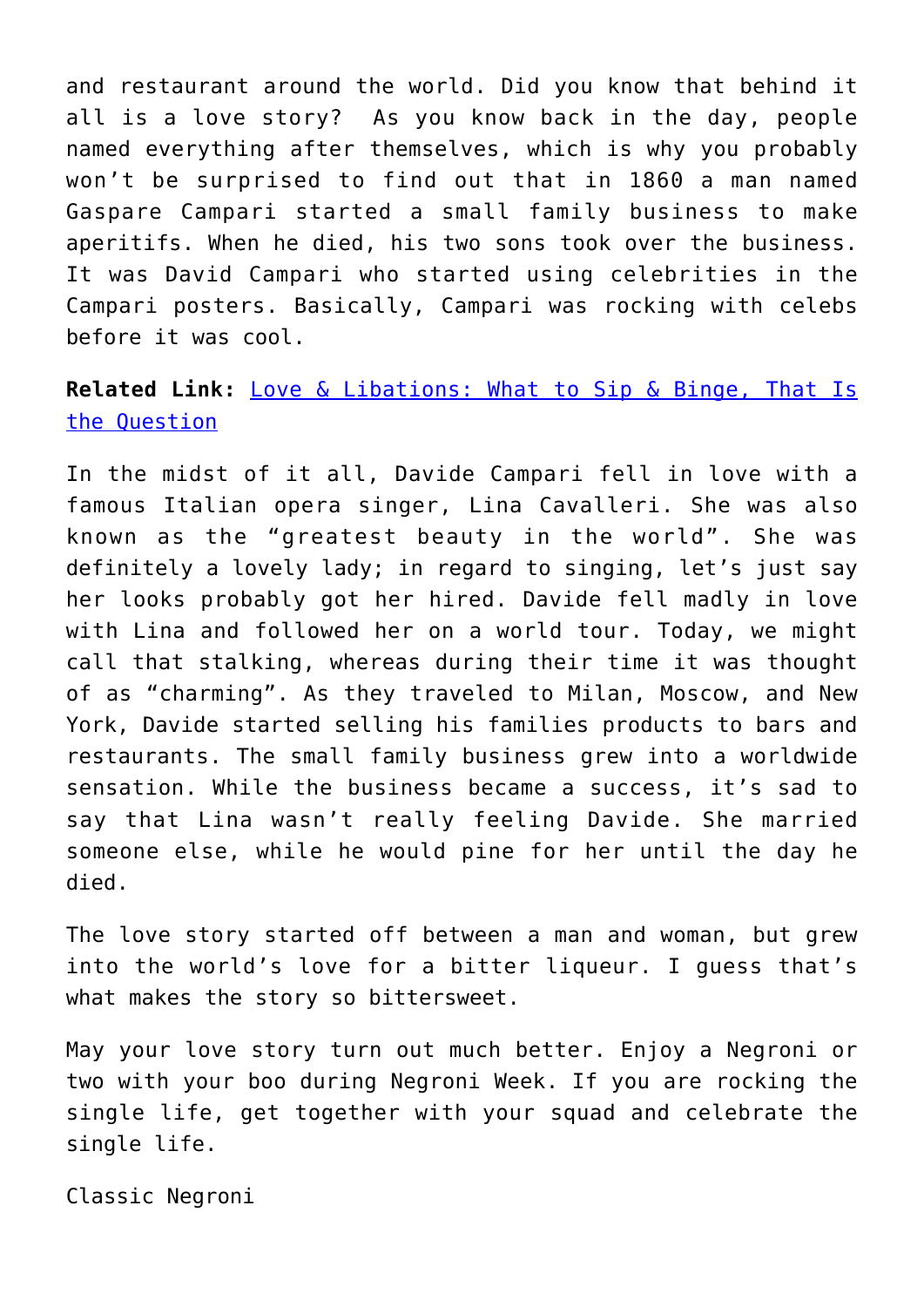1 oz. gin

1 oz. Campari

1 oz. sweet vermouth

Orange twist

Stir ingredients in a mixing glass with ice, then strain into a chilled cocktail glass, and garnish with an orange twist.

# **[Ask the Guy's Guy: Should I](https://cupidspulse.com/130937/ask-the-guys-guy-should-stick-around-feel-spark-again/) [Stick Around to Feel the](https://cupidspulse.com/130937/ask-the-guys-guy-should-stick-around-feel-spark-again/) [Spark Again?](https://cupidspulse.com/130937/ask-the-guys-guy-should-stick-around-feel-spark-again/)**

 $\pmb{\times}$ 

 $\pmb{\times}$ 

#### By [Robert Manni](http://cupidspulse.com/relationship-experts/robertmanni/)

Question from Riley A, "I feel distant in my relationship. I feel like we're growing apart, but I want to grow together. I don't know what to do. Should I end it, and maybe find the spark in someone else? Or stay and wait for the romance to come back?"

### **Should you wait for the spark to come back? Or move on?**

Hi Riley:

It can be challenging when you reach the point in a relationship when things feel stagnant and that special spark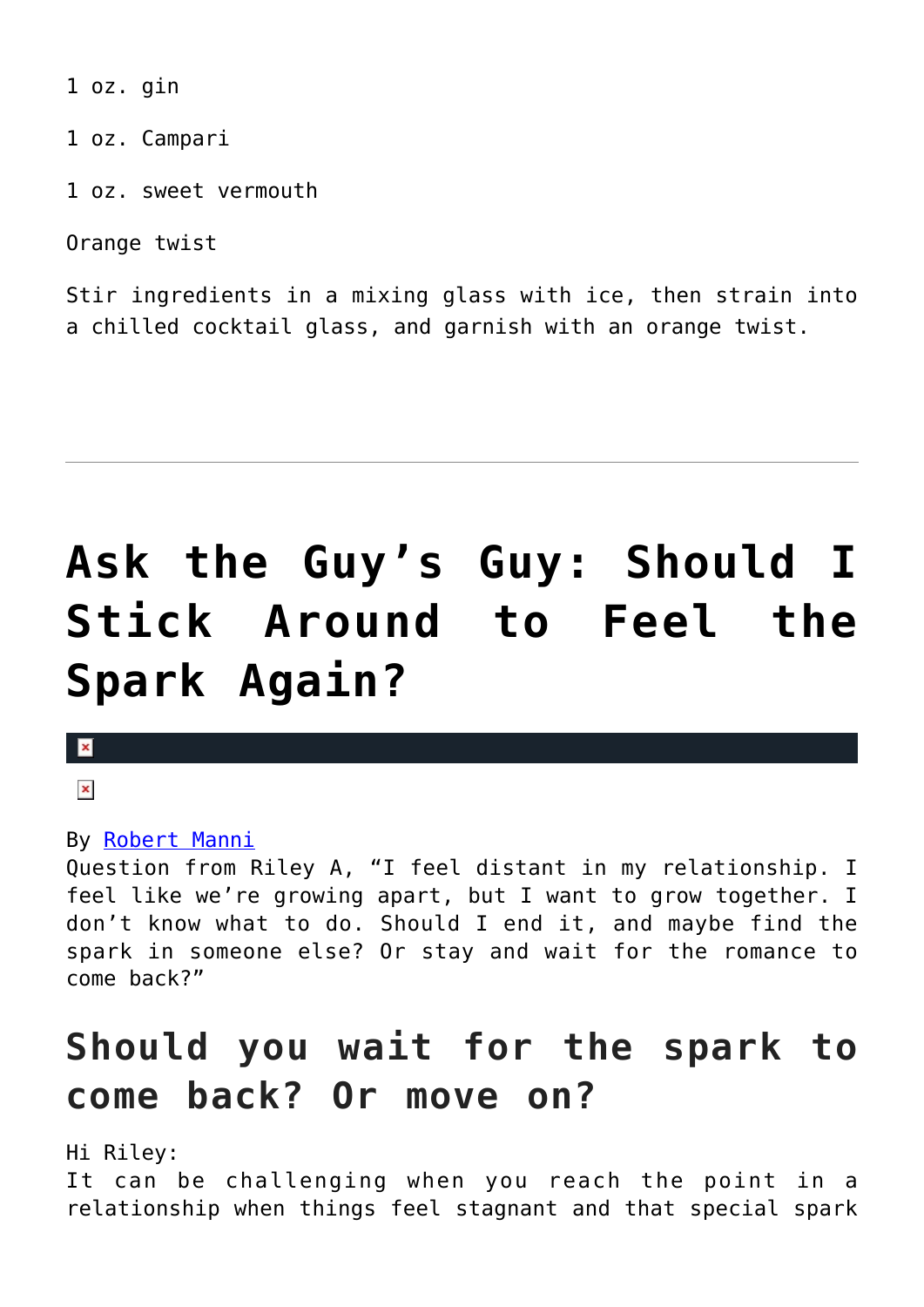is missing.

It sounds like you want to keep things going so I suggest you take a step back and consider where your relationship began, where it has led you, and how you feel about it now. Ask yourself why things may have changed and what circumstances may have affected the current lack of sparkles. The answers are usually right there when we become still and look inside. **Related Link:** [Ask The Guy's Guy: Should I Follow My Boyfriend](http://cupidspulse.com/129797/ask-guys-guy-should-follow-boyfriend-where-job/)

[To Where His Job Is?](http://cupidspulse.com/129797/ask-guys-guy-should-follow-boyfriend-where-job/)

I also suggest broaching the subject with your partner. Ask him how he feels about things if he has any issues, and where he sees the relationship going. That will also provide context for where your relationship stands and its future possibilities.

Every relationship is different and every couple has to finds their own ways to make things work if this is what they both really want.

Take the time to look inside, then trust your gut and intuition. Ultimately, this is about your finding the happiness and love you deserve.

Good luck.

Robert Manni

If you would like relationship expert Robert Manni to answer your online dating/relationship questions, please email gillian@nvmediainc.com

**More about the Guy's Guy:** 



Robert is the host of Guy's Guy Radio, featured on Blog Talk Radio and available on iTunes, Stitcher, and TuneIn. The weekly podcast features interviews with relationship coaches, entertainers, authors, wellness experts, spiritual teachers, sports personalities, and a weekly "Guys' Guy's Guide" exploring current guy-focused topics.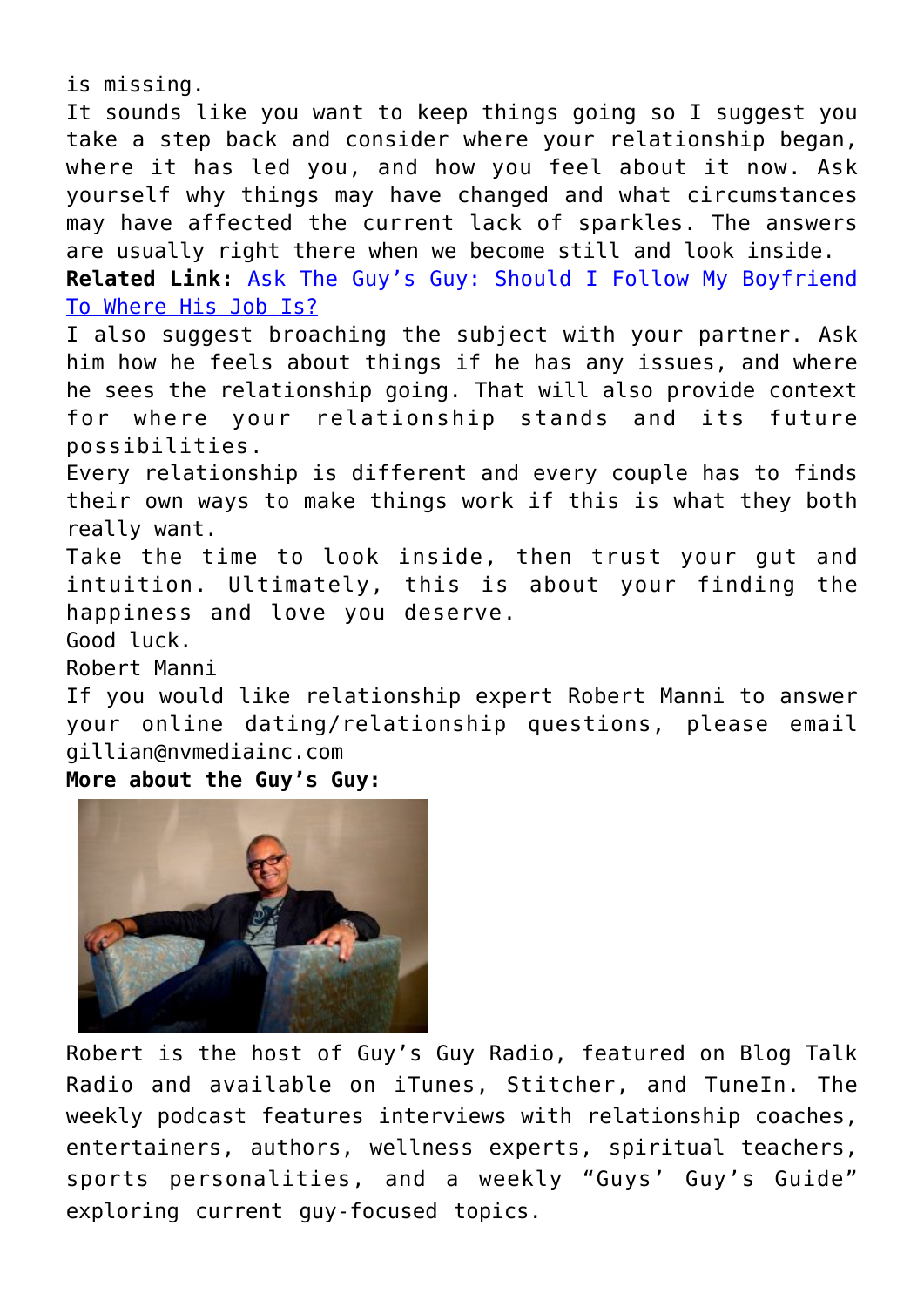His novel, THE GUYS' GUY'S GUIDE TO LOVE, praised as the "men's successor to Sex and the City," has been developed into two feature-length adapted screenplays, a scripted television series (pilot and treatment), and a series of non-scripted Guy's Guy show concepts.

Robert has appeared on broadcast television (NBC's Morning Blend, WPIX11 Morning News) and is a frequent guest across a spectrum of satellite, terrestrial, and web-based radio programs and podcasts, as well as a contributor to Huffington Post, Thought Catalog, Cupid's Pulse, GalTime, is a featured expert on GoodMenProject and YourTango. He was also named a Top Dating Blogger by [DatingAdvice.com](http://datingadvice.com/).

Robert developed the Guy's Guy Platform to help men and women better understand each other and bridge the growing communication gap between the sexes. He continually creates a fresh, robust palette of timely Guy's Guy [content focused on](http://robertmanni.com/) [life, love and the pursuit of happiness](http://robertmanni.com/). Whether it's navigating the challenges of dating, relationships, friendship, career or wellness, Robert explores ways to help both men and women be at their best so that everybody wins.

Read more at [Cupid's](http://cupidspulse.com).

## **[Relationship Advice: How to](https://cupidspulse.com/130352/relationship-advice-estranged-family-members/) [Deal With Estranged Family](https://cupidspulse.com/130352/relationship-advice-estranged-family-members/) [Members](https://cupidspulse.com/130352/relationship-advice-estranged-family-members/)**

 $\overline{B}$  By Dr. Jane Greer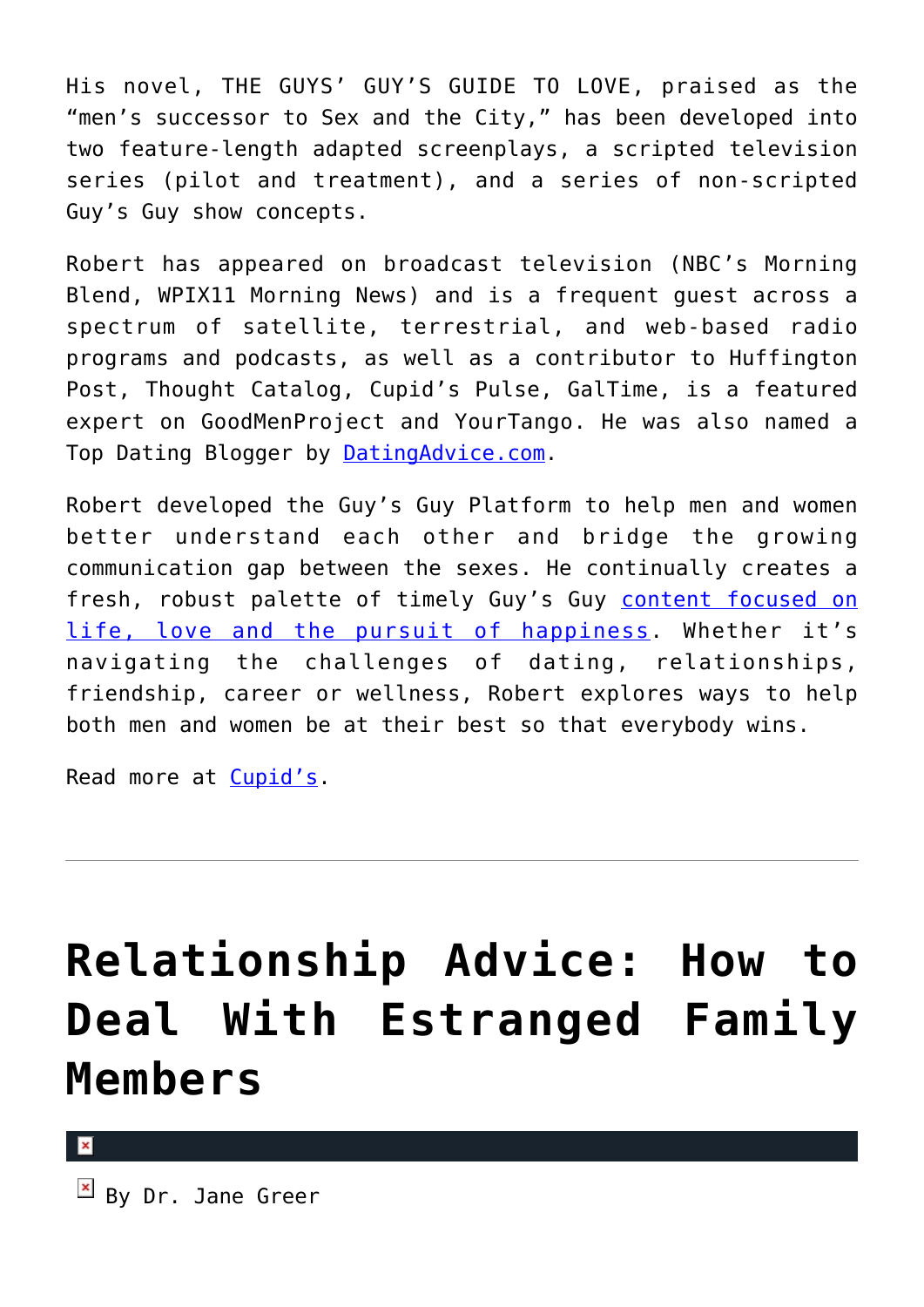When we think of family, we often have an image of togetherness, but for almost one-fifth of the population that is not the case. Studies have shown that family estrangement affects up to nineteen percent of people. And while it may be fairly common, it is often painful and can interfere with everyday happiness. That can be the case whether it is a child who no longer talks to a parent, a sister who no longer talks to a brother, an aunt who no longer talks to a nephew or any other variation. It can become even more relevant and harder to ignore when a family event takes place such as a big holiday, a wedding, or the birth of a baby because there is the natural desire to share those things with someone who, at least at one time, played a prominent role in your life. This may be what Meghan Markle and Prince Harry are experiencing since they welcomed their first child. She has been publicly estranged from her father, and the arrival of her son might raise questions and emotions about that situation, especially since her father told *The Sun* that he worries he will never meet his new grandson.

### **In this relationship advice, learn how to approach estrangement from your family members.**

There are so many twists and turns that can lead people to a place where there is no contact at all. Once that is established, it is often difficult to undo it. Perhaps a long past grievance led you to this place, but it has since been forgotten about or doesn't seem at all as important as it once did. So how do you know if it is the right move for you to use this life event, whatever it might be, as a catalyst to reconnect with family members you are no longer in touch with? And when, on the other hand, should you accept that no matter how much you wish you could reconnect that it is essential to your own health and wellbeing to recognize their limitations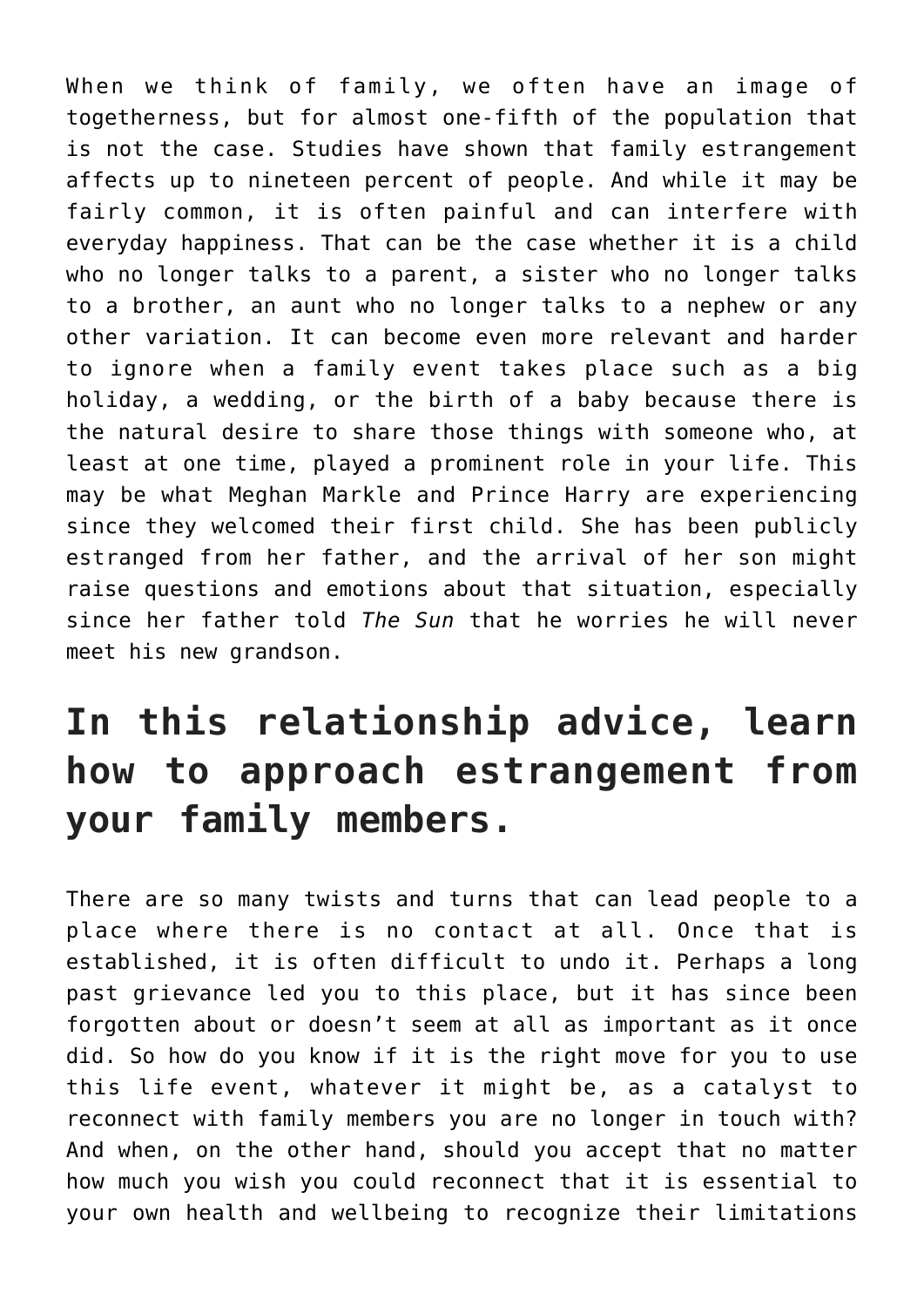and continue to protect yourself emotionally by leaving things as is and not trying to bridge that distance between you? In other words, when is it okay to reach out, and when is it time to let go?

**Related Link:** [Relationship Advice: Should You Elope?](http://cupidspulse.com/128495/relationship-advice-elope/)

If, in fact, there was a misunderstanding, or a family member cut you off with no real explanation and it is a complete mystery to you, these big life events can be a chance to try to clear the air. You can simply say that you know you have not communicated in a long time, but you would like to take this opportunity to attempt to reconcile any disagreements between you. At that point, you can ask if there was something you did to anger the other person, and possibly even move past it. Another scenario in which you might be able to find a meeting place is if you have had repeated grievances – about anything from politics to personal choices to a value clash – and you have not been able to find a middle ground. Might now be a time you can agree to disagree? Is the introduction of a new family member – either through a birth or a wedding – or the celebration of a holiday enough to make you both realize whatever it is you are fighting about isn't so important that you can't put it to the side, respectfully acknowledge each other's differences, and go forward? In those situations, seriously consider if you have more to gain by being able to do this than you would lose by insisting on being right or refusing to acknowledge that your relative might have their own preference or opinion. You might even be able to learn how to co-exist as a family in spite of your opposing convictions.

**Related Link:** [Relationship Advice: The Afterlife Connection](http://cupidspulse.com/127045/relationship-advice-afterlife-connection-dr-jane-greer/)

The times when you really have to ask if it is healthy and a good idea to try to reconnect with an estranged family member are when there has been a clear betrayal. In my book *How Could You Do This To Me? Learning To Trust After Betrayal* I talk about the different types of betrayals. One type is the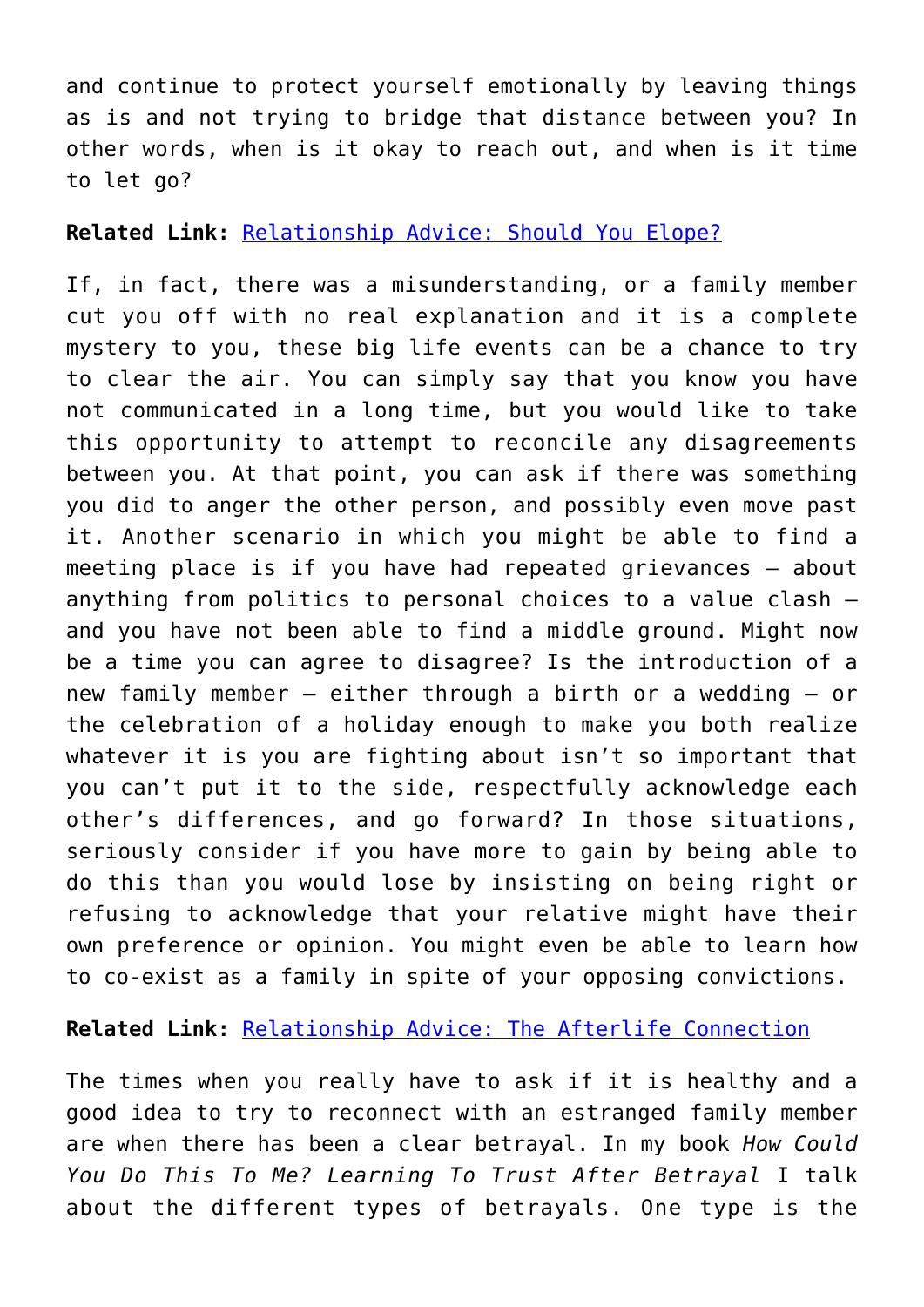unaware betrayal in which the person who does it is completely unaware they are doing it. Another type that I call the deliberate betrayal is much more complicated to get beyond. In this case, the person knew they were doing something that could hurt you, but they did it anyway. When this occurs, it is much harder to trust them again. How do you know they won't continue to behave that way and violate your trust another time? If you aren't sure, sometimes the only thing to do is to keep your distance so that despite whatever good news you might have to share, you aren't at risk of opening yourself up and being vulnerable to getting hurt and disappointed again.

Most people don't get to the point of estrangement without serious consideration. In all likelihood, there has probably been more than one issue in the relationship, and you have likely given your relative many opportunities to do better. Even so, it is common to have that continued desire to find your way back to them. Who knows what Meghan will decide to do in the future in terms of involving her father in baby Archie's life. If the reports are correct, he violated her trust more than once, and it might be hard to bridge that gap since that can corrupt the whole foundation of a relationship. Hopefully one way or another she, and you, will be able to find peace and know when it is more important to take care of yourself than to look for a reunion.

*Please tune in to the Doctor on Call radio hour on [HealthyLife.net](http://www.healthylife.net/) every Tuesday at 2 PM EST, 11 AM PST. First and third Tuesdays are Shrink Wrap on Call, second Tuesdays are HuffPost on Call, and the last Tuesday of the month is Let's Talk Sex! Email your questions dealing with relationships, intimacy, family, and friendships to Dr. Greer at [askdrjane@drjanegreer.com](mailto:askdrjane@drjanegreer.com). Connect with Dr. Jane Greer on Facebook, at [www.facebook.com/DrJaneGreer,](http://www.facebook.com/DrJaneGreer) and be sure to follow [@DrJaneGreer on Twitter f](https://twitter.com/#!/DrJaneGreer)or her latest insights on love, relationships, sex, and intimacy. For more on Dr. Greer, visit [http://www.drjanegreer.com.](http://www.drjanegreer.com/)*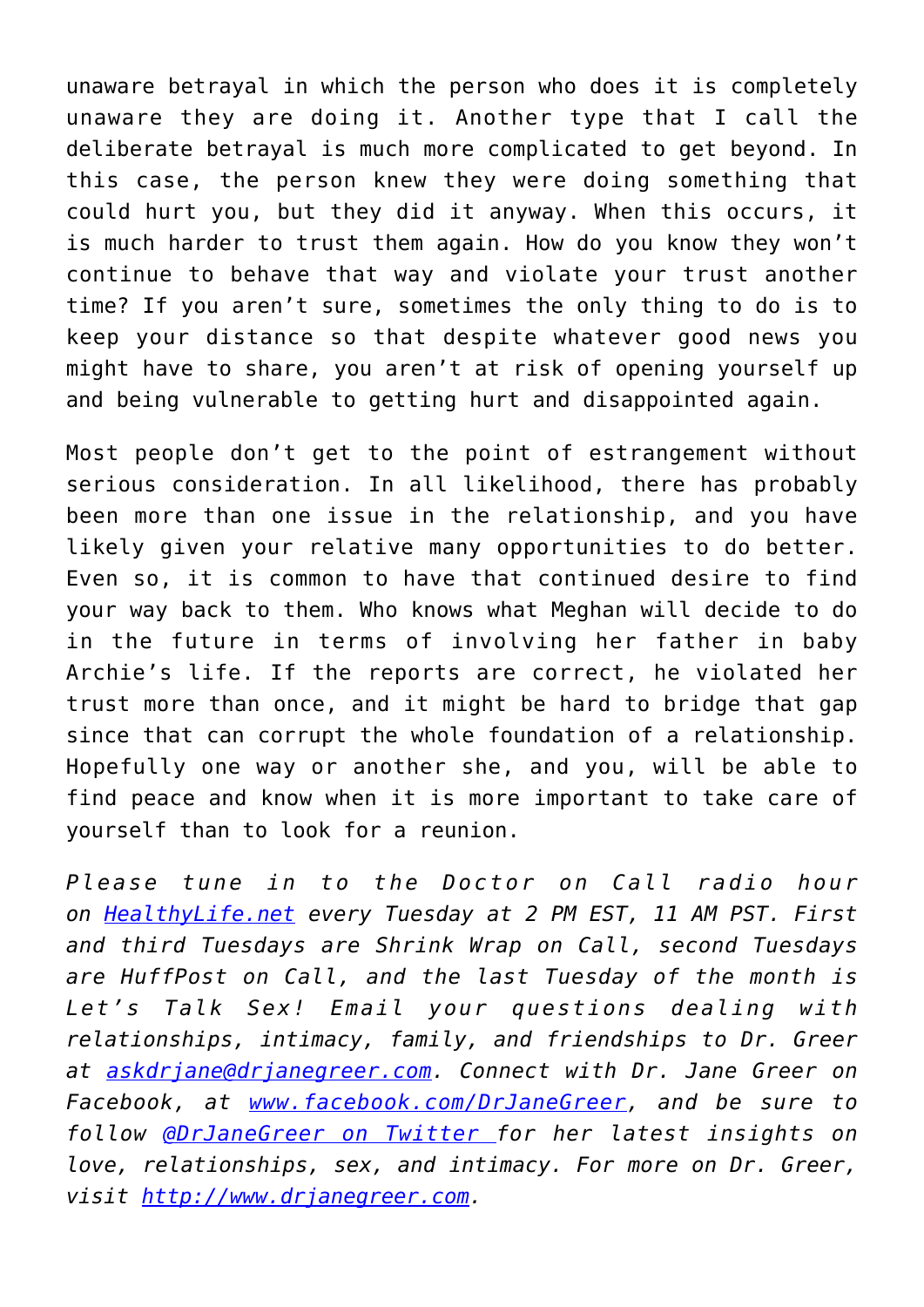## **[Relationship Advice: How to](https://cupidspulse.com/130349/relationship-advice-social-media-after-break-up/) [Approach Social Media Post-](https://cupidspulse.com/130349/relationship-advice-social-media-after-break-up/)[Breakup](https://cupidspulse.com/130349/relationship-advice-social-media-after-break-up/)**

x

 $\overline{B}$  By Dr. Jane Greer

It is nearly impossible to do anything privately these days because almost everything is caught on camera and then shared on social media. With that in mind, breaking up and moving on can carry an even heavier and more transparent burden since most steps are documented on Instagram, Facebook, Twitter, or another social media site. For example, John Cena was spotted holding hands with a mystery woman only days after his ex, Nikki Bella, confirmed she's in a relationship with Artem Chigvintsev. All of this played out on the internet. Sometimes the one left behind doesn't feel ready to move on, but when they see their ex out there with a new love they might feel motivated to either try to put themselves out there too or, at the very least, look like they are. This raises the question, is using social media a good choice when trying to get over an old flame?

### **In this relationship advice, we explore how to approach social media after a break-up.**

Seeing your former lover's posts with a new partner often stings, and might push you to actively seek social interaction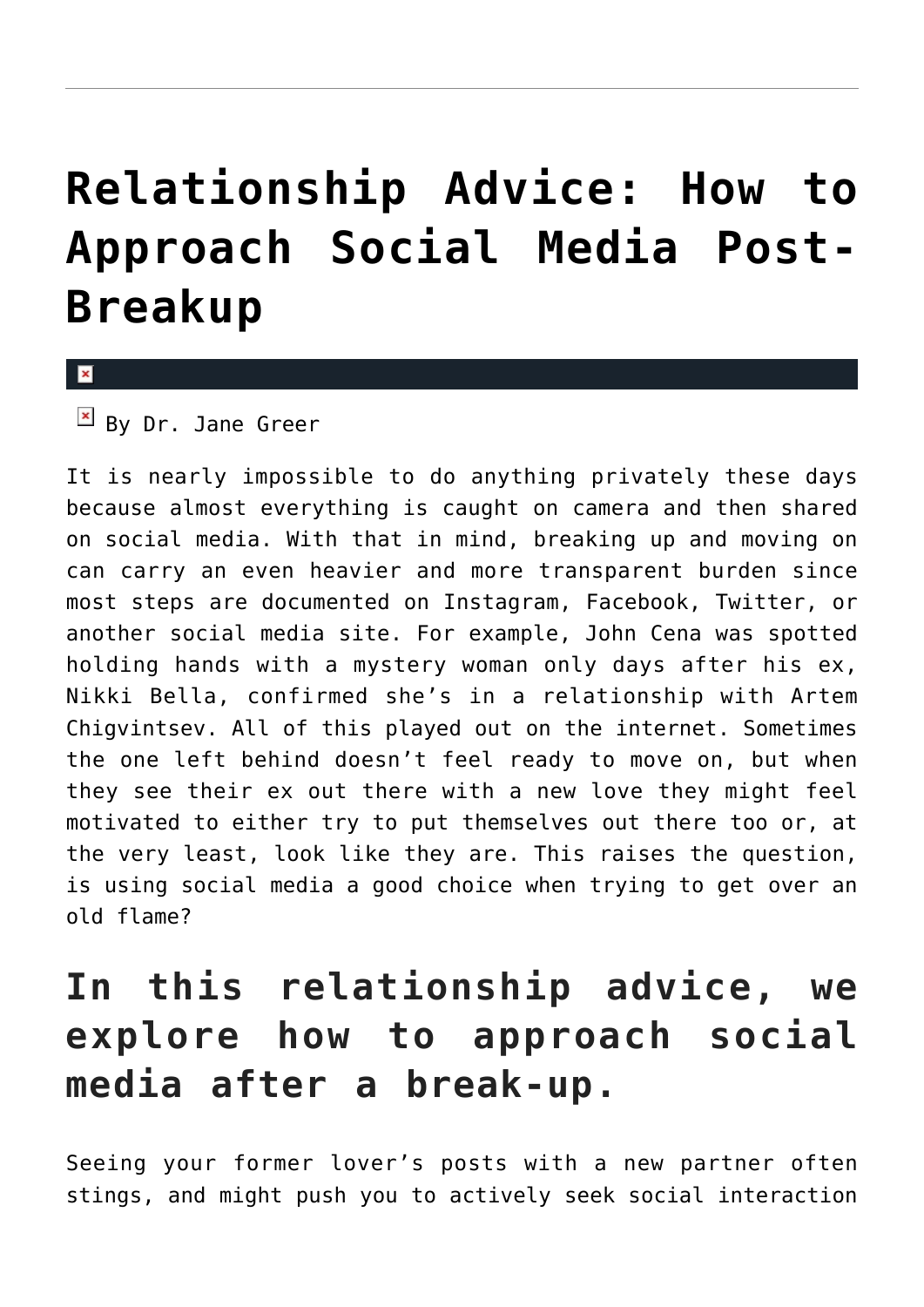with other people in an effort to offset the rejection and loneliness you are feeling, or to spark jealousy. Either way, it can be tempting to document your journey and share it for everyone to see, especially your ex. Whatever picture you present will offer a silent confirmation to him or her about how you are doing after the break. For those who are still mourning the loss of a relationship, putting a happy face out there on Instagram and Facebook can be a way to aspire to feel better than you do, a way to paint a picture in which you appear to be over it, no longer sad, and looking ahead to your future beyond your connection to your ex. Whether you are at a rooftop cocktail party, on an actual date, or lounging by a pool, the message you are sending is that you are carrying on and your life is moving along fine without the other person. The truth, though, might be that you would rather be home in your pajamas or are still pining for your lost love. If that is the case these photos can be a way of faking it until you make it. In the same way you might try to put a smile on your face even if you don't feel like it, there is the hope that doing this can help pull you out of your rut and get you back on a better road since it is forcing you to leave the house and be around other people.

### **Related Link:** [Relationship Advice: Talking Through the Tough](http://cupidspulse.com/130306/relationship-advice-talking-through-tough-times/) [Times](http://cupidspulse.com/130306/relationship-advice-talking-through-tough-times/)

Additionally, some may truly be over the breakup, having survived the tornado of it, and are in fact happy now, meeting and dating new individuals. As a result, they may be eager to show off that they are happy and doing all right. But is it okay to present your life publicly in order to let your ex know he or she is in the past and you are now living in your present? Will this be a positive move for you? To what extent do you want to use social media? For some, it can certainly be helpful, but can it also be hurtful?

There are a number of factors to consider when you determine if using social media at this point is the right choice for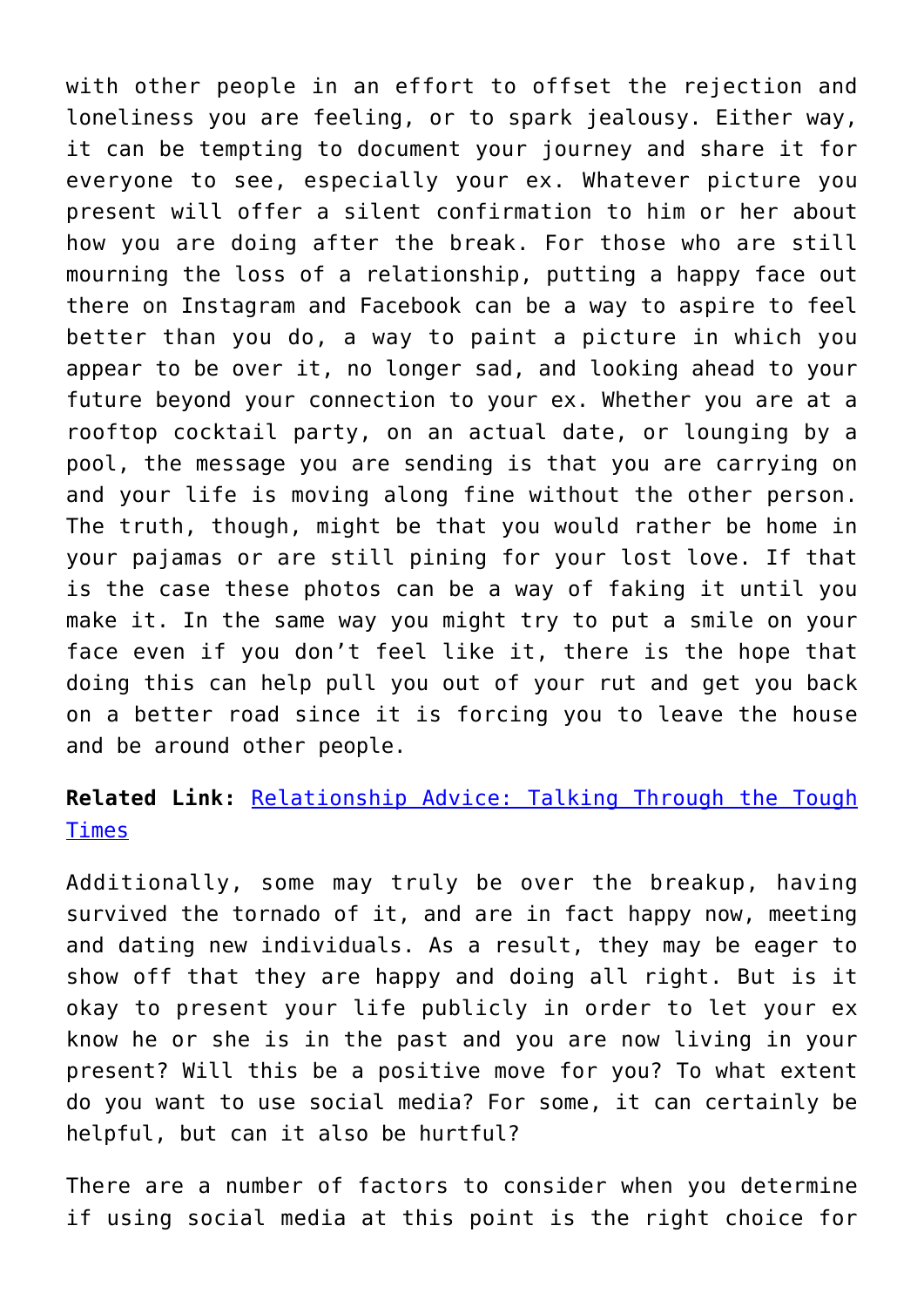you. If you have always had a strong online presence, you might not want that to change just because you are suffering through a heartbreak. After all, you have lost a partner, but you don't have to lose your usual connection to the world and feel you have been flung off the map entirely, too. In that case, keeping up with all of that might seem very natural and even help keep some normalcy in your life while you heal. But what if you feel pressure from having to "put on a happy face" and maintain your accounts, and that adds to your feeling more overwhelmed? In that instance, it might not be good for you right now. Along the same lines, putting a fictional story out there of what can look like a fairy tale life might also make achieving it feel even more elusive, and therefore might have the opposite effect of what you are hoping to accomplish, sending you further into despair rather than pulling you out of it.

Keep in mind, also, that when you post publicly you become exposed and open yourself up to all sorts of judgments and comments – anything from someone suggesting you are moving on too soon to making a statement about the way you look. Consider if you will be able to handle this, or if you are already so sensitive and vulnerable that you are at risk of feeling even more bruised by their criticisms and opinions, many of which may be sparked by envy on the part of your followers. It's possible then that opening that door will make you feel worse rather than better. Also, try to determine why you are choosing to put yourself out there in this way, and understanding that might help you decide if you want to follow through with it. Are you doing it to get back at someone who wronged you? Are you hoping to one day reconcile with your ex, and this is a means of showing him or her that you are valuable and strong, and not pathetic without them? Or are you truly recovered and happy to be back out in the world?

**Related Link:** [Relationship Advice: Can You Handle Sex Without](http://cupidspulse.com/129417/relationship-advice-dr-jane-greer-handle-sex-without-love/) [Love?](http://cupidspulse.com/129417/relationship-advice-dr-jane-greer-handle-sex-without-love/)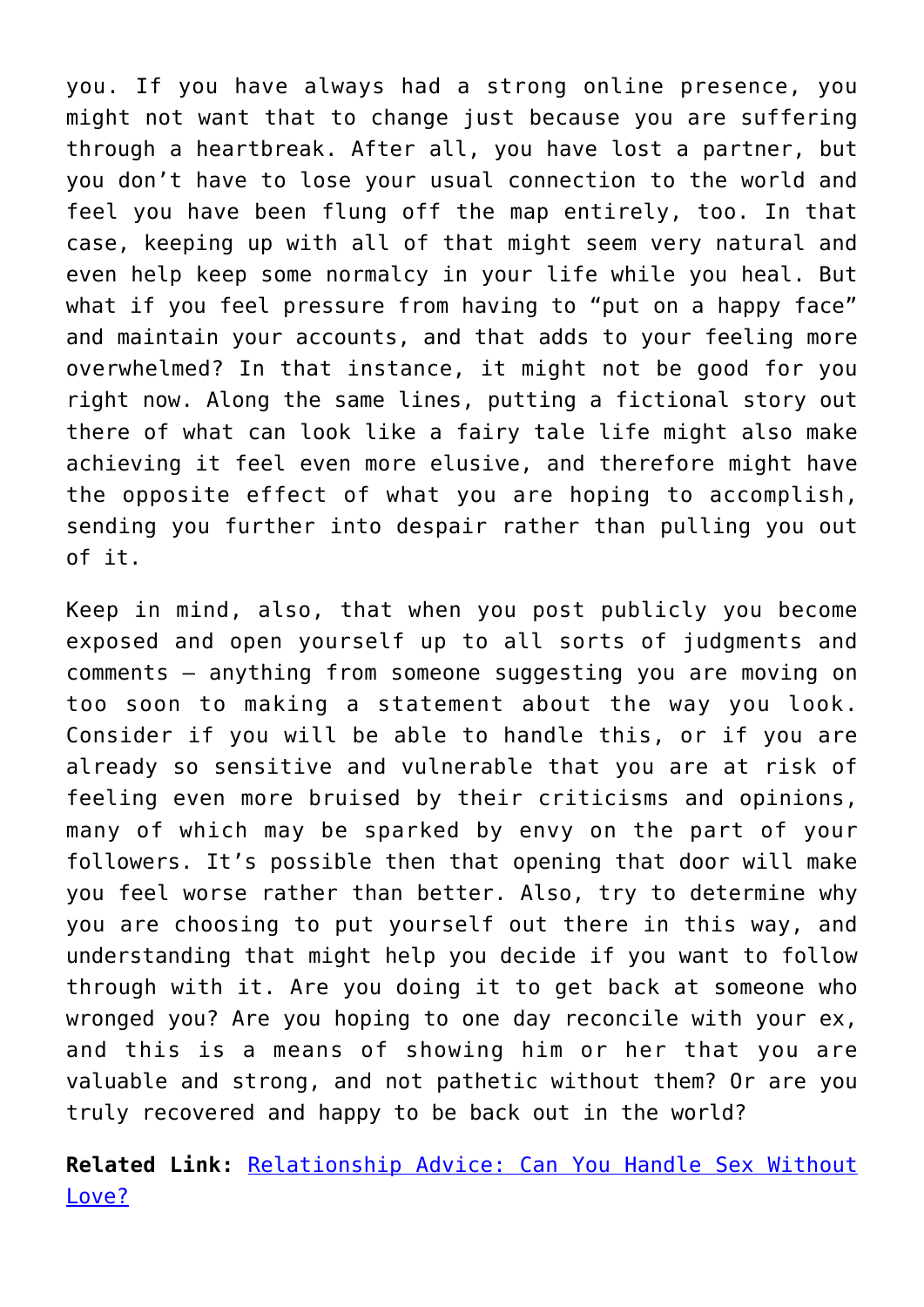Finally, as you move through the murky journey of getting back on your feet, remember that in the same way, your own posts might make you and your life appear better than you may feel or that it actually seems to you, the same could be true for your ex. Much of what you see in their online photos may simply be their own social media front. Keeping this in mind can help offset feeling upset that they seem so happy without you.

The bottom line is that there is no correct answer, it is a matter of what is going to be right for you. Posting may be one of the ways to highlight that you are managing rather than sulking and feeling wounded. Furthermore, if you are no longer in personal contact, social media might be the only way to get the message out there. Ultimately, if it helps you feel better about yourself, gives you true support instead of demeaning statements, and the desire to get good photos mobilizes you off the couch and back out into the world, then this choice might serve you well.

Even if John had no intention of spreading any news, it is sometimes hard to keep it quiet. It seems like he is traveling down a new path without Nikki, whether we hear about it on social media or not.

*Please tune in to the Doctor on Call radio hour on [HealthyLife.net](http://www.healthylife.net/) every Tuesday at 2 PM EST, 11 AM PST. First and third Tuesdays are Shrink Wrap on Call, second Tuesdays are HuffPost on Call, and the last Tuesday of the month is Let's Talk Sex! Email your questions dealing with relationships, intimacy, family, and friendships to Dr. Greer at [askdrjane@drjanegreer.com](mailto:askdrjane@drjanegreer.com). Connect with Dr. Jane Greer on Facebook, at [www.facebook.com/DrJaneGreer,](http://www.facebook.com/DrJaneGreer) and be sure to follow [@DrJaneGreer on Twitter f](https://twitter.com/#!/DrJaneGreer)or her latest insights on love, relationships, sex, and intimacy. For more on Dr. Greer, visit [http://www.drjanegreer.com.](http://www.drjanegreer.com/)*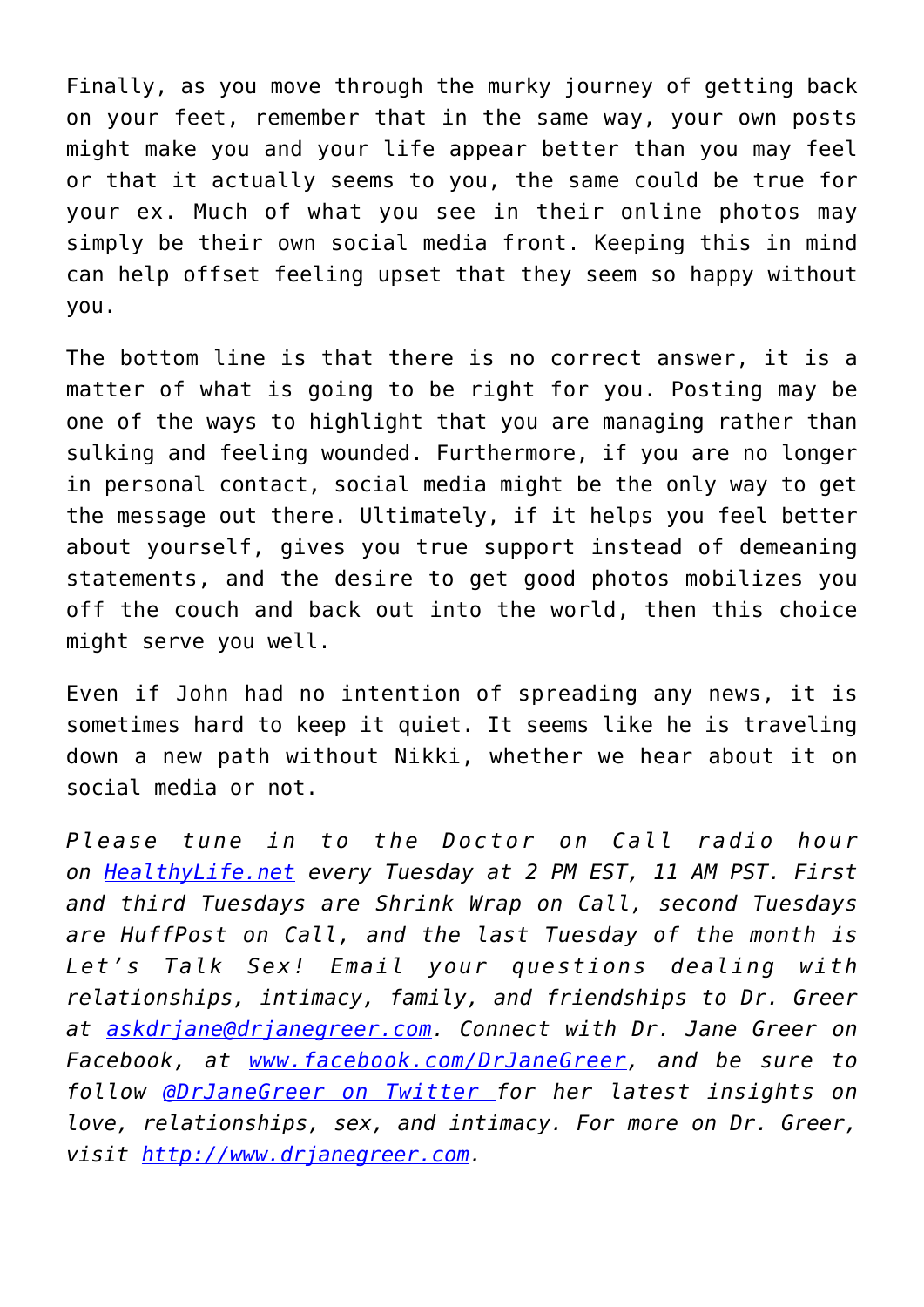## **[Relationship Advice: Talking](https://cupidspulse.com/130306/relationship-advice-talking-through-tough-times/) [Through the Tough Times](https://cupidspulse.com/130306/relationship-advice-talking-through-tough-times/)**

 $B$ y Dr. Jane Green

Sustaining a marriage or an ongoing relationship can be hard, and everybody hits different rough patches along the way where they think they made a mistake choosing their partner and they can't see a lasting future together. Even in what seems like a great connection, there are times when people think they want out. Fortunately, in most cases, they don't act on these heatof-the-minute thoughts, but rather look to find ways to move past them. Neil Patrick Harris and his husband David Burtka recently talked about how they keep their 15-year relationship happy and healthy. The couple, who share 8-year-old twins and got married in September 2014, said that for them it is all about communication. They said they try not to let emotions and disappointments get bottled up, but instead talk through the issues before they become too big to overcome. That's a good strategy for everyone.

**How can you navigate the potholes you hit in your relationship and get out of them so you don't get stuck, and can instead continue to go the distance and stay on track?**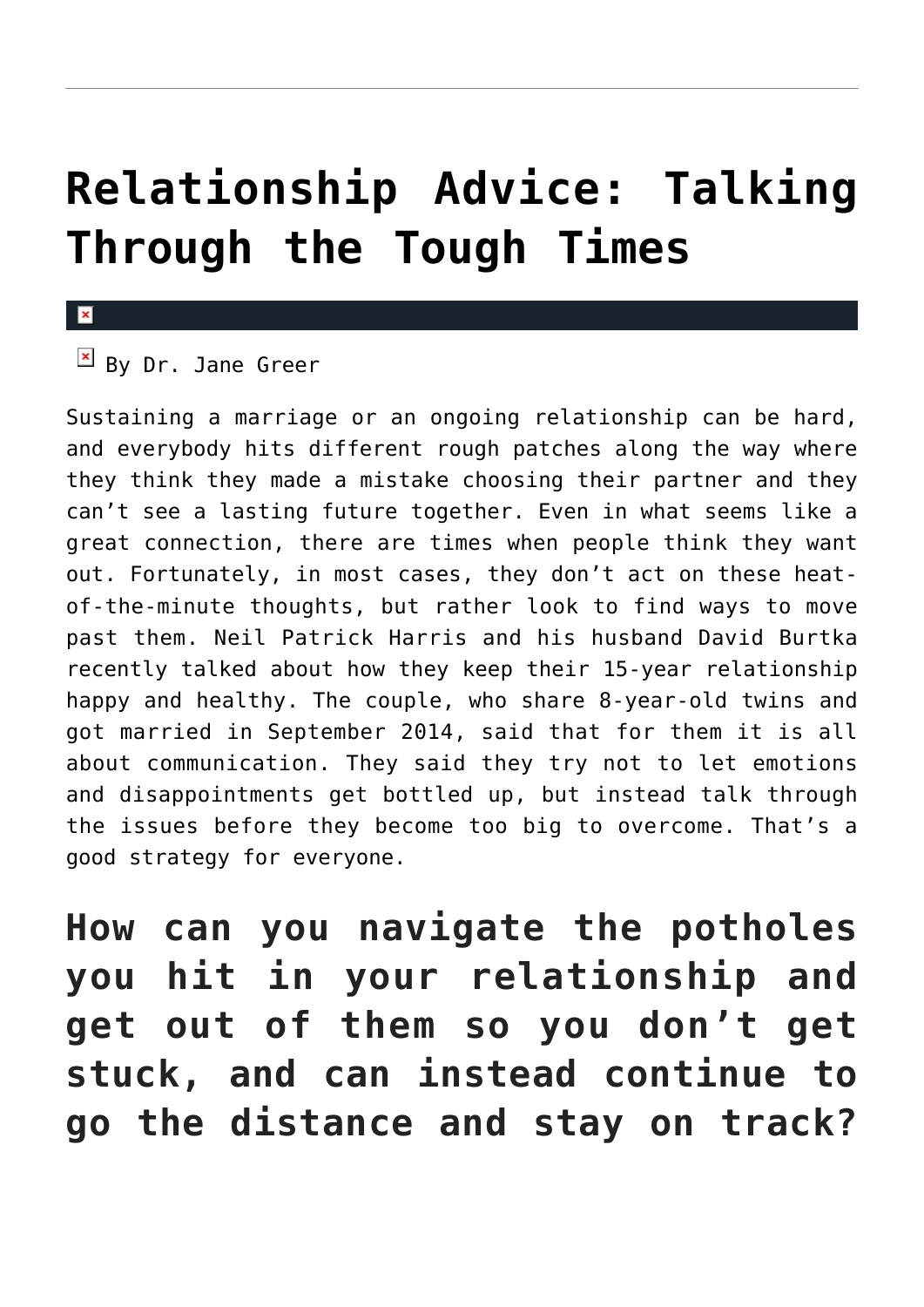### **Check out this relationship advice from Dr. Jane Greer.**

Often, in the surge of anger, one person may tell the other that it's over and they want out. While they might mean it when they say it, they don't actually intend to follow through and leave or make the other person leave. I call this the Deal Breaker Card, and it gets played when somebody has reached their last nerve and feels a sense of hopelessness that their relationship is ever going to change and get better. While it offers a sense of relief as well as control so they don't feel trapped, and sometimes is meant to intimidate their partner into shaping up and let them know they aren't kidding about how upset they are, it does in fact work against you. In order to get through the tough times, you need to feel like you are a team and have a we're in this together bond. Once you play the Deal Breaker Card, it is going to shake the foundation of your union and create anxiety and insecurity for your significant other. Your partner is now going to focus on – wow, we can be broken – which can deplete the trust you share and might make your partner no longer feel safe with you, which can get in the way of being able to focus on the issues to make the changes necessary to improving the relationship. It takes away from the sense of being a team, the idea that you can get through anything. Instead of strengthening your sense of resilience, it divides you and can make it harder to get through the conflict. So while you may feel like telling your partner that's it, I'm out, we're through, avoid playing the Deal Breaker Card. Think it, but don't say it. What you might say is that sometimes you feel hopeless about your relationship going forward and you wish it can get better, which makes room for your partner to feel encouraged and work with you to make that happen. Take Neil and David's lead and acknowledge that you are at a fragile place and talk about how you will be able to get beyond it and endure over time.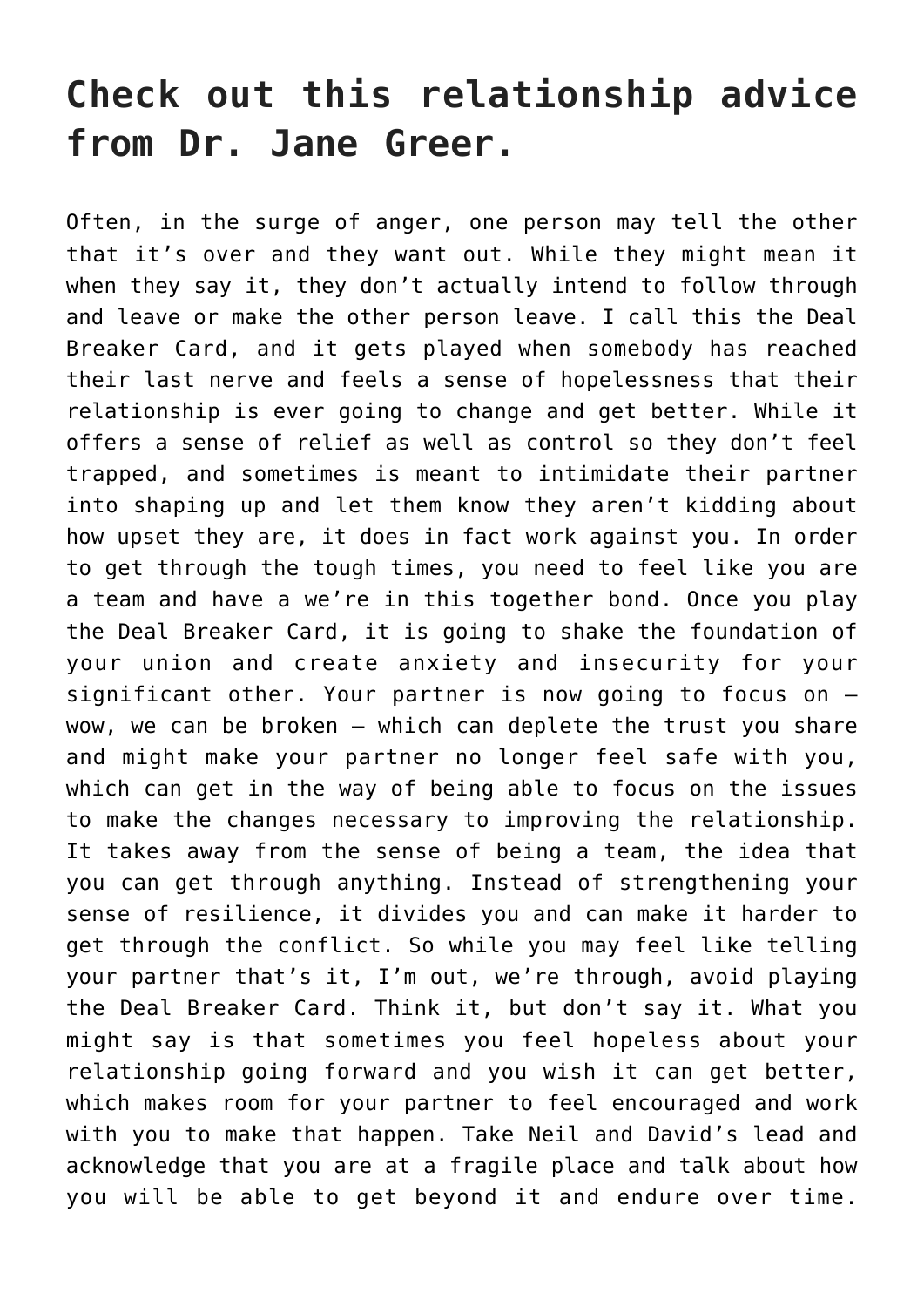Discuss what you are facing, knowing that the problems in front of you are real and in order to stay together you should try to do your best to talk through them. Instead of playing the Deal Breaker Card, use that anger to consider seeking the help of a counselor, or make a clear effort to work harder to listen to each other. See it as a chance to pay more attention to your mutual needs so whatever argument you are having doesn't bring you to the end of the road.

### **Related Link:** [Relationship Advice: Can You Handle Sex Without](http://cupidspulse.com/129417/relationship-advice-dr-jane-greer-handle-sex-without-love/) [Love?](http://cupidspulse.com/129417/relationship-advice-dr-jane-greer-handle-sex-without-love/)

Another thing to be aware of is what I call Love You, Mean It, Hate You, Mean It moments. I talk about these in my book What About Me? Stop Selfishness From Ruining Your Relationship, and most couples deal with these at one time or another. No matter how much you love your partner, at some point he or she is going to do something that angers, frustrates, or disappoints you and, when that happens, you might feel like you actually hate them. This is totally normal, it's the natural ambivalence that is a part of every relationship. It often surprises people because when they fall in love they typically imagine that is how they will always feel for each other and they can't imagine ever having feelings of hate for the other person. However, as I explain in my book, most loving feelings in an adult relationship are conditional and subject to how you treat each other. Loving gestures beget loving feelings, and the same goes for negative behavior. With that in mind, accept it and use it as a tool to acknowledge your anger and disappointment. You might even consider developing a shorthand in which you say, Hate You, Mean It, just to let each other know when one of you has done something upsetting. Neil and David joked about using tasers to get through to each other, which is a variation on this theme. Keep in mind that you always want to balance out the Hate You, Mean It moments with the Love You, Mean It moments so you can focus on the positive.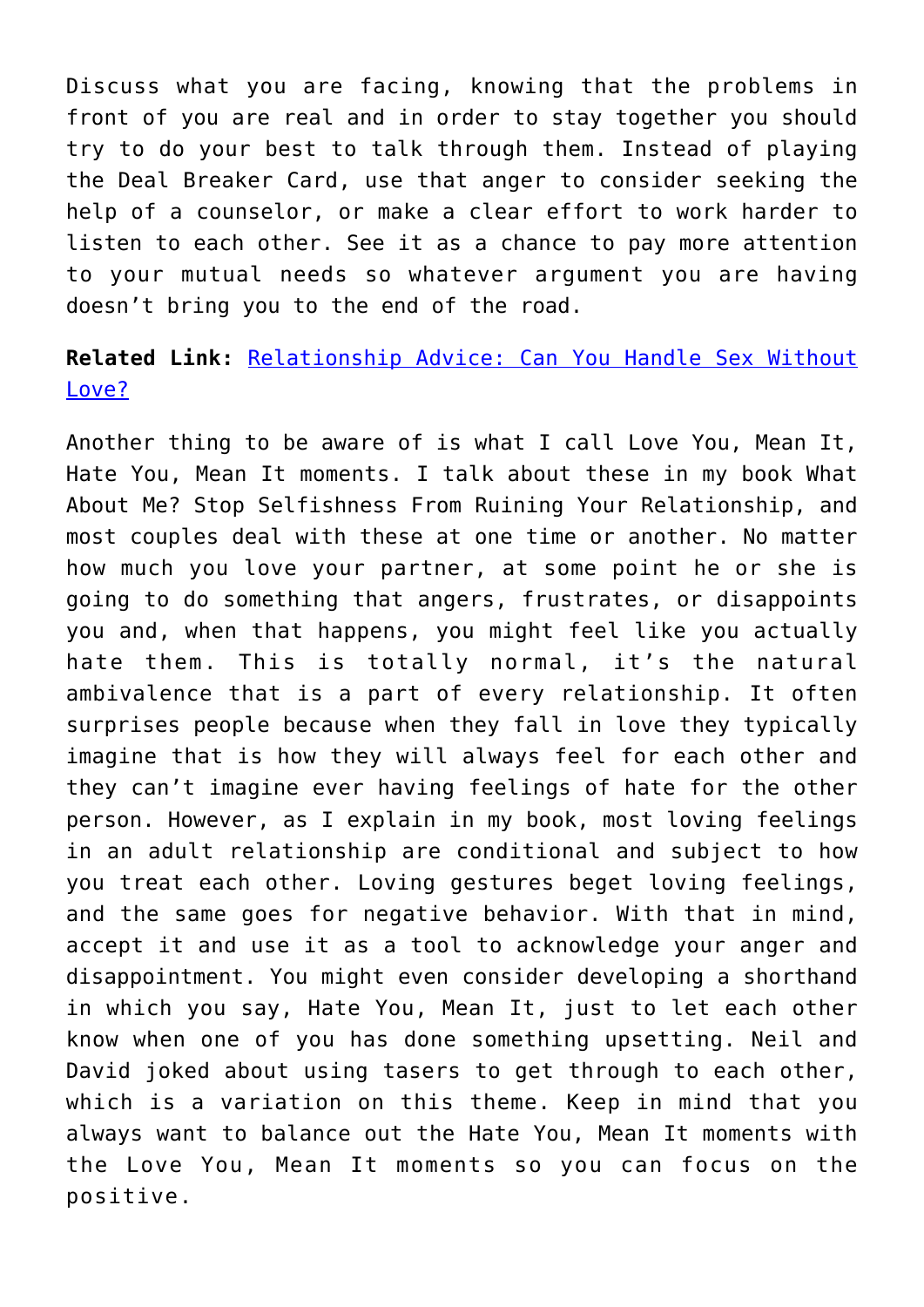### **Related Link:** [Relationship Advice: Should You Elope?](http://cupidspulse.com/128495/relationship-advice-elope/)

There is no question that maintaining a solid relationship is challenging and requires prioritizing each other along with truly listening and sharing your time and attention. This is what Neil and David say has gotten them through and continues to keep them on solid ground. That, and a little humor such as their kidding about the tasers always helps. Hopefully, if you find yourself wanting to play the Deal Breaker Card or being flooded in a Hate You, Mean It moment you will be able to take a step back and remember why you fell in love with this person in the first place, so that you can sprinkle some Love You, Mean It moments and therefore make it worth the trouble to try to find your way to those feelings again.

*Please tune in to the Doctor on Call radio hour on [HealthyLife.net](http://www.healthylife.net/) every Tuesday at 2 PM EST, 11 AM PST. First and third Tuesdays are Shrink Wrap on Call, second Tuesdays are HuffPost on Call, and the last Tuesday of the month is Let's Talk Sex! Email your questions dealing with relationships, intimacy, family, and friendships to Dr. Greer at [askdrjane@drjanegreer.com](mailto:askdrjane@drjanegreer.com). Connect with Dr. Jane Greer on Facebook, at [www.facebook.com/DrJaneGreer,](http://www.facebook.com/DrJaneGreer) and be sure to follow [@DrJaneGreer on Twitter f](https://twitter.com/#!/DrJaneGreer)or her latest insights on love, relationships, sex, and intimacy. For more on Dr. Greer, visit [http://www.drjanegreer.com.](http://www.drjanegreer.com/)*

## **[Expert Dating Advice: Tired](https://cupidspulse.com/130121/expert-dating-advice-tired-of-online-dating-sites-3-ways-to-get-off-as-quick-as-possible/) [of Online Dating Sites? 3](https://cupidspulse.com/130121/expert-dating-advice-tired-of-online-dating-sites-3-ways-to-get-off-as-quick-as-possible/)**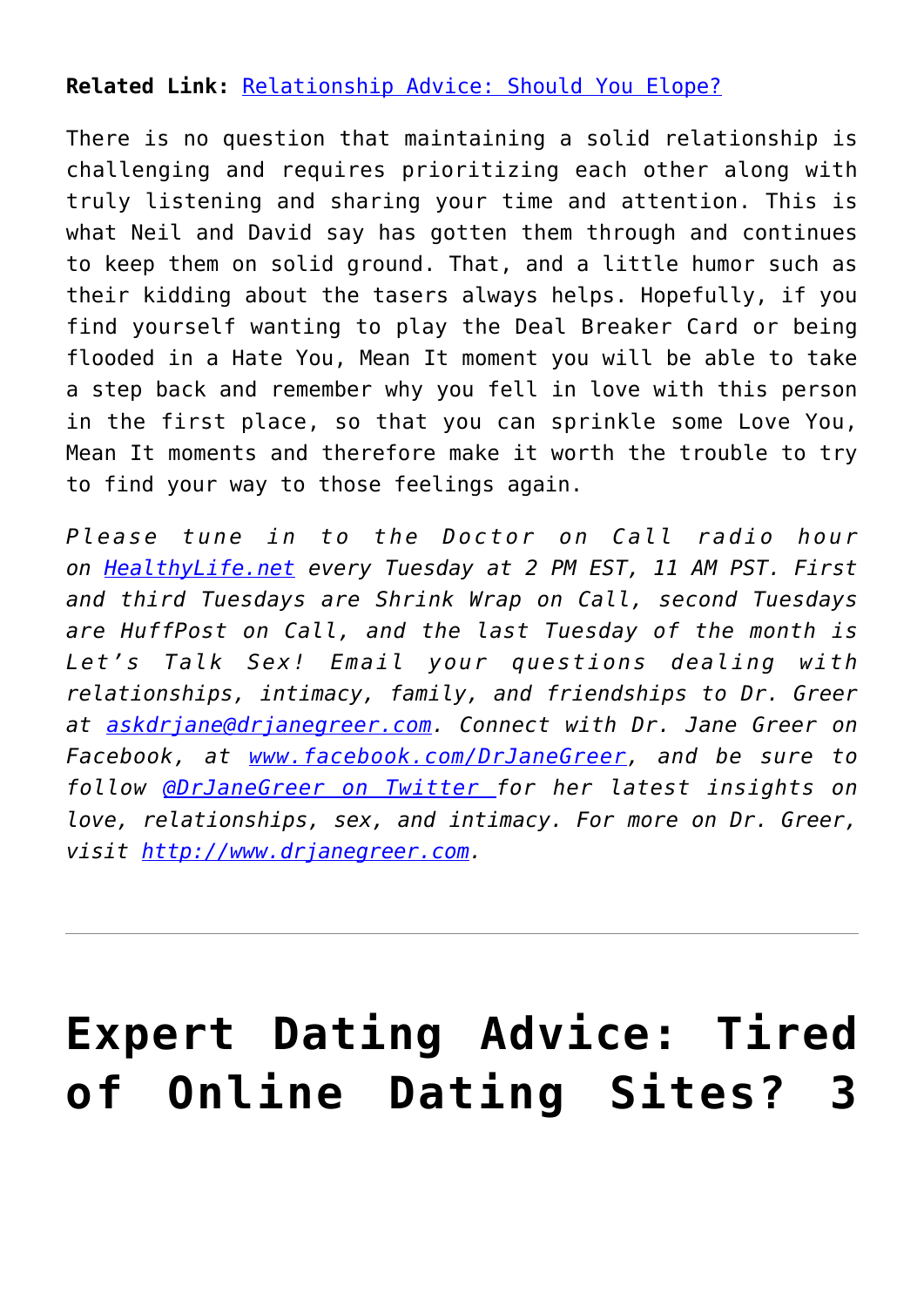### **[Ways to Get Off As Quick As](https://cupidspulse.com/130121/expert-dating-advice-tired-of-online-dating-sites-3-ways-to-get-off-as-quick-as-possible/) [Possible](https://cupidspulse.com/130121/expert-dating-advice-tired-of-online-dating-sites-3-ways-to-get-off-as-quick-as-possible/)**

 $\mathbf x$ 

By [Josh Pompey](http://cupidspulse.com/relationship-experts/joshua-pompey/)

Online dating can be physically exhausting for a lot of people. Add to that the emotional exhaustion that often comes with the territory, and it's easy to see why so many people would do anything to get off of dating sites as fast as possible. If you fall into that camp, here's 3 tips that may boost your ability to find love quicker than you think.

### **Get off online dating with these tips!**

**1. Take control of your fate.** The best way to ensure that you will find what you are looking for is by assuming responsibility. This means being an active online dater. Don't just wait for someone special to show up in your inbox, because it may never happen. Get out there every day, search religiously, and initiate conversations with those that interest you.

**Related Link:** [Expert Dating Advice: 5 First Date Ideas to Get](http://cupidspulse.com/128852/expert-dating-advice-5-first-date-ideas-to-get-past-the-winter-blues/) [Past the Winter Blues](http://cupidspulse.com/128852/expert-dating-advice-5-first-date-ideas-to-get-past-the-winter-blues/)

**2. Target with precision.** It's easy to get distracted online by a cute smile or someone that is just plain hot. But what if they have long-term deal-breakers that you know will not be compatible in the long run? Avoid these setbacks and potential distractions by creating reasonable filters that allow you to engage with men and women who fit your long-term partner priorities.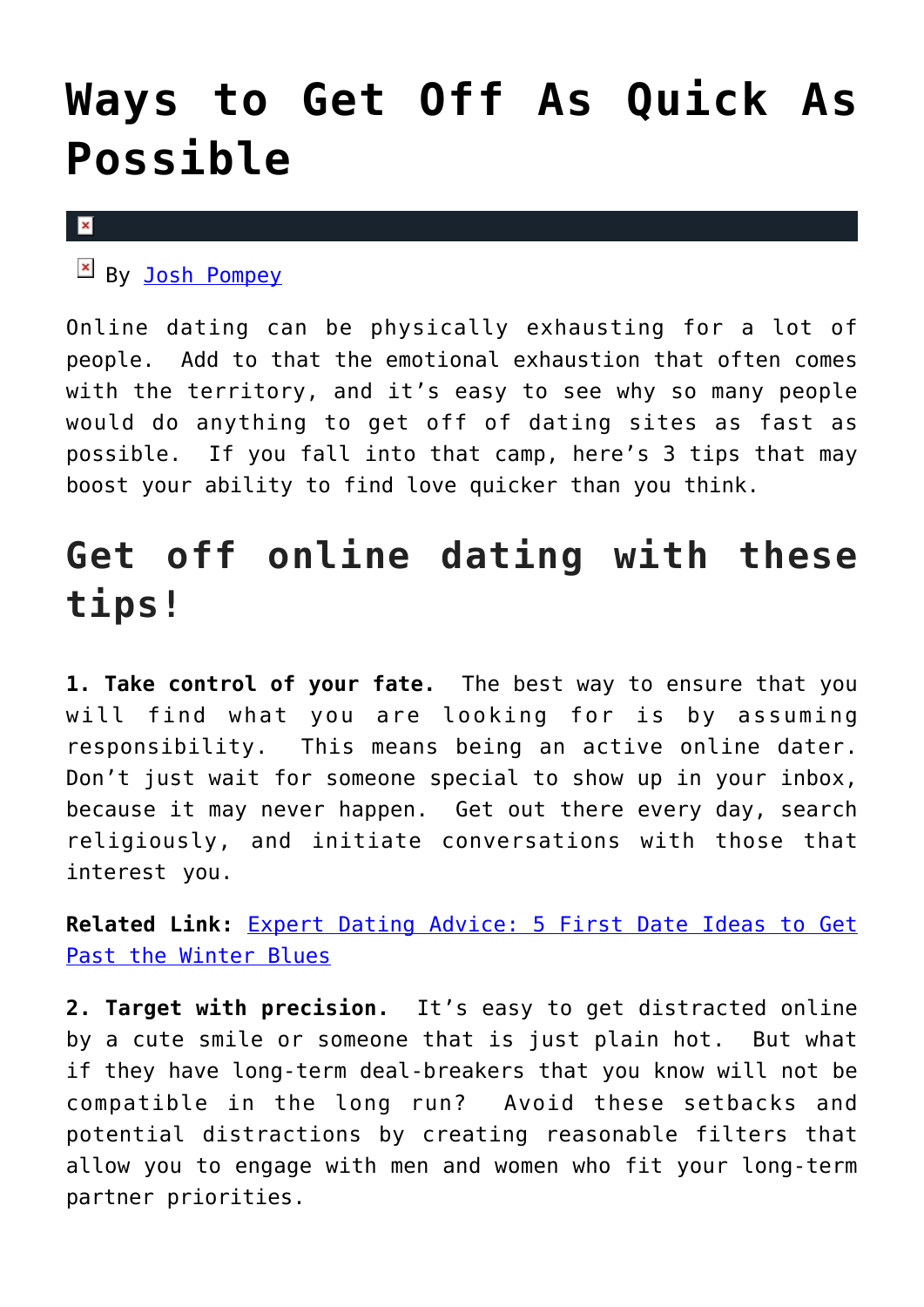**Related Link:** [Expert Dating Advice: 5 Reasons to Hire A Online](http://cupidspulse.com/126632/expert-dating-advice-5-reasons-to-hire-a-online-dating-assistant/) [Dating Assistant](http://cupidspulse.com/126632/expert-dating-advice-5-reasons-to-hire-a-online-dating-assistant/)

**3. Don't treat online dating as an option.** Tired from work? Too bad. Drinks with friends for happy hour? No excuse. Whatever it is you have going on in your life, take a half hour to an hour a day to make sure you are performing searches and initiating your conversations. What you do for money is your first job. Your second job is to scour online dating sites looking for the ideal partner. This needs to remain your priority and treated like the full-time job that it is.

For more information and online dating advice from Joshua Pompey, visiting [http://joshuapompey.com](http://joshuapompey.com/) or [http://nemvip.com](http://nemvip.com/)

# **[Love & Libations: Celebrity](https://cupidspulse.com/129969/love-libations-celebrity-pink-sips-summer/) [Pink Sips For The Summer](https://cupidspulse.com/129969/love-libations-celebrity-pink-sips-summer/)**

### $\mathbf x$

### $\pmb{\times}$

### By [Yolanda Shoshana](http://cupidspulse.com/relationship-experts/yolanda-shoshana/)

Rosé is the ultimate sip and chill with your partner or get together with friends kind of wine. While it's perfect for any time of year, spring and summer, seem to be the time that people fixate on rosé. That means rosé will be popping up at your local wine store any minute. Which one should you try? Decisions. Decisions.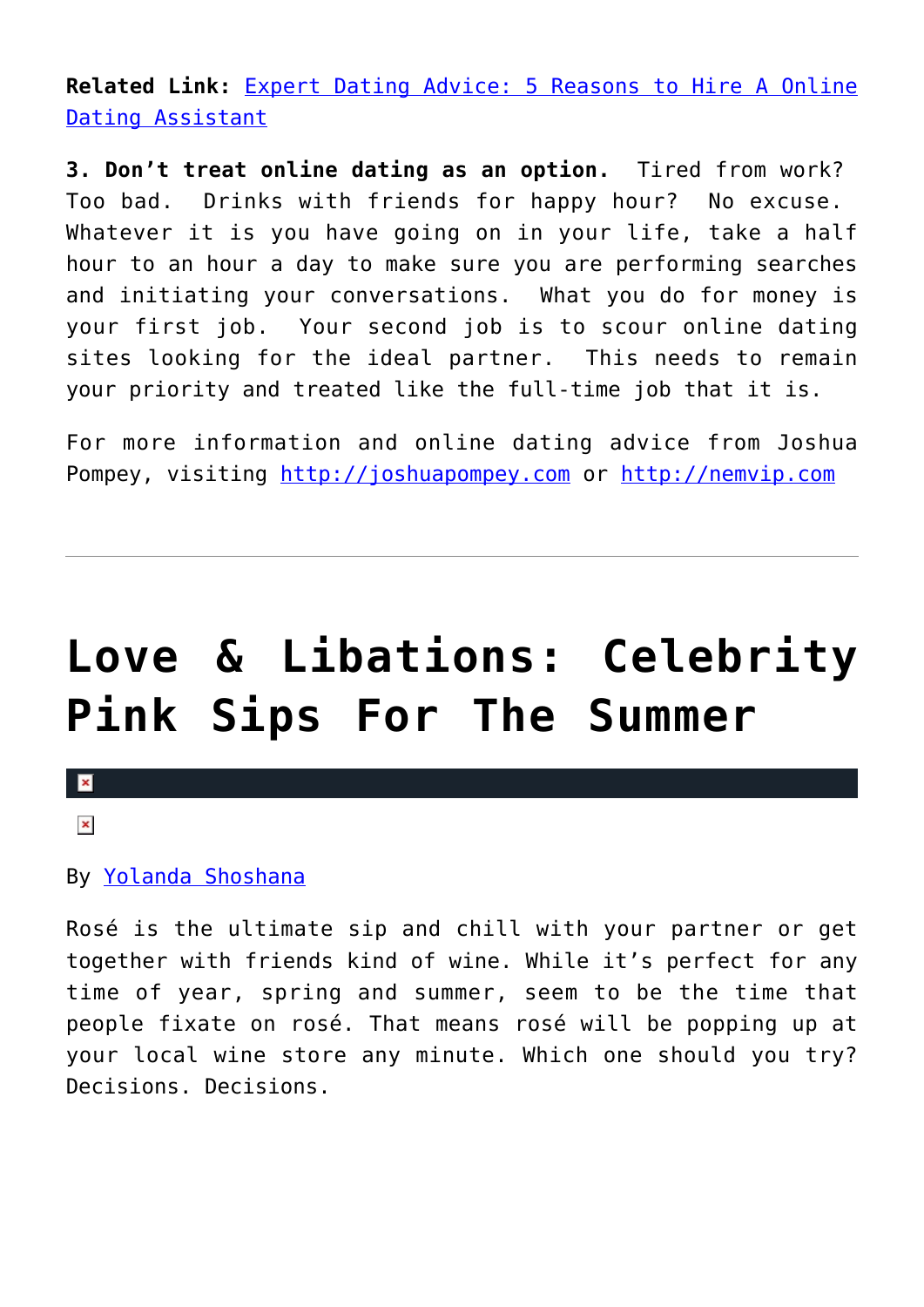### **Sip and Chill With Your Partner**

Here are four bottles to help you think pink:

### **Jon Bon Jovi- Diving Into Hampton Water**

When Bon Jovi said he was getting into the wine game, many of us gave a side-eye. Did we really need another rock star with a wine? Turns out the joke was many wine lovers, rosé including me. Bon Jovi worked with this son, Jesse Bongiovi, to put the spirit of the Hamptons into a bottle. The crooner has a home in the Hamptons. That's rather common for New York based celebrities. He enjoys which is what he has deemed "pink juice" until his son came up with the cleaver term "Hampton water?

The three grapes for the wine are hand-picked in the South of France. It's produced in Provence to be exact which is where rosé has been perfected. It was named best rosé of 2018 by Wine Enthusiast Magazine.

It's the perfect pink juice to sip while chilling at the pool with your boo. Cheers to a sensuous lazy day with your partner. Live it up while you're alive.

**Related Link:** [Love & Libation: Kiss Me, Cocktails Inspired by](http://cupidspulse.com/129334/love-libation-kiss-cocktails-inspired-irish-authors/#ivEXagMhblPp5pTL.99) [Irish Authors](http://cupidspulse.com/129334/love-libation-kiss-cocktails-inspired-irish-authors/#ivEXagMhblPp5pTL.99)

### **Sarah Jessica Parker- Invivo Rosé**

Finally, Sarah Jessica Parker is giving women more of what they want and it's in a bottle. Parker is tending up with a winery from New Zealand to produce a line of wines that will come out this summer. Now you know rosé is in the mix. It will probably be a big hit considering women will want to see what the Sex and the City diva is conjuring up.

According to Parker, she has always loved entertaining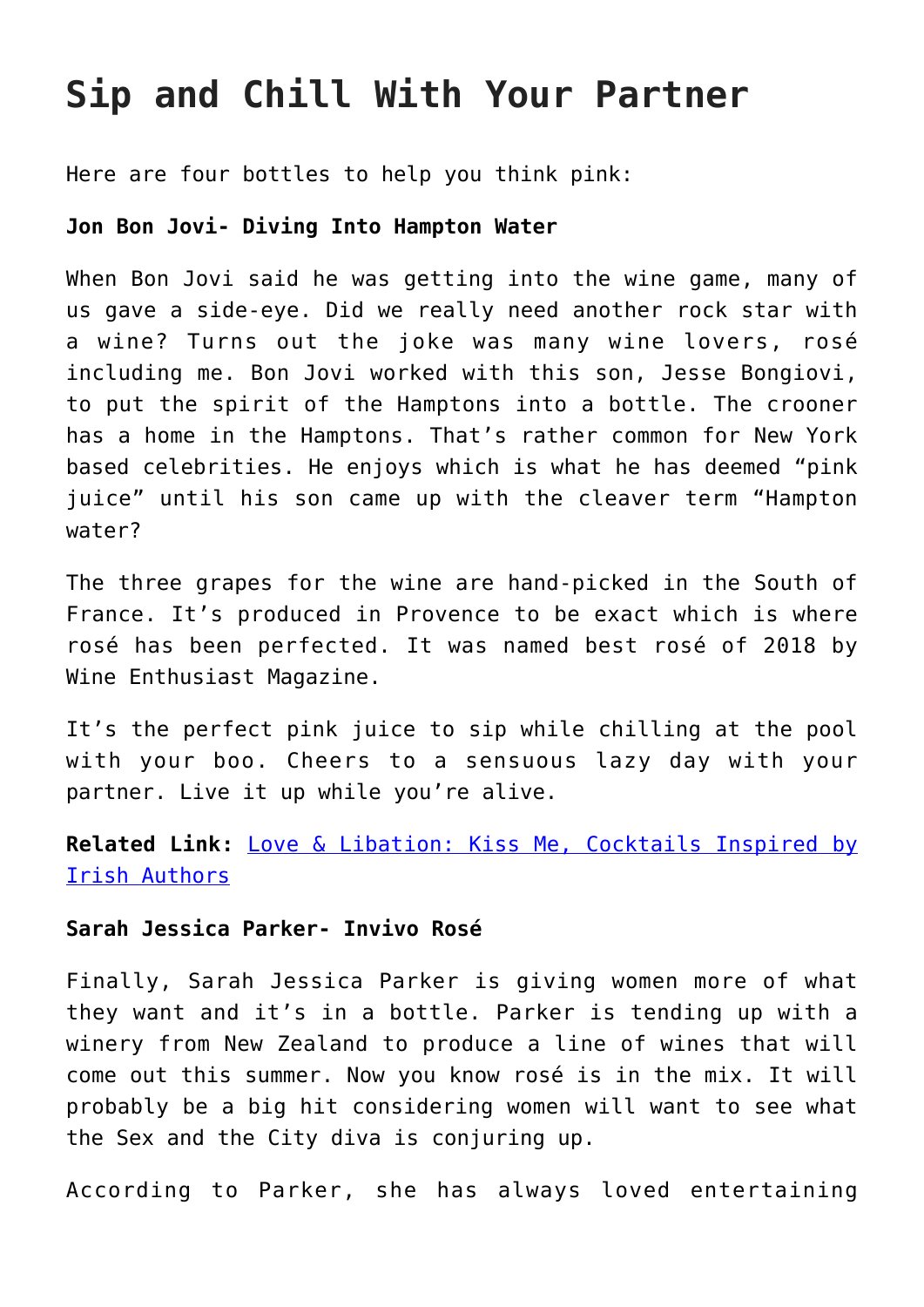family/friends over a good bottle of wine and food. I guess this is her "inner Martha Stewart" coming out. New Zealand is an interesting choice for her when it comes to wine however the rosé will come from Provence.

It has all the makings of a rosé the have when you gather with your girls and talk about intimate details with your Mr. Big.

**Related Link:** [Love & Libations: Holiday Cocktailing Like A](http://cupidspulse.com/127936/love-libations-holiday-cocktailing-like-a-celebrity/#YxxT5WCmTAC7lKUt.99) **[Celebrity](http://cupidspulse.com/127936/love-libations-holiday-cocktailing-like-a-celebrity/#YxxT5WCmTAC7lKUt.99)** 

#### **John Legend- LVE Côtes de Provence Rosé**

Sultry singer, John Legend, has added a fourth wine to his already stellar wine line up. Now you can rosé all day with his LVE Rosé. Legend teamed up with winemaker/dandy Charles Boisset once again to produce the wine. The duo brings the perfect combination to make LVE the ultimate lifestyle wines. The goal is to bring a wine that is connected to luxury, yet still affordable.

The pale pink wine is crisp on the tongue with notes of berries and peach blossoms. This wine would go great with Chrissy Teigen's Pan Seared Fish in her latest cookbook. It's safe to call this a romantic dinner at home kind of wine.

### **Related Link:** [Love & Libations: Cocktails Inspired by](http://cupidspulse.com/127092/love-libations-cocktails-inspired-halloween/#1lbR2hj7GfrCmQMl.99) [Halloween](http://cupidspulse.com/127092/love-libations-cocktails-inspired-halloween/#1lbR2hj7GfrCmQMl.99)

### **Christie Brinkley- Bellissima Rosé**

If you want a wine that has a healthy and green lifestyle then Christie Brinkley's bubbly rosé is where it's at. She has been a vegetarian/flexible vegan since she was 12 years old. This is why what goes into her wine is so important to her,

The wine is made from 100% organic Pinot Noir grapes with hints of strawberries and grapefruit. The Prosecco is vegan and low sugar so it's perfect for someone watching their sugar intake.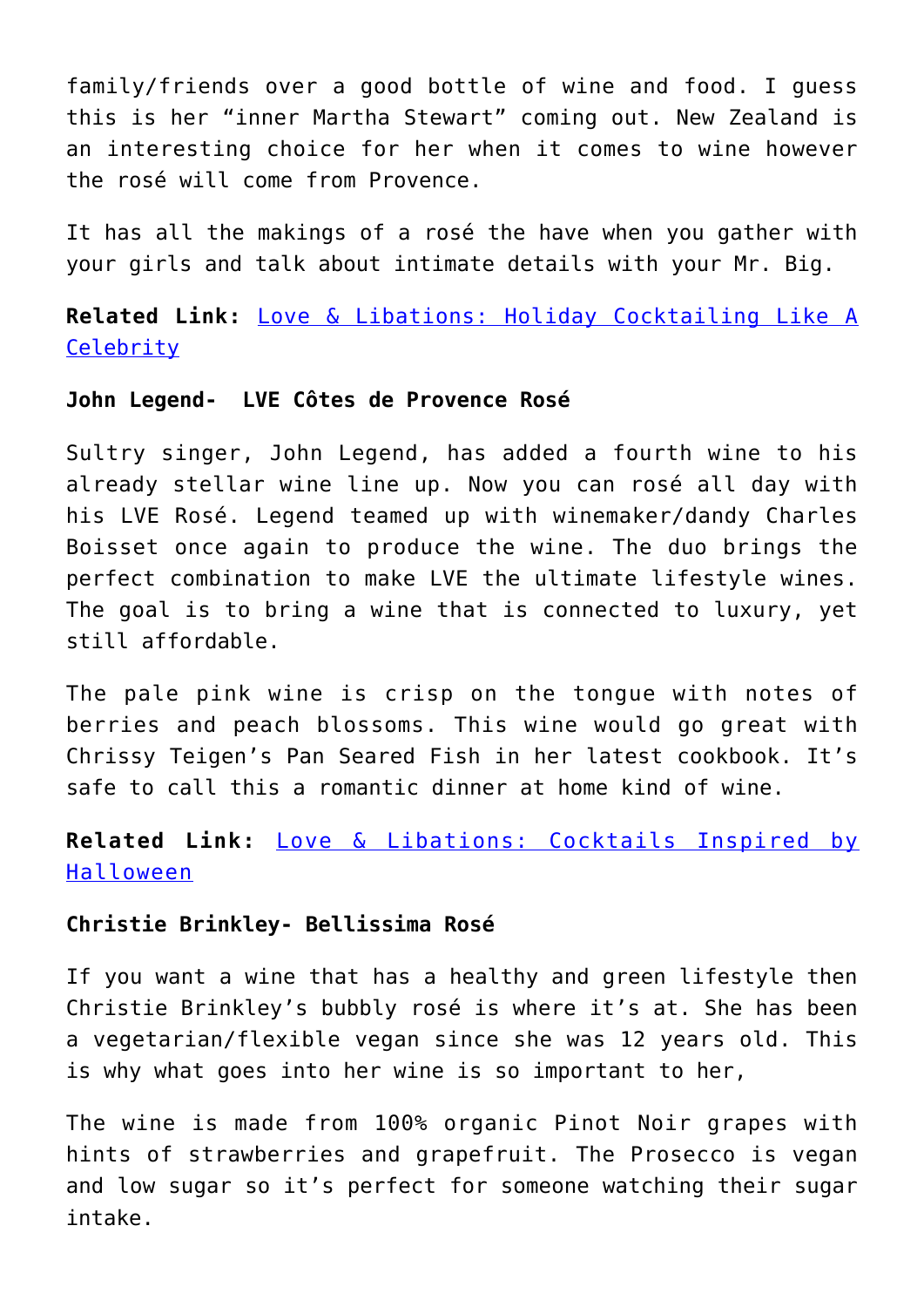The perfect wine to pair when your partner is making food on the grill. Light up those candles and make it a cozy night. Netflix and chill await

## **[Ask The Guy's Guy: Should I](https://cupidspulse.com/129797/ask-guys-guy-should-follow-boyfriend-where-job/) [Follow My Boyfriend To Where](https://cupidspulse.com/129797/ask-guys-guy-should-follow-boyfriend-where-job/) [His Job Is?](https://cupidspulse.com/129797/ask-guys-guy-should-follow-boyfriend-where-job/)**

### $\mathbf{R}$

 $\pmb{\times}$ 

### By [Robert Manni](http://cupidspulse.com/relationship-experts/robertmanni/)

Question from Kaylee M: "My boyfriend and I have been together for a while now, and we both know we're going to end up together for a while. But, he might have to take a job that's 6 hours from my home, and that might be an issue for me. I'm very close to my family and not sure if this is a move I want to do. What should I do?"

### **Boyfriends moving away, should you go with him?**

Hi Kaylee:

You have a lot of variables to consider before making a decision about this move. It's great that you have a strong bond with your boyfriend, that he has a great opportunity, and he wants you to join him. Now it's time to ask yourself questions. What are the opportunities for you if you join him? Do you have a career where you currently live? If so, can you get a transfer to the new locale or easily find a similar job there? Have you visited this location? Did you like it, and could you see yourself living there? Do you know anyone there?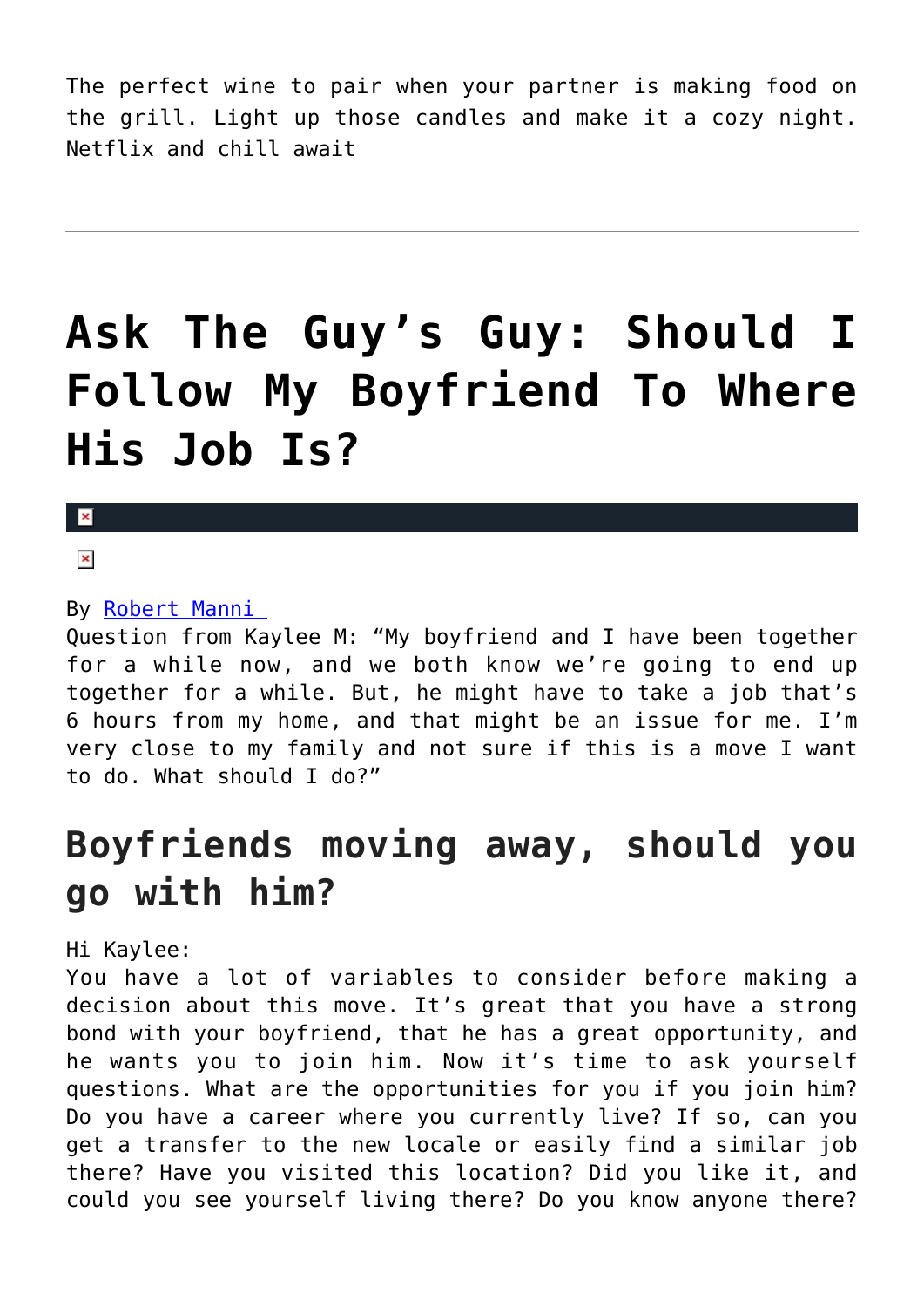How difficult would it be to visit your family if you move? Six hours by car is substantial, but it's not like moving across the country. You mentioned seeing yourself together with your boyfriend "for a while". How long is a while? Is it long enough to pick up and move your life, career, and away from your family? Only you know the answers to what's in your heart and what his intentions are.

**Related Link:** [Ask The Guy's Guy: What Do I Do If I Have](http://cupidspulse.com/128473/ask-guys-guy-trouble-opening-significant-other/) [Trouble Opening Up To My Significant Other](http://cupidspulse.com/128473/ask-guys-guy-trouble-opening-significant-other/)

I'm not trying to throw water on what could be a great opportunity for both of you. I'm suggesting you consider how all the variables of this move will impact you and your life, friends, and family connections. I'm also wondering what your boyfriend has to say about this opportunity as it relates to you. After all, you will be making a sacrifice since he already has a job set up. Was this opportunity a surprise or something he has been working towards? As you can see, there is a lot for you to consider prior to making a decision. You may discover that it can turn out great for both of you. Or not. Only you can get the answers you need to make a wise decision. After all, your number one priority and consideration is to yourself. Good luck! If you would like relationship expert Robert Manni to answer your online dating/relationship questions, please email

gillian@nvmediainc.com

**More about the Guy's Guy:** 



Robert is the host of Guy's Guy Radio, featured on Blog Talk Radio and available on iTunes, Stitcher, and TuneIn. The weekly podcast features interviews with relationship coaches, entertainers, authors, wellness experts, spiritual teachers, sports personalities, and a weekly "Guys' Guy's Guide" exploring current guy-focused topics.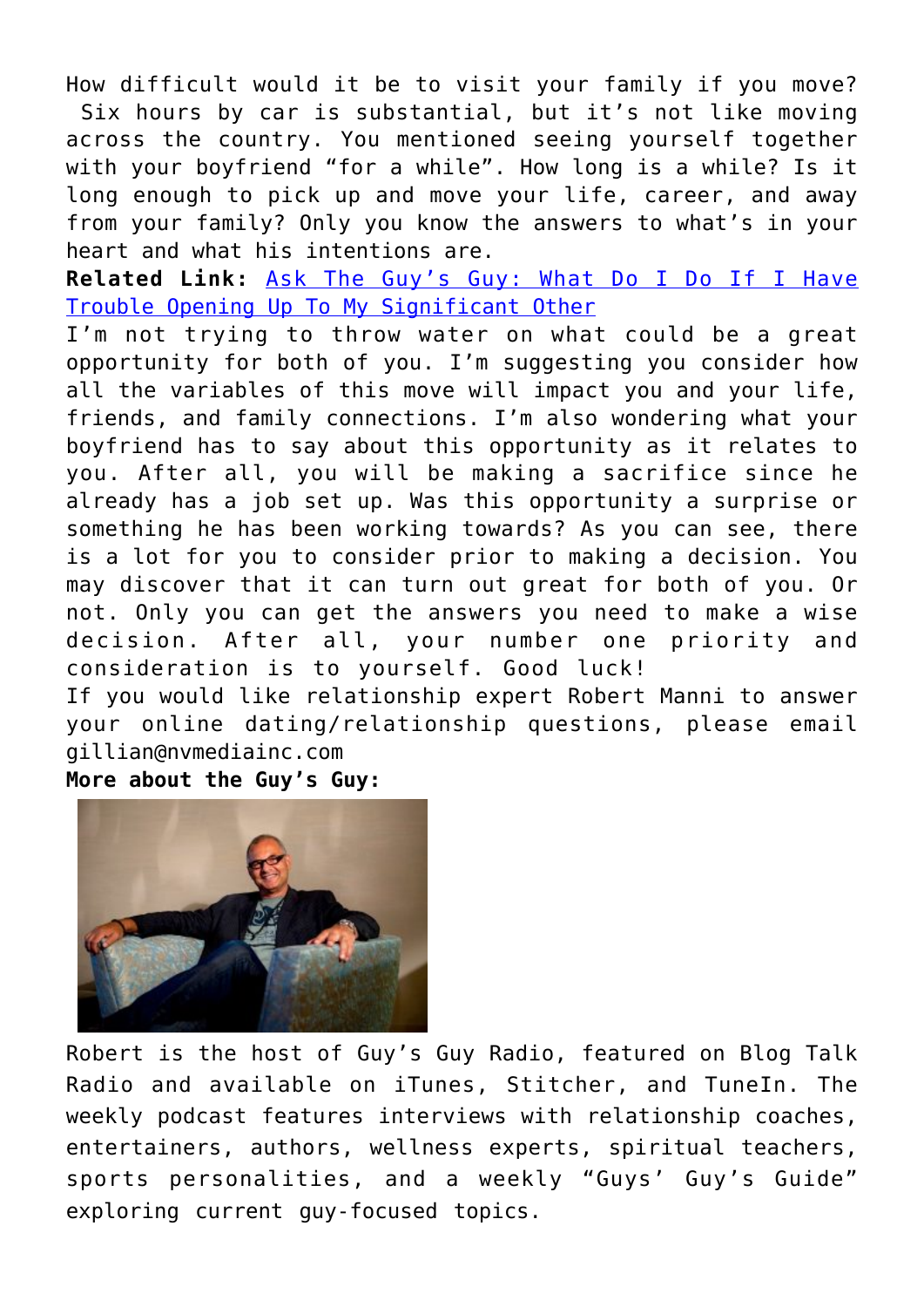His novel, THE GUYS' GUY'S GUIDE TO LOVE, praised as the "men's successor to Sex and the City," has been developed into two feature-length adapted screenplays, a scripted television series (pilot and treatment), and a series of non-scripted Guy's Guy show concepts.

Robert has appeared on broadcast television (NBC's Morning Blend, WPIX11 Morning News) and is a frequent guest across a spectrum of satellite, terrestrial, and web-based radio programs and podcasts, as well as a contributor to Huffington Post, Thought Catalog, Cupid's Pulse, GalTime, is a featured expert on GoodMenProject and YourTango. He was also named a Top Dating Blogger by [DatingAdvice.com](http://datingadvice.com/).

Robert developed the Guy's Guy Platform to help men and women better understand each other and bridge the growing communication gap between the sexes. He continually creates a fresh, robust palette of timely Guy's Guy [content focused on](http://robertmanni.com/) [life, love and the pursuit of happiness](http://robertmanni.com/). Whether it's navigating the challenges of dating, relationships, friendship, career or wellness, Robert explores ways to help both men and women be at their best so that everybody wins.

## **[Dating Advice: How To Spice](https://cupidspulse.com/129553/dating-advice-how-spice-things-winter/) [Things Up In Winter](https://cupidspulse.com/129553/dating-advice-how-spice-things-winter/)**

### $\mathbf{x}$

 $\pmb{\times}$ 

By [Megan Weks](http://cupidspulse.com/relationship-experts/megan-weks/)

I don't know about you but in winter the occasions where my legs aren't' prickly and scaly are not occasional. Feeling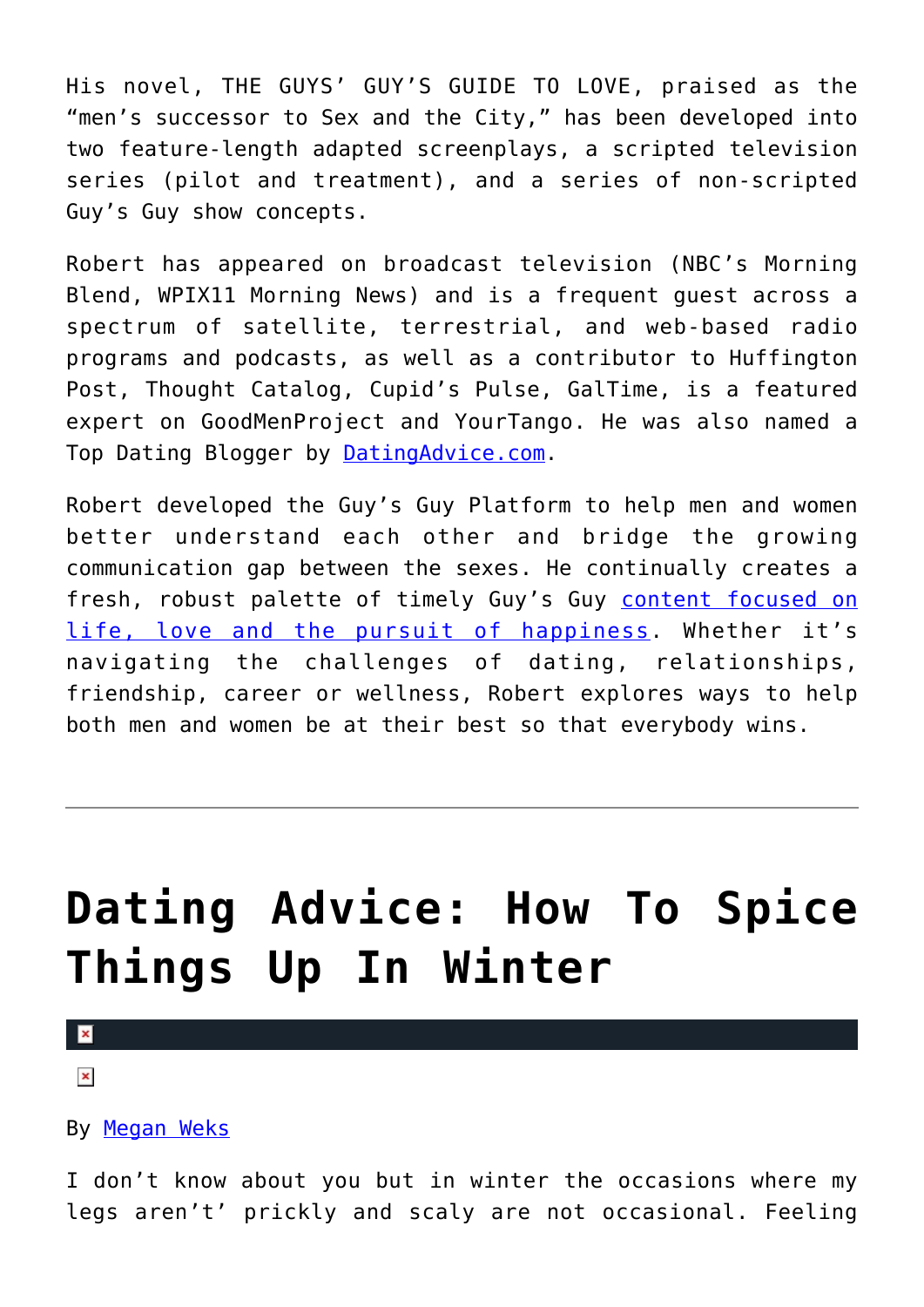sexy is difficult. I've also come to learn that feeling sexy and wanting sex goes hand-in-hand…

This morning I rolled over and looked at my handsome husband thinking this winter there's been too many nights where I've just been cold and tired and the only thing I want from him is his body heat radiating nearby or a warm hug. I'm ready to spice things up and I thought I'd share my ideas with you, dear reader, so you may spice things up, too.

Hot Yoga… If you've been following me you already know that I think yoga is very important for a relationship for many reasons. Number one is that it increases your relationship to yourself. You can only connect as deep to another person on the level to which you connect to yourself. Increasing your mind-body connection in order to get more in touch with your emotional body is the secret sauce the deepening your relationship. Winter is the perfect time to warm up in some hot yoga classes. If you want to spice things up in the winter, start on your spring workouts early. Sign up for some hot yoga and bring your man if possible. It's steamy and sweaty. It makes the cold so much less daunting whereas you actually want to go into the cold afterward! You will feel so incredibly refreshed for the entire day. Your body will look and feel amazing. You will even be attracted to yourself. I promise.

**Related Link:** [Relationship Advice: How To Get Over A Break Up](http://cupidspulse.com/127654/relationship-advice/) [With Someone You Were Never Dating?](http://cupidspulse.com/127654/relationship-advice/)

Get hot and steamy… It's freezing out and there is still snow on the ground. Tonight I want to have a romantic evening with my man but I don't want to go anywhere… Here's what we are going to do. This is a very fun and romantic game. It's called the sexy home spa… One of you will play the masseuse while the other will play the client. All you need is some things that you already likely have at home. A couple of candles, some great lotion, some hot towels, and you're set. Set up the bed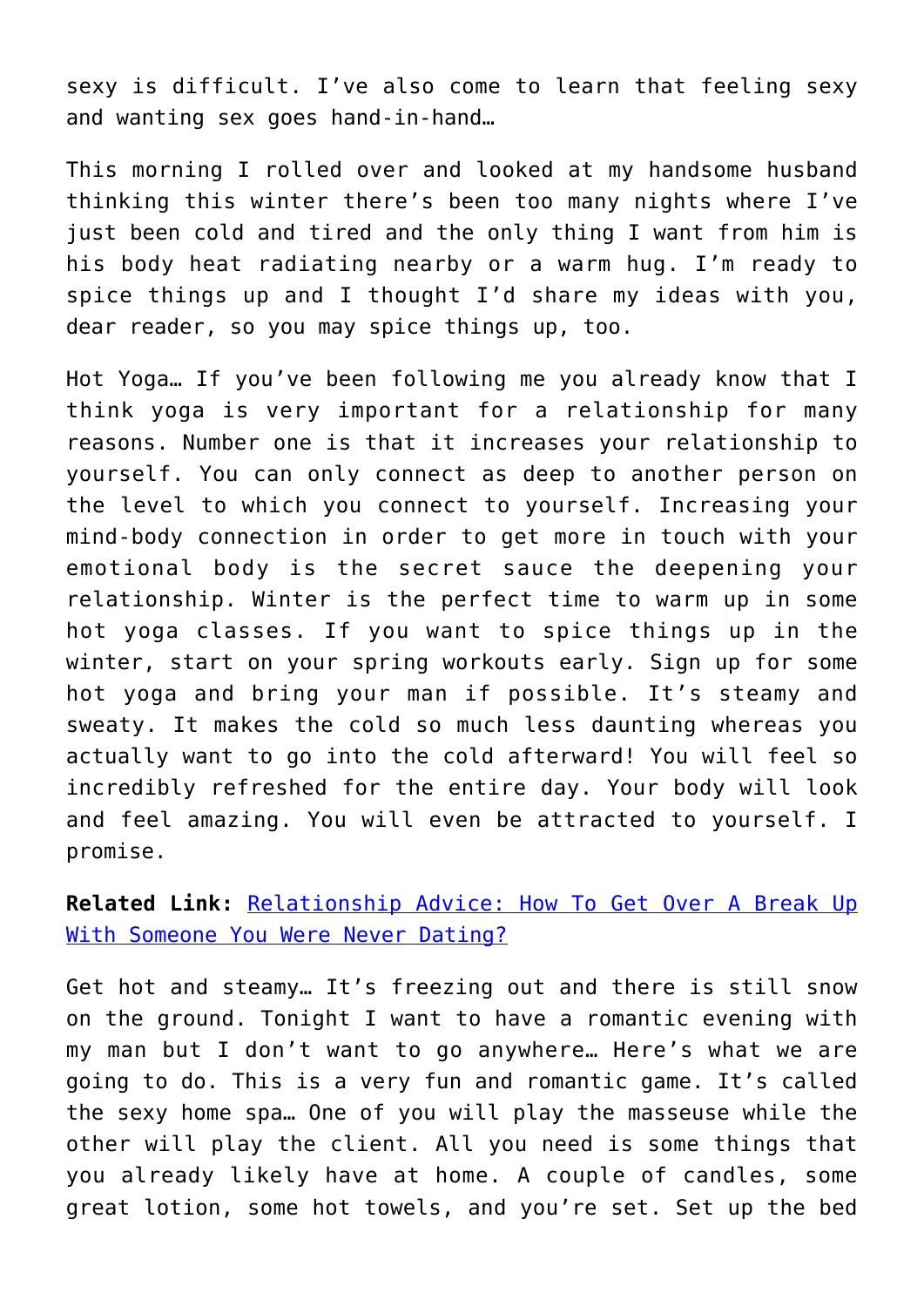and bedside table with your candles and lotion and have your subject lie naked under a towel. Give them the best version of a mini spa treatment massage and/or facial that you can create with what you have at home. Play gentle spa-like music. Maybe enjoy some champagne in the good glassware… After this, you will take a steam shower together and wash off the lotion. Whatever happens in between is up to you!

### **Related Link:** [Expert Relationship Advice: How to Move On After](http://cupidspulse.com/124119/expert-relationship-advice-move-on-after-being-ghosted/) [Being Ghosted](http://cupidspulse.com/124119/expert-relationship-advice-move-on-after-being-ghosted/)

Spring is almost around the bend… but it's not here yet. In the meantime, I'm finished with outdoor sports or activities until it's above fifty degrees. Another indoor activity that can be a total bonding experience is cooking together. My friend Kiele, holistic chef and sensual coach in New York City, believes that cooking together can bring couples closer by not only spending time together but by feeding each other and being partners in the kitchen. She shares that "Cooking can be a useful bonding ritual, and a sure way to fire things up. She told Health Magazine UK that "Cooking together is an exchange of energy and love. It's an instant collaboration: grocery shopping, choosing recipes, combining flavors, tasting, and plating in a visually pleasing way. And don't forget the most important part: enjoying eating together! Kiele says, "Don't be afraid to make cooking sexy, silly, and seductive. Play some good tunes, pour yourselves a glass of wine, have fun, and get experimental together!"

This sounds like so much fun I'm already feeling warmer. My husband is almost back from his day and I'm excited to get ready for my spicy winter date-night at home.

Source: Health Magazine UK: [https://www.health-magazine.](https://www.health-magazine.co.uk/single-post/2019/02/16/Cooking-together-is-an-exchange-of-energy-and-love-It) [co.uk/single-post/2019/02/16/Cooking-together-is-an-exchange](https://www.health-magazine.co.uk/single-post/2019/02/16/Cooking-together-is-an-exchange-of-energy-and-love-It)[of-energy-and-love-It'](https://www.health-magazine.co.uk/single-post/2019/02/16/Cooking-together-is-an-exchange-of-energy-and-love-It)s-an-instant-collaboration?fbclid=- IwAR1cRKqkbgsGnb6bE6NX1V7UP6F-PUFhRZhERUshukngFAaW3k9-\_bH\_96s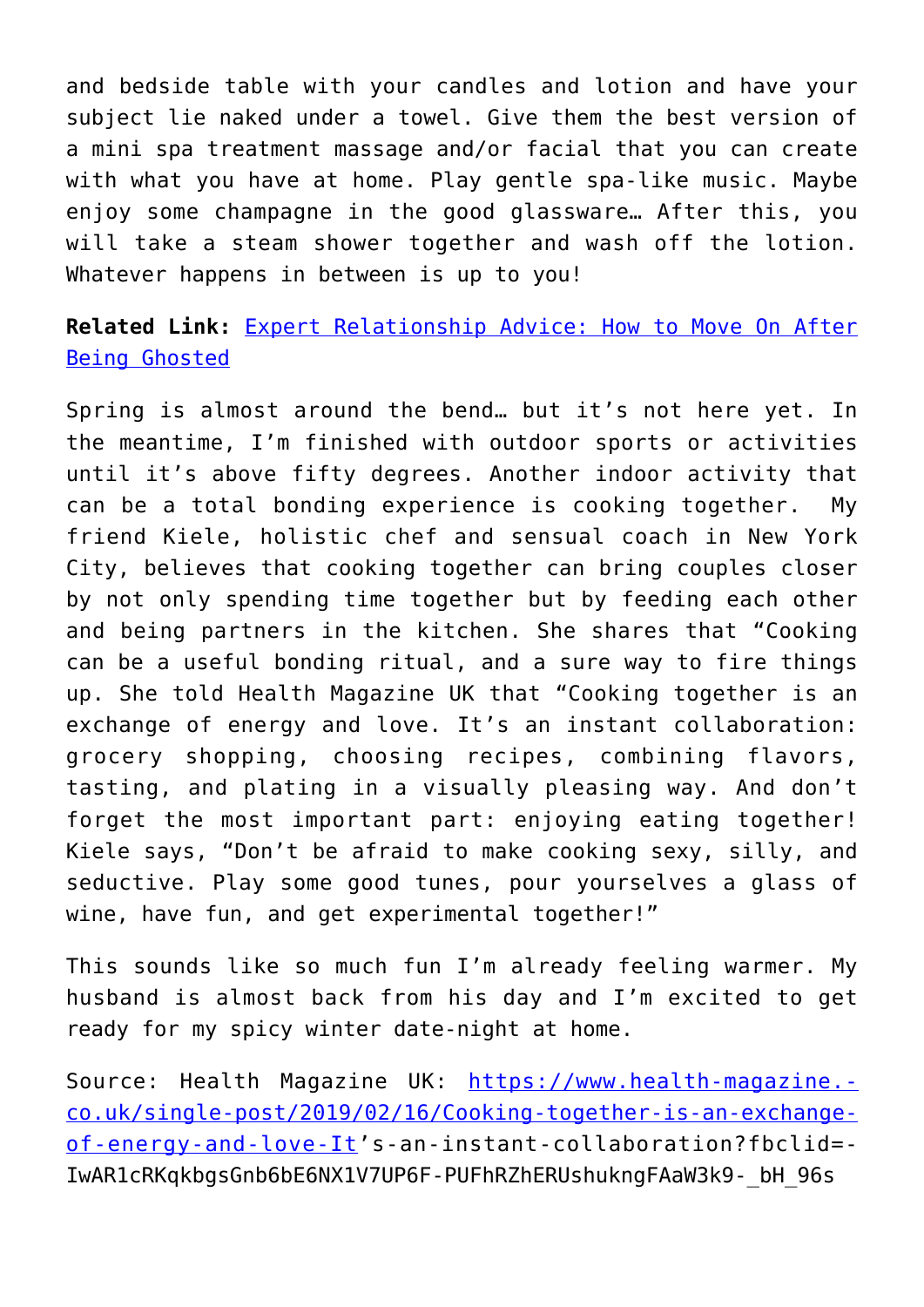## **[Relationship Advice: Can You](https://cupidspulse.com/129417/relationship-advice-dr-jane-greer-handle-sex-without-love/) [Handle Sex Without Love?](https://cupidspulse.com/129417/relationship-advice-dr-jane-greer-handle-sex-without-love/)**

#### $\pmb{\times}$

### $\overline{B}$  By Dr. Jane Greer

As women strive for equality, they are exercising their freedom of sexual expression more and more, which for many might mean a choice to have casual sex. However, with that freedom and choice comes great responsibility, and the important task of taking care of your emotional self and wellbeing. That is possible only once you know what you want and can tolerate, and, when it comes right down to it, if you can handle sex without love. Diane Von Furstenberg spoke about her fling with Richard Gere, saying it was just a "f\*\*k," which is how she wanted it to be. While it is more common for men to have sex and keep it just about the physical connection, with few or no feelings of intimacy involved, women regularly struggle with separating the two. Often emotions come into play despite their best intentions, since so often women feel most vulnerable when they are in intimate situations and often literally are and symbolically feel naked. So how can you know if you can handle a fling with no strings attached?

### **With this relationship advice, learn if you can handle a fling without love.**

By challenging the stereotypes that have confined and limited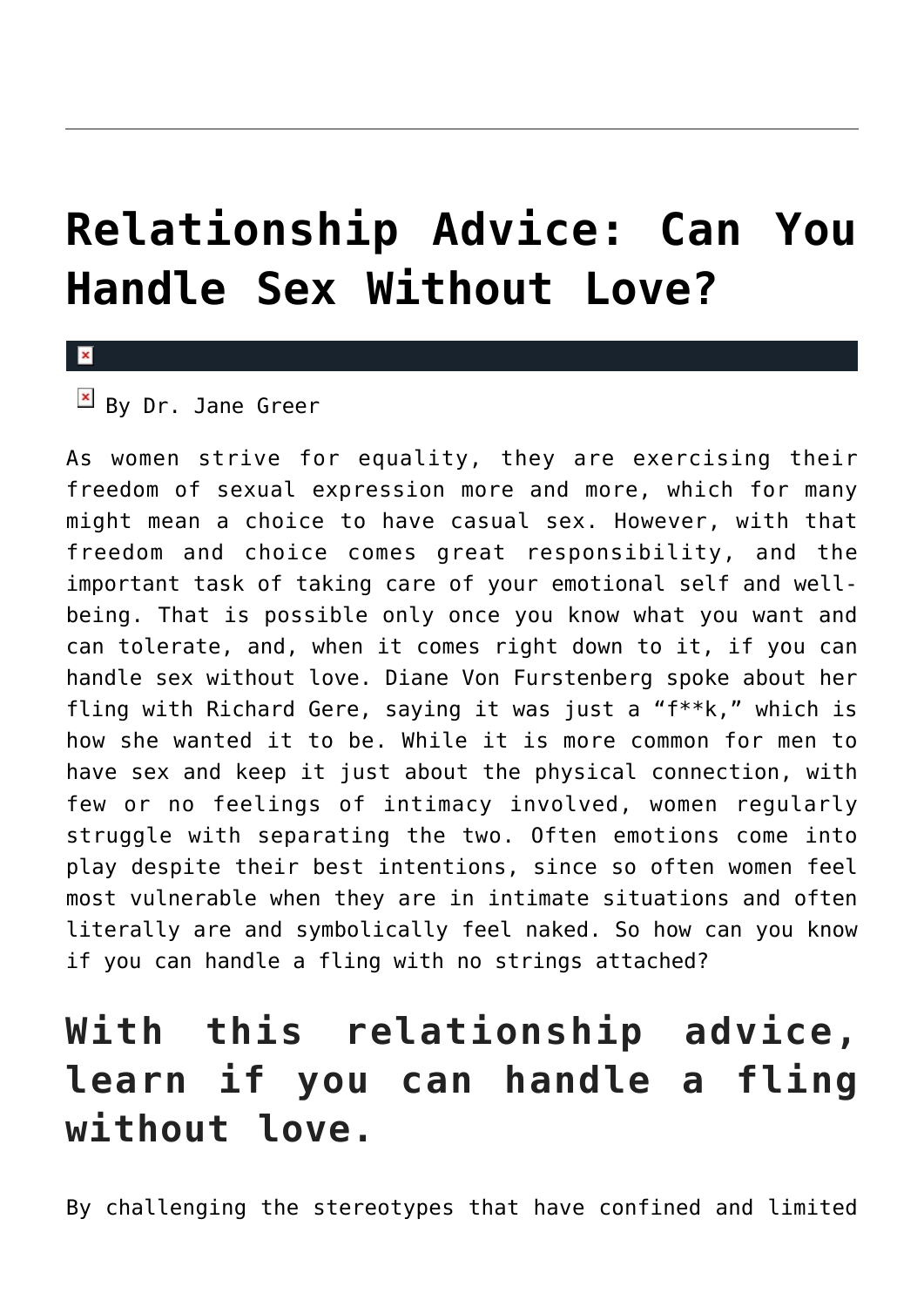women for so long, you can consider your sexual identity and what it means to you in terms of your happiness and your sexual esteem, and what might give you the most pleasure and fulfillment. Sometimes that might mean indulging in a purely physical romp with someone. That can happen if, for example, you want to sleep with someone you just met, because you are on vacation and want a brief romantic escapade, or you are at a wedding and want a one night stand. Furthermore, you may have just gotten out of a long relationship and aren't ready to jump back in to a serious commitment, so casual sex might seem appealing. If you find yourself facing any of these scenarios, ask yourself if you will be okay if you never hear from this person again. Or if you begin to feel connected but they aren't interested in anything more than the sex, will you be able to disengage without experiencing a great loss? The most important thing to consider is how you will feel when it's over. The key is to be able to enjoy the experience, and have it enhance your self-esteem.

### **Related Link:** [Relationship Advice: Will Your Perfect Partner](http://cupidspulse.com/126956/relationship-advice-perfect-partner-vision-become-reality/#more-126956) [Vision Become Reality?](http://cupidspulse.com/126956/relationship-advice-perfect-partner-vision-become-reality/#more-126956)

Sometimes the only way to know if it is going to work for you is to take a chance, jump in and see where you land. You know best what your Achilles' heel might be, and if there is a chance you could come out of it with a big emotional ouch because you may find it hard to let go, this might not be the right move for you. With that in mind, if you are in the driver's seat you can give yourself the permission to say yes to your desires and feel empowered by them when it comes to your sex life decisions. The essential thing to be aware of is that whatever your action may be you are doing it by choice, one that you are making for yourself with full awareness of the consequences, and thereby can feel confident about. In this way, you will be a woman who takes charge, is in control, knows what you want as well as what you don't want, and will be better able to build your inner security which will reflect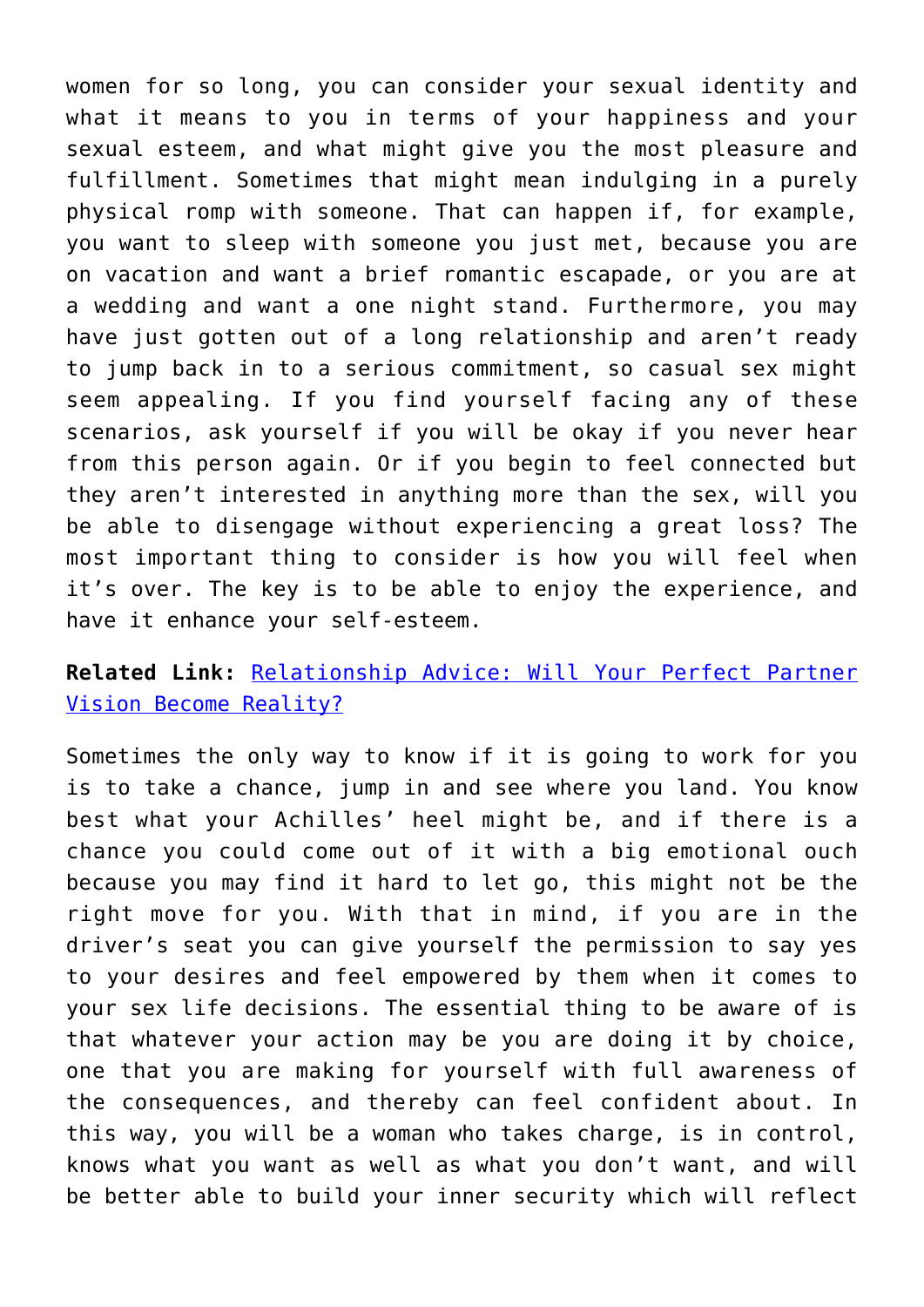in your general wellbeing.

**Related Link:** [Relationship Advice: Should You Elope?](http://cupidspulse.com/128495/relationship-advice-elope/#more-128495)

For Diane, it was simply about getting physical. It requires clarity, like she had, to know from the start that you'll be fine if nothing more develops from your sexual encounter. If you are able to take an inventory and determine where your tender spots are, thereby avoiding heartbreak, hopefully you will be able to keep it light and fun. In the end, knowing what you can handle is the best indication of whether or not a sexual rendezvous without a commitment will be a positive or negative in your life. If you tend to get attached quickly and are very sensitive to rejection, just sex might not be for you. You want to be your best protector. When it comes to casually getting between the sheets and thinking about how you'll feel after, trust your gut.

*Please tune in to the Doctor on Call radio hour on [HealthyLife.net](http://www.healthylife.net/) every Tuesday at 2 PM EST, 11 AM PST. First and third Tuesdays are Shrink Wrap on Call, second Tuesdays are HuffPost on Call, and the last Tuesday of the month is Let's Talk Sex! Email your questions dealing with relationships, intimacy, family, and friendships to Dr. Greer at [askdrjane@drjanegreer.com](mailto:askdrjane@drjanegreer.com). Connect with Dr. Jane Greer on Facebook, at [www.facebook.com/DrJaneGreer,](http://www.facebook.com/DrJaneGreer) and be sure to follow [@DrJaneGreer on Twitter f](https://twitter.com/#!/DrJaneGreer)or her latest insights on love, relationships, sex, and intimacy. For more on Dr. Greer, visit [http://www.drjanegreer.com.](http://www.drjanegreer.com/)*

### **[Love & Libation: Kiss Me,](https://cupidspulse.com/129334/love-libation-kiss-cocktails-inspired-irish-authors/)**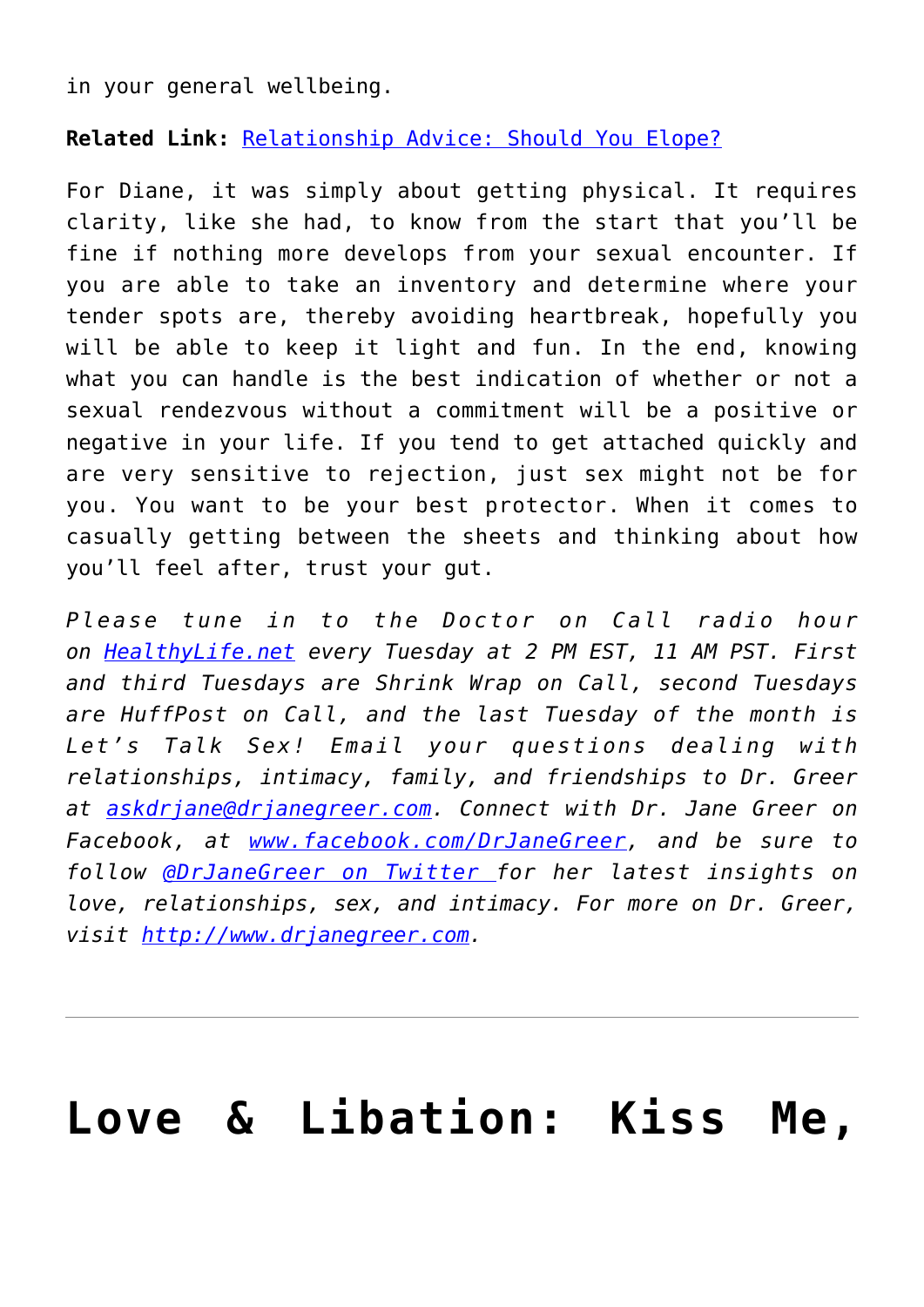## **[Cocktails Inspired by Irish](https://cupidspulse.com/129334/love-libation-kiss-cocktails-inspired-irish-authors/) [Authors](https://cupidspulse.com/129334/love-libation-kiss-cocktails-inspired-irish-authors/)**

 $\mathbf x$ 

By [Yolanda Shoshana](http://cupidspulse.com/relationship-experts/yolanda-shoshana/)

The most popular holiday in March has got to be St. Patrick's Day. The celebration is a feast day for Saint Patrick the patron saint of Ireland. Once the Irish made it to America they used the day to honor all things, Irish. T*he Kiss Me I'm Irish* slogan comes from if you can't kiss Blarney Castle, the next best thing is kissing someone who's Irish to get the power of eloquence and luck.

### **St. Patricks Day Drinks**

To celebrate this joyous Irish occasion indulge in some cocktails named after famous Irish writers. As we all know the Irish love drinking to their dearly departed. The following cocktails are inspired by Irish writers who had very interesting love lives.

### **Oscar Wilde**

Oscar Wilde is one of Ireland's most influential playwrights. It's said that he got his storytelling skills from his mother, Lady Jayne, who was known for making an entrance. His first love was Florence Balcombe, but she dropped Wilde to marry Bram Stoker. After proposing marriage to two other women, Wilde eventually married the scandalous woman, Constance Lloyd, who was just as ambitious as he was. They lived a life surrounded by bougie folks. While an affectionate marriage, Wilde ended up preferring the company of young men. As Wendy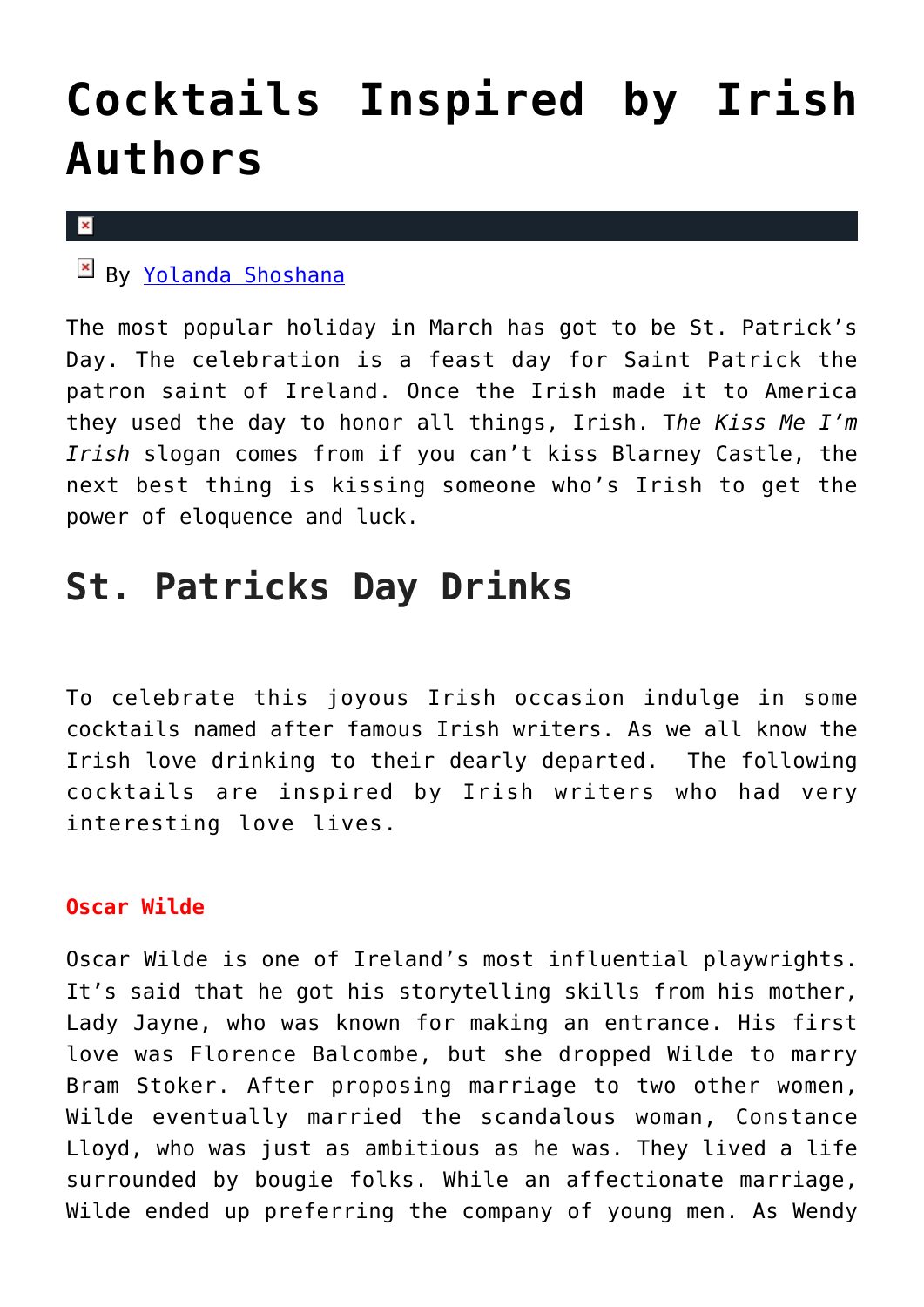Williams would say "How you doin?"

### **Oscar Wilde Cocktail**

1 1/4 Ounce(s) Absinthe

3/4 Ounce(s) Fresh lemon juice

3/4 Ounce(s) Simple Syrup

1 Egg White

1 Ounce(s) Chilled Champagne

Freshly grated nutmeg, orange twist

**Related Link:** [Love & Libations: Autumn + Red Wine = Love](http://cupidspulse.com/126761/love-libations-autumn-red-wine-love/)

### **James Joyce**

The Irish icon, James Joyce, published his first piece at 9. Some of his most popular works are Ulysses, The Dead and Finnegan's Wake. While you may not consider those pageturners, there are letters by Joyce that may be up your alley. You may be surprised to find out that Joyce wrote filthy love letters to his wife, Nora Barnacle. Some of them would even make Christin Grey blush. There's nothing like a good ole fashion naughty love letter to spice things up in a romance. Use Joyce for inspiration to write your own and serve this cocktail.

James Joyce Cocktail

 $1 \frac{1}{2}$  ounce of Irish whiskey

 $\frac{3}{4}$  ounces sweet vermouth

¾ ounces Cointreau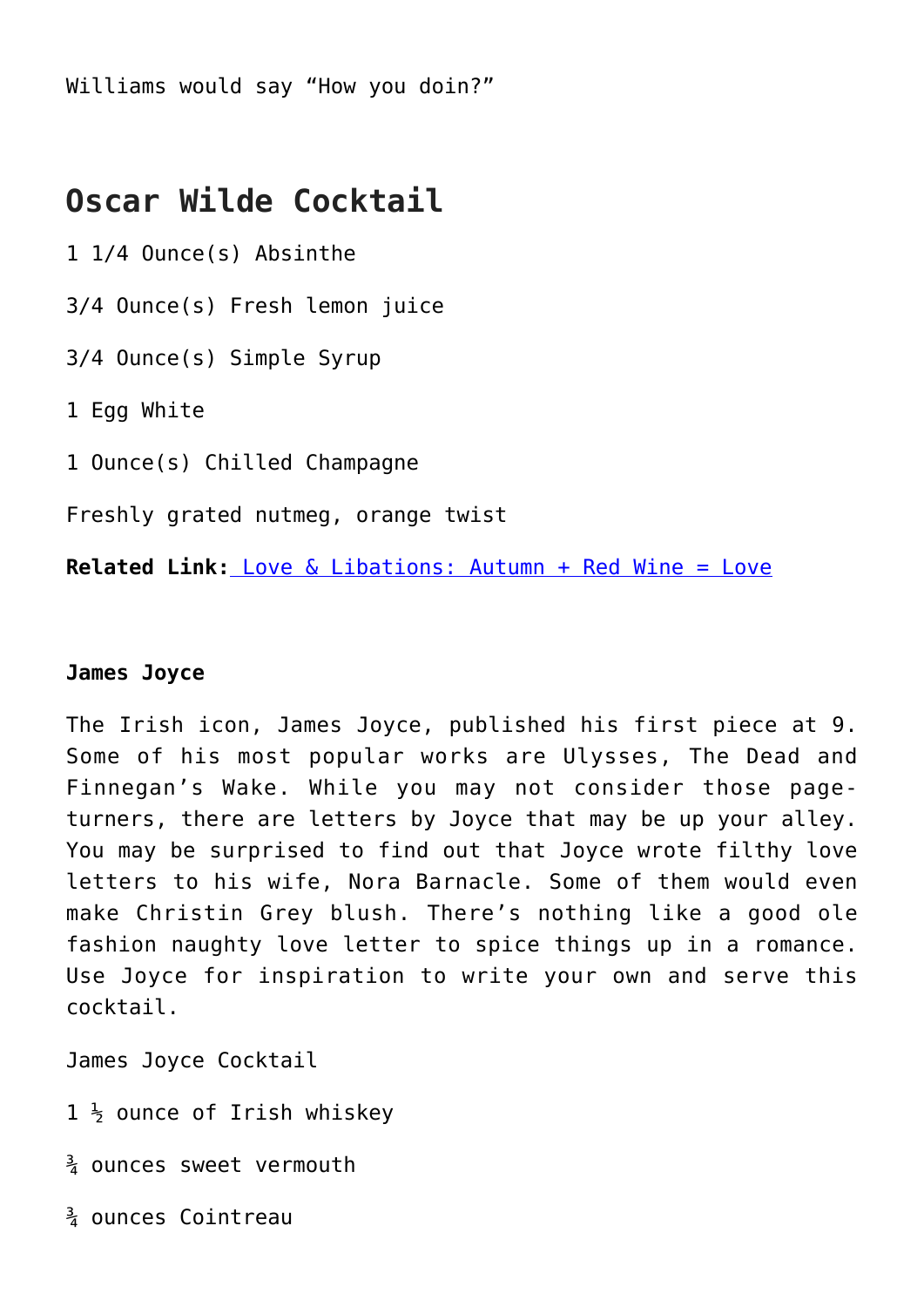$\frac{1}{2}$  ounce lime juice

Shake and strain into a chilled cocktail glass. Garnish with an orange slice

**Related Link:** [Love & Libations: Cocktails Inspired by](http://cupidspulse.com/127092/love-libations-cocktails-inspired-halloween/) [Halloween](http://cupidspulse.com/127092/love-libations-cocktails-inspired-halloween/)

### **F. Scott Fitzgerald**

Most people have read "The Great Gatsby" since it was required reading in school. It was a very glitzy and glamorous story of prosperous Long Island in the summer of 1922 written by F. Scott Fitzgerald. While he was born in America, he had had Irish roots. Fitzgerald and his saucy wife Zelda lived a party filled life and had a passionate relationship. Basically, they partied and loved hard. While there isn't a cocktail after him, he loved a drink called The Gin Rickey. His spirit of choice was gin because it was undetectable on his breath. He is known for saying " First you take a drink, then the drink takes a drink, then the drink takes you".

The Gin Rickey

Ingredients

 $\frac{1}{2}$  Lime

Club Soda

Add the gin to the Collins glass full of ice. Add the juice from the lime half, then drop the shell into the glass. Top with soda water.

<sup>2</sup> oz. Gin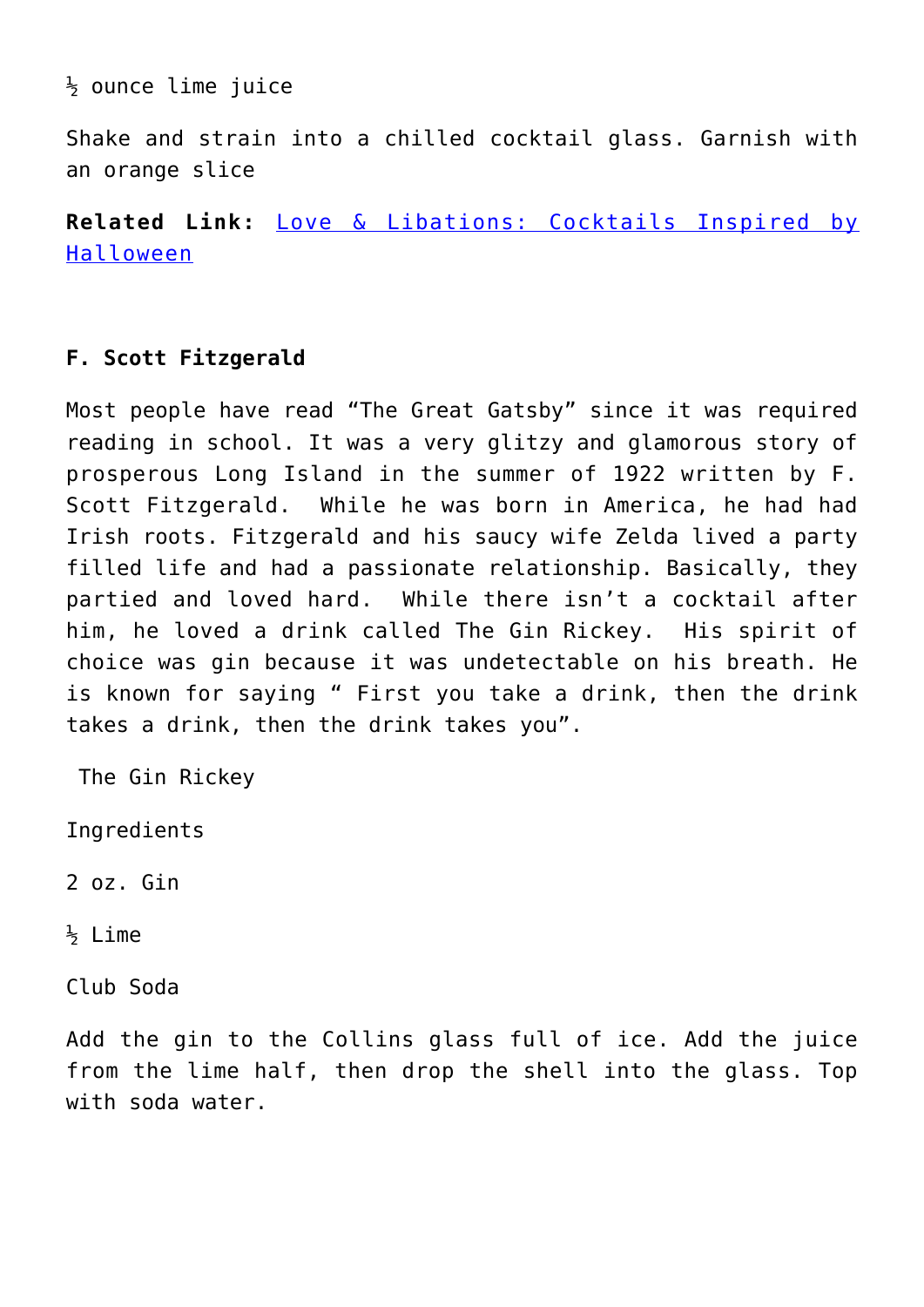## **[Expert Dating Advice: 5 First](https://cupidspulse.com/128852/expert-dating-advice-5-first-date-ideas-to-get-past-the-winter-blues/) [Date Ideas to Get Past the](https://cupidspulse.com/128852/expert-dating-advice-5-first-date-ideas-to-get-past-the-winter-blues/) [Winter Blues](https://cupidspulse.com/128852/expert-dating-advice-5-first-date-ideas-to-get-past-the-winter-blues/)**

x

By [Joshua Pompey](http://cupidspulse.com/relationship-experts/joshua-pompey/)

Winter sure seems like it lasts forever sometimes. Especially here in New York. But that doesn't mean you have to put your dating life into hibernation. Before you let that polar vortex get the best of you, let's take a look at five dating ideas that will spark some heat back into those long winter months.

### **First Date Ideas for the Winter Months!**

**Ice Skating.** Holding hands. Catching your date as she falls. Unleashing the inner child within. What more could you ask for? This is an easy way to form a quick bond as your up against the physical progression and have some fun in the process.

**Warm up with a drink.** For those of you looking for a lowrisk date, head to a local dessert shop for a warm cup of hot chocolate. Going to bars can get extremely cliche after a while. Coffee can feel cheap. But hot chocolate near in a desert themed cafe with a warm feeling ambiance? That's much more fun. Add some great conversation to the mix and you are good to go.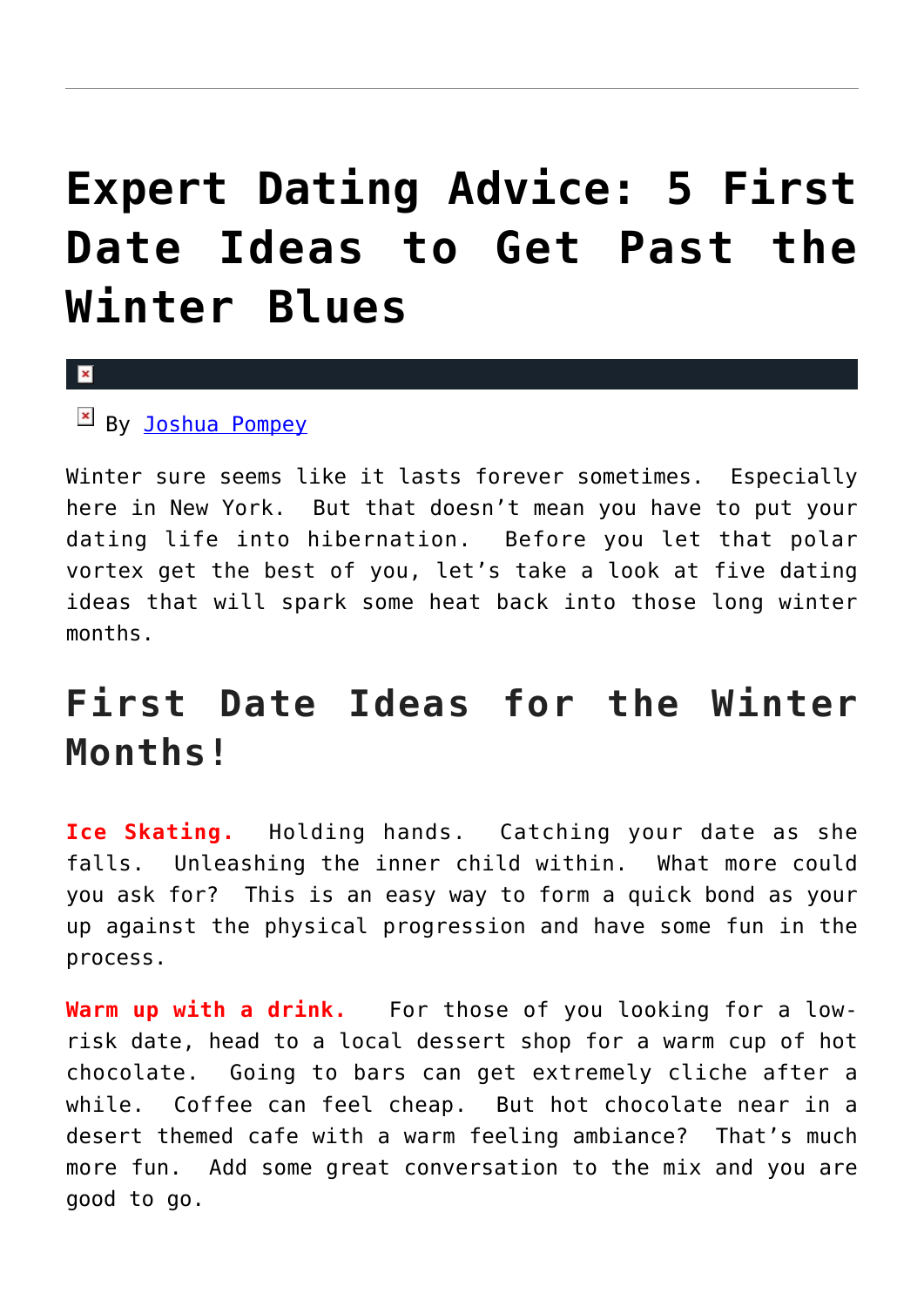**Related Link:** [Dating Advice: 5 Online Dating Tips to Start the](http://cupidspulse.com/128406/dating-advice-5-online-dating-tips-to-start-the-new-year-right/) [New Year Right](http://cupidspulse.com/128406/dating-advice-5-online-dating-tips-to-start-the-new-year-right/)

**Sledding or Snow Tubing.** Skiing is a bit expensive for a first date. Not to mention, dangerous and expensive. Snow tubing might serve as the perfect balance. Have some fun as you race down the mountains and break away from the monotony of most first dates.

**Indoor Rock Climbing.** It may be too cold (and icy!) for outdoor rock climbing, but that doesn't mean you have to sit on your couch wasting away till spring. Have some fun indoors and get that adrenaline flowing for a memorable date.

**Related Link:** [Dating Advice: How to Make the First Move](http://cupidspulse.com/119903/dating-advice-make-first-move-womens-edition/) [\(Women's Edition\)](http://cupidspulse.com/119903/dating-advice-make-first-move-womens-edition/)

**Go to a ball game.** Baseball is still around the corner and football might be over, but there is plenty of basketball and hockey to keep the season going. Even if you aren't a huge sports fan, that ambiance of a sporting event, along with the positive energy (unless your a Knicks fan like me) and food will be enough to keep your date smiling.

For more information from Joshua Pompey, visiting <https://www.nemvip.com/online-dating-work-for-you>

## **[Love & Libations: Celebrity](https://cupidspulse.com/128800/love-libations-celebrity-reds/) [Reds To Turn You On](https://cupidspulse.com/128800/love-libations-celebrity-reds/)**

 $\mathbf x$ 

 $\pmb{\times}$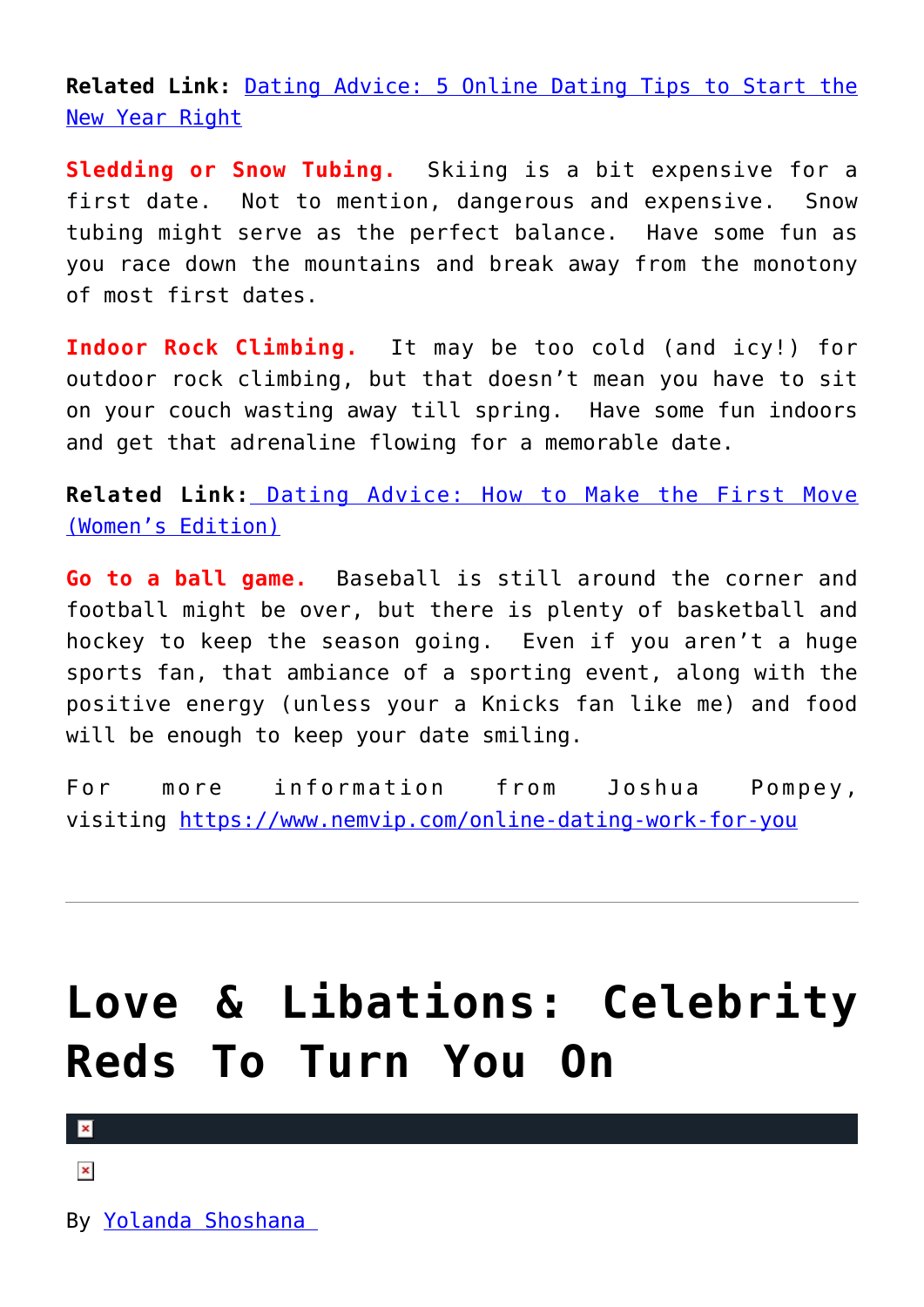While most of the attention in February goes to Valentine's Day and Galentine's Day, the whole month is known as the month of love. This is where red wine comes in.

It's been said that when you want to get romantic, red wine is where it's at. It boosts the libido. The wine contains flavonoids (antioxidants) that increase the blood flow to key areas that get things going in the boudoir. While the tannins and histamines in the wine give your body a bit of warmth which also gets you in the mood for a little fun.

### **Red Wines For Your Love Life**

The following are some reds that will add a touch of spice to your love life.

**Nocking Point Wines- Year VI Cabernet Sauvignon**

Plenty of celebrities have wine, but Nocking Point is the first line of wines to be curated by celebrities. The winery was co-founded by Stephen Amell from the hit WB show, Arrow. The wines are produced in Washington. You may be surprised to find out that they are the 2nd largest producing wine state in the US. There are great wines coming out of the region.

This red is their flagship wine. It's aged in French oak barrels with aromas of red and black fruits, plus a bit of wood. The perfect wine for a romantic dinner that includes steak or a truffle pizza.

**Related Link:** [Love & Libations: Holiday Cocktailing Like A](http://cupidspulse.com/127936/love-libations-holiday-cocktailing-like-a-celebrity/) **[Celebrity](http://cupidspulse.com/127936/love-libations-holiday-cocktailing-like-a-celebrity/)** 

### **Il Paglaio- Roxanne Rosso Toscana**

I was sent a note that Sting and Trudie Styler wanted to send me this wine so how could I say no? It's produced on the land of their villa in Tuscany where the couple love to spend some quality time.

When people think of this duo, "sexy" tends to come to mind. How many couples do you know that practice seven-hour tantric sessions? Maybe it's something we should all get going in our lives.

Roxanne Red is named after the famous song written by String, but it's also inspired by Alexander the Great's wife, a muse of Cyrano De Bergerac. The song is about a man who falls in love with a lady of the night. He confesses his love and asks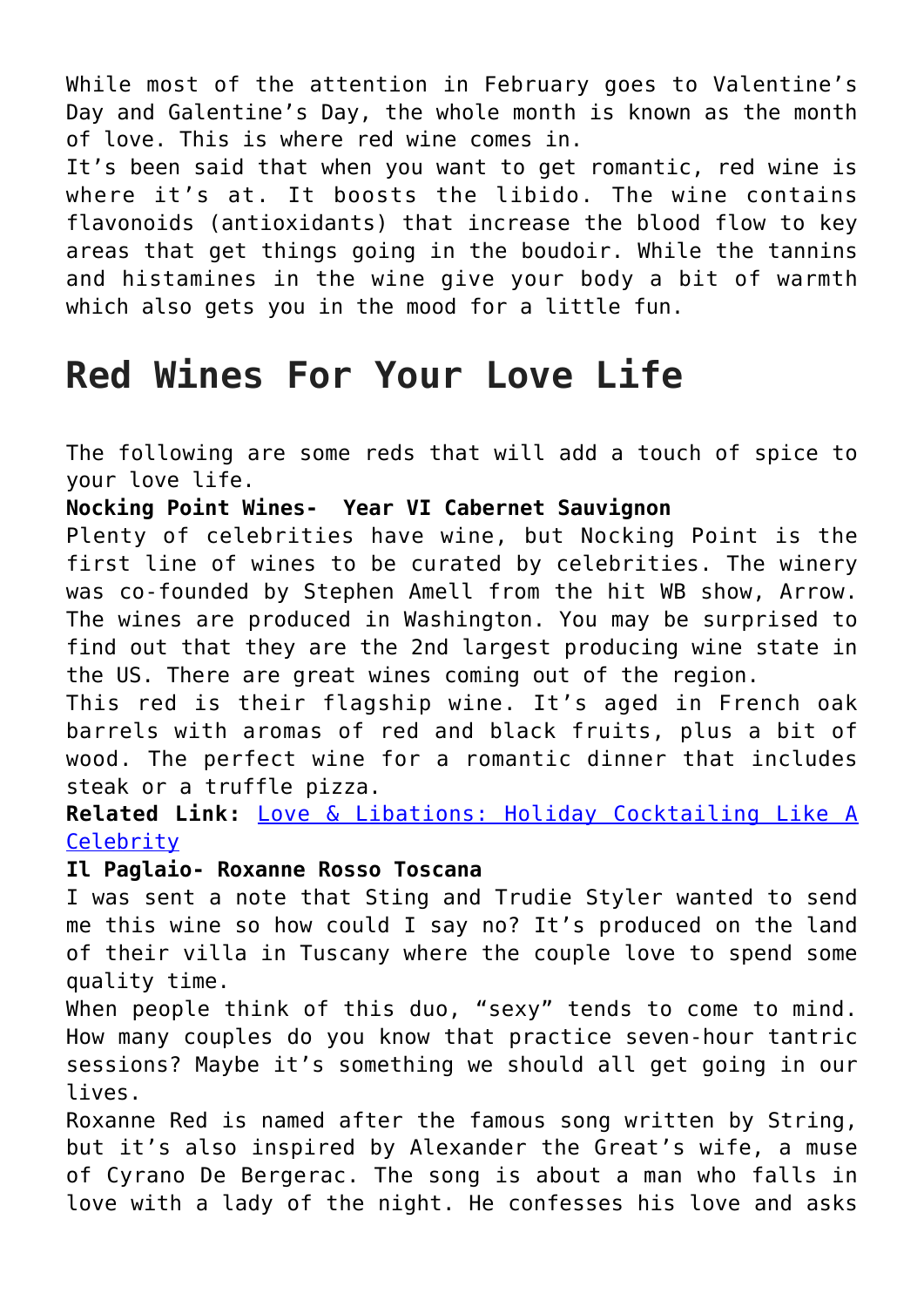her to stay with him.

While the song leaves it up to our imagination whether she stays or goes, if you bring a bottle of Roxanne Red, you just may win your lover's heart. It's a red blend that has "amore" written all over it. Think deep ruby red with notes of red fruits, cherries, and spices. All the makings of a love libation. While you are at it, pair a little tantra with your wine.

**Related Link:** [Love & Libations: Celebrity Sips on Tequila Day](http://cupidspulse.com/125760/love-libations-celebrity-tequila-day/) **Las Jaras Wine- Old Vine Carignan**

The wine was created for good times and to have the perfect wine to pair with food. This small production of wine is cocreated by Eric Wareheim. You may have seen him on the Netflix show, Master of None.

If your partner is into wine from California, this is a good selection. The Carignan grape is originally from Spain so this wine will give you a Spanish vibe. The bold juicy red is a food friendly wine which is exactly what you are looking for when you want to have a romantic meal. Long story short, this is a unique bottle of wine. Your love will be pleasantly surprised if you choose this one.

**Related Link:** [Love & Libations: Sparkling Wine for Holiday](http://cupidspulse.com/122080/love-libations-sparkling-wine-for-holiday-date-nights/) [Date Nights](http://cupidspulse.com/122080/love-libations-sparkling-wine-for-holiday-date-nights/)

### **Bastianich Wines- Vespa Rosso**

When a kitchen witch like Lidia Bastianich has a wine, attention must be a pad. Bastinach has been wowing audiences with her Italian cooking for years. Between her cookbooks and restaurants, it's not surprising that she got into the wine game. Founded in 1997, the wines are produced in the Friuti Colli Orientali DOC region of Italy.

This red blend has aromas of mulberries, blackberries, and balsamic vinegar. This powerful wine also comes with a touch of elegance. It would be great with bleu cheese and honey. It's been said that cheese is an aphrodisiac. Imagine how fun a red wine, honey, and bleu cheese would be. Plus this wine will make you feel like you sipping in the beautiful lands of Italy.

Some people forget about Italian wine during romantic holidays because France seems to have the "sexy image" on lock. Don't forget to add Italian wines in your list.

For more Love & Libations date night ideas and [celebrity](http://cupidspulse.com/celebrity-news/celebrity-dating/)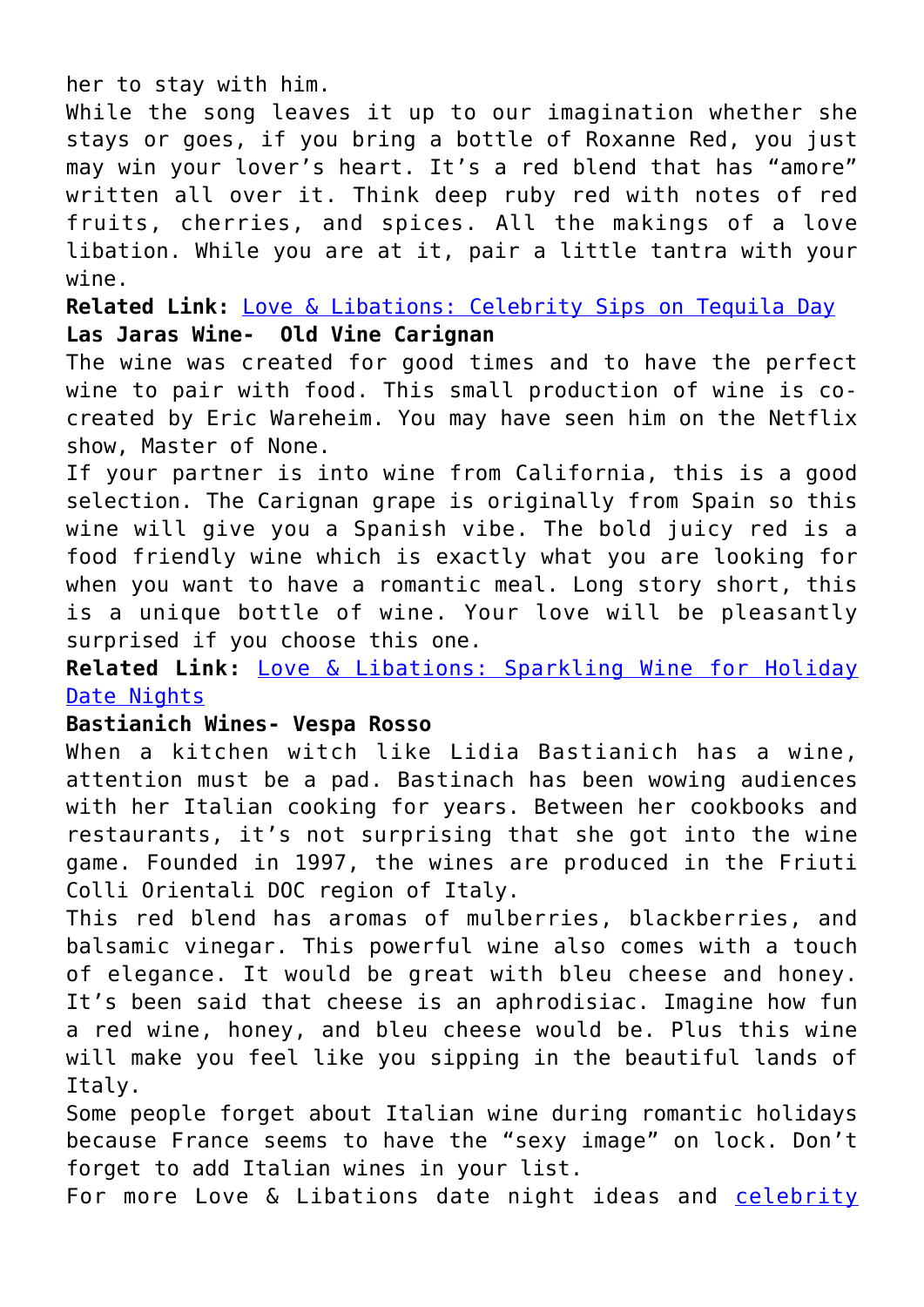## **[Relationship Advice: Should](https://cupidspulse.com/128495/relationship-advice-elope/) [You Elope?](https://cupidspulse.com/128495/relationship-advice-elope/)**

x

By Dr. Jane Greer

Planning a wedding can be exciting, but it can also be an enormous undertaking once you become immersed in all the details. From choosing a maid of honor and whatever number of bridesmaids you have agreed upon (and trying not to offend anyone with your choices), to the flowers and the cake, not to mention the seating arrangements, it can be a lot to deal with. That's why, in the midst of it all, people often begin to wonder if they should elope. For some, it is just a joke, something to say when all they really want to do is get a break from thinking about the dress and the photographer and where Aunt Fran is going to sit. For others it can be the right choice. Actress Gina Rodriguez said she almost married her fiance Joe LoCicero after this year's Golden Globes, gushing about getting caught up in the excitement and the beauty of the dress she had on, and saying it could have happened that night if she hadn't had to work the next day.

### **In this relationship advice, find out if eloping is the right choice for you.**

Of course, that is a perfect example of how eloping can happen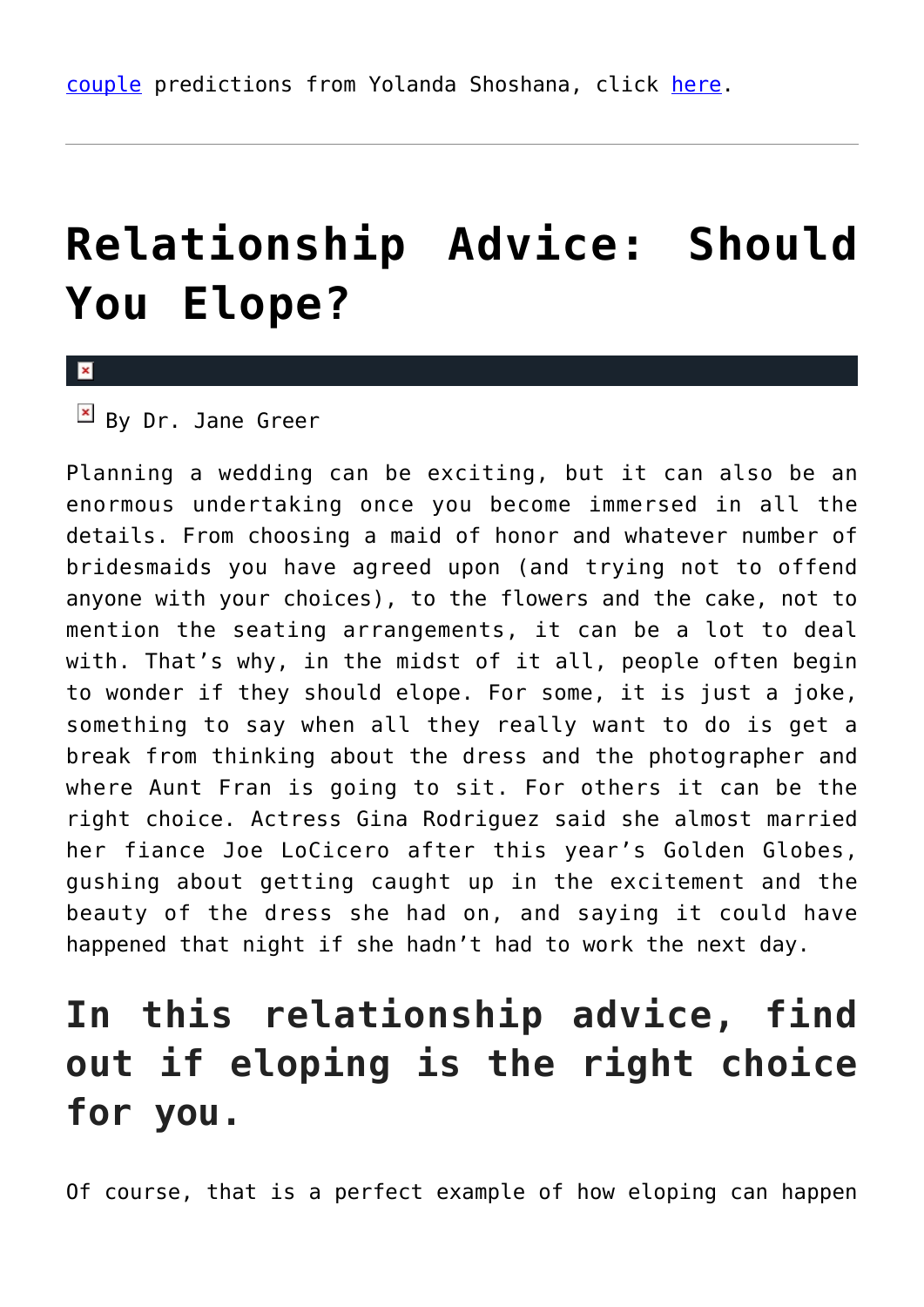if you get swept away by a moment of love and romance. To those who just met or consider getting married after a drunken night in Las Vegas, caught up in the passion and spontaneity, waiting a bit to get to know each other may be a better idea. But many people who are deep into a relationship and are sure they want to spend the rest of their lives together also consider eloping for a variety of reasons. There is a certain practicality to avoiding a big wedding, especially if people don't have the money to spend on a lavish reception. Or, they might not want to burden their family with a huge bill. Along the same lines, a couple might decide they would rather spend the money on something else, such as a honeymoon or to use as the down payment for a house. Finally, since so much family history and baggage can come along with the elements of a big wedding, the future bride and groom may simply want to avoid possible criticism, judgement, or blame for the particular choices they might make, and thereby not have to feel guilty because of the disapproval. While the two options have their merits and cons, it's important that both partners are on the same page about when and how to tie the knot. So how can you know if eloping is the right choice for you?

**Related Link:** [Relationship Advice: Can You Cheat Jealousy?](http://cupidspulse.com/116711/relationship-advice-cheat-jealousy-dr-jane-greer/)

The most important question to ask yourself as you make this decision is will you or your partner be disappointed in any way if you forgo the traditional route? Some people fantasize about a big white wedding for their entire lives – a time when they might feel like a princess or a prince – and imagine having pictures documenting it to look at for decades to come. Others have been leafing through bridal magazines for years and have already chosen the style of dress they want to wear down the aisle. And still others may have imagined it as a time to gather all their fraternity brothers for a reunion. If this is the case for either one of you, eloping might not be the best choice. Talk about it and try to make sure there won't be one single regret looming out there, but only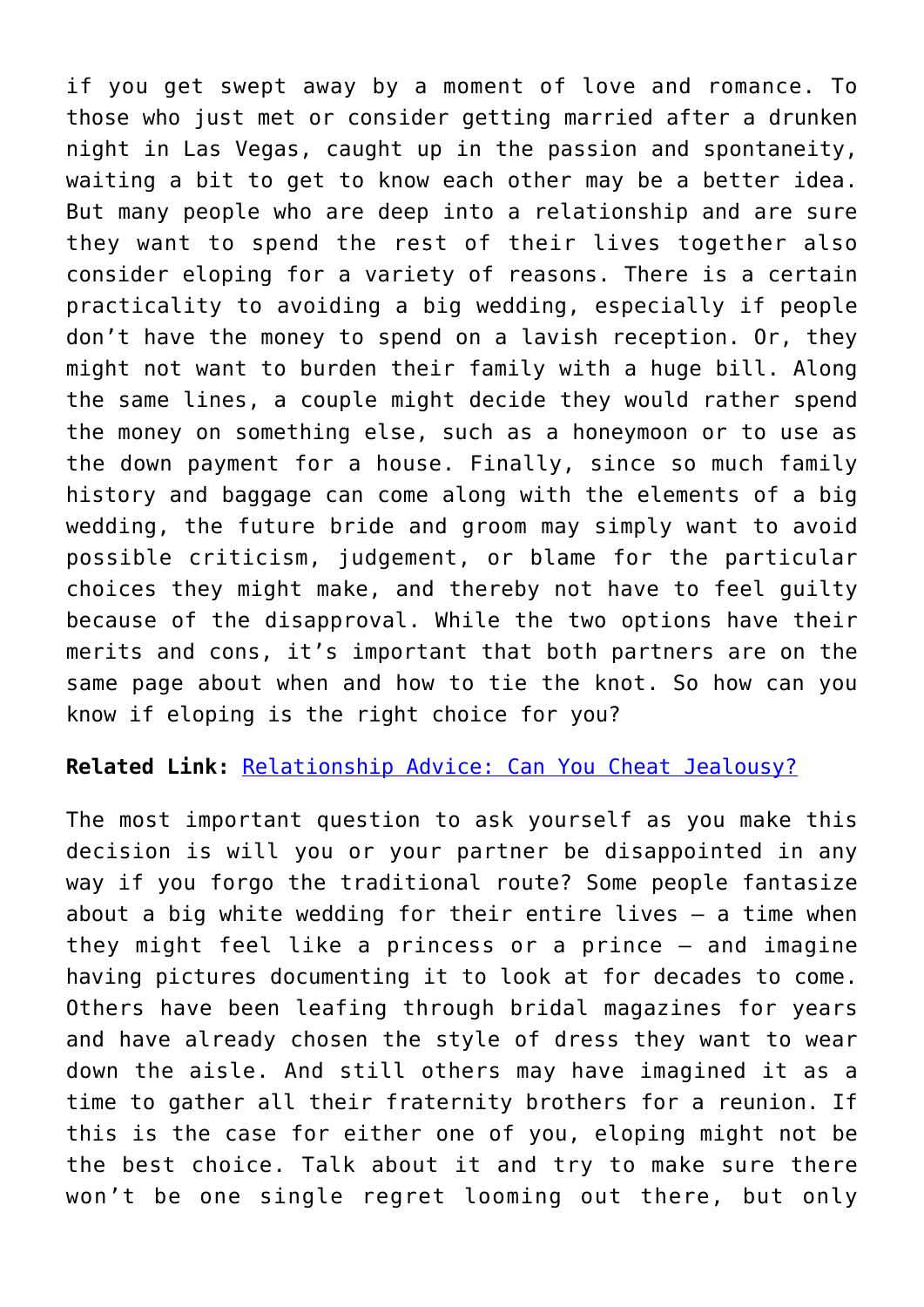happiness for what lies ahead.

**Related Link:** [Relationship Advice: The Afterlife Connection](http://cupidspulse.com/127045/relationship-advice-afterlife-connection-dr-jane-greer/)

The bride and groom are not the only ones who have emotions wrapped up in the monumental event. With that in mind, consider also if there are family members who might be let down if you decide to have a small, private ceremony at City Hall. Did your mother always dream of this moment? Did your uncle for whom you are named always imagine what he would say during the speech he hoped to give one day? Think about what is most important to you as far as keeping the peace or having your life start together on your own terms, and how much you are willing to deal with to achieve that. If you do choose to elope, keep those family members in mind and see what you can do to appease them and make them understand that for you this is a gain and not a loss of any kind. Even if you elope and choose to make the ceremony your own, you can still throw a celebratory party and invite everyone at any time.

If in the end it feels like there would be no regrets, nothing that you imagine you might wish you had done down the road, and you are eager to begin your life together and not spend a lot of time or money getting to that point, then eloping might be the perfect choice for you. Who knows how Gina and Joe will end up tying the knot in the end, but they certainly aren't alone if at times they think they could just elope.

*Please tune in to the Doctor on Call radio hour on [HealthyLife.net](http://www.healthylife.net/) every Tuesday at 2 PM EST, 11 AM PST. First and third Tuesdays are Shrink Wrap on Call, second Tuesdays are HuffPost on Call, and the last Tuesday of the month is Let's Talk Sex! Email your questions dealing with relationships, intimacy, family, and friendships to Dr. Greer at [askdrjane@drjanegreer.com](mailto:askdrjane@drjanegreer.com). Connect with Dr. Jane Greer on Facebook, at [www.facebook.com/DrJaneGreer,](http://www.facebook.com/DrJaneGreer) and be sure to follow [@DrJaneGreer on Twitter f](https://twitter.com/#!/DrJaneGreer)or her latest insights on love, relationships, sex, and intimacy. For more on Dr. Greer,*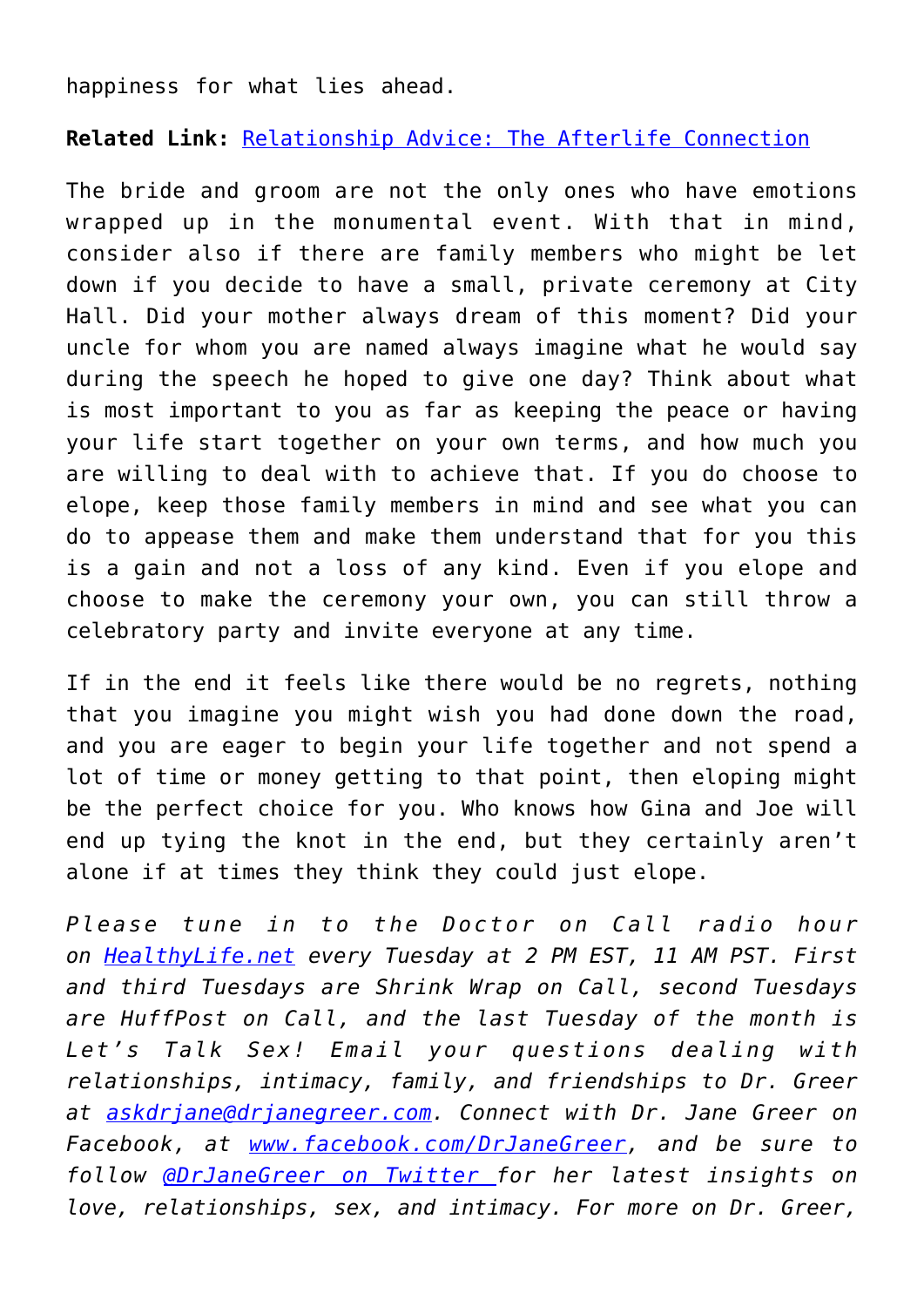# **[Ask The Guy's Guy: What Do I](https://cupidspulse.com/128473/ask-guys-guy-trouble-opening-significant-other/) [Do If I Have Trouble Opening](https://cupidspulse.com/128473/ask-guys-guy-trouble-opening-significant-other/) [Up To My Significant Other](https://cupidspulse.com/128473/ask-guys-guy-trouble-opening-significant-other/)**

By [Robert Manni](http://cupidspulse.com/relationship-experts/robertmanni/)

*Question from Rachel A, Riverhead, NY: "I have trouble opening up to my significant other. I don't know why I have trouble telling him how I actually feel! How do I fix that?"*

It's time to open up to your significant other!

This is an interesting question, Rachel, as more women than you'd expect are experiencing this issue. Unfortunately, for both men and women, failure to share their feelings over time often results with the relationship ending. Some women I've spoken with are often reticent to instigate a conversation with their man when they have something important to share about their feelings. Often they dance around the subject or hold off on telling their partner exactly how they feel. Over time this can breed resentment in her if she believes her partner does not know how she feels. If not handled\properly, it gets worse and can become a deal breaker.

**Related Link:** [Ask The Guy's Guy: How Do I Get Through The](http://cupidspulse.com/128012/ask-guys-guy-through-holiday-season-being-single/) [Holiday Season Being Single?](http://cupidspulse.com/128012/ask-guys-guy-through-holiday-season-being-single/)

Sadly, although men need to do a much better job of focusing on their partner's feelings, they do not mind readers. Guys are fairly simple when it comes to dealing with what's on their mind in a relationship. If they say nothing, it usually means that in their mind, everything is fine. When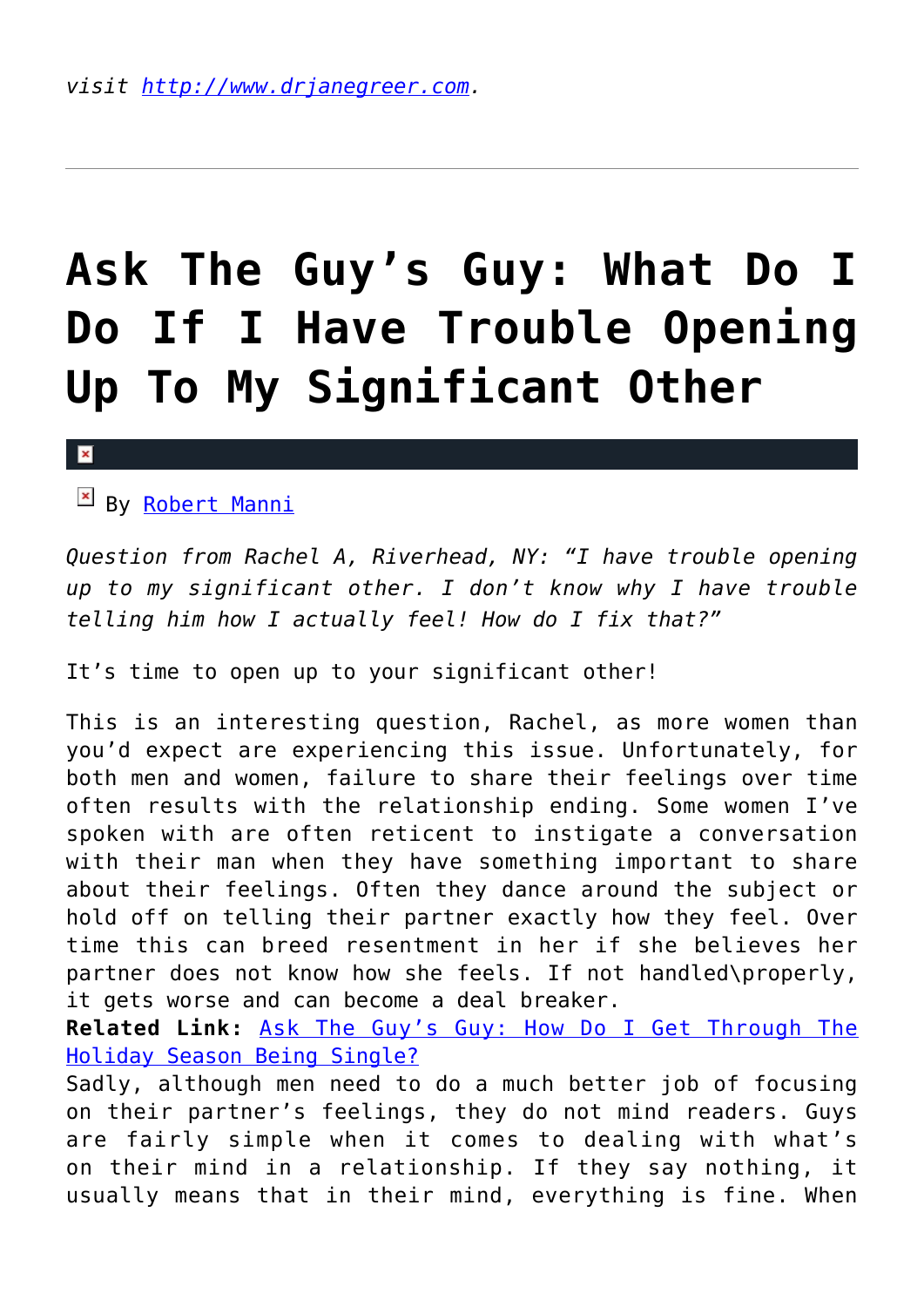they have a problem, they often bring it up with their partner. Guys usually decide their next move based on how the discussion goes and their partner's response. There is not a lot of subtext in how they communicate. That's why it is important for women to open up to their guys, make sure they hear them loud and clear and are willing to also share their "feelings". I use quotes around "feelings" because we know guys often shut down when they think they're being herded into "the talk". Yes, more quotation marks.

**Related Link:** [Ask The Guy's Guy: If He Isn't Ready To Date,](http://cupidspulse.com/127613/guys-guy-date-not-ready/) [What Should I Do?](http://cupidspulse.com/127613/guys-guy-date-not-ready/)

My advice is to be sincere and use the direct approach. Tell your guy what's on your mind and in your heart. Find a time to do this when he is relaxed and open-minded. And I don't mean after sex. Take a walk after dinner, go to the park or the beach, or maybe to an outdoor cafe you both enjoy. Use your intuition to determine when the timing feels right to start the conversation and try to keep it light. I know this sounds like a lot of rules for expressing your feelings, but guys are not great at paying attention to their partners and often need to be informed how she feels in a direct, but loving way.

**Related Link:** [Ask The Guy's Guy: How to Win the First Date](http://cupidspulse.com/126629/ask-guy-win-first-date-after-meeting-online/) [After Meeting Online](http://cupidspulse.com/126629/ask-guy-win-first-date-after-meeting-online/)

Not knowing the details of your situation, I suggest that once you've gotten him to pay attention and listen, determine in your heart if he is totally present and respectful of your feelings. If not, maybe give him a second chance at another time. Over time though, if you feel like he is not listening and being responsive and it's too difficult getting on his radar, it might be time to seek bluer skies elsewhere.

Hope this helps, Good luck!

Robert

*If you would like relationship expert Robert Manni to answer your online dating/relationship questions, please email gillian@nvmediainc.com*

**More about the Guy's Guy:**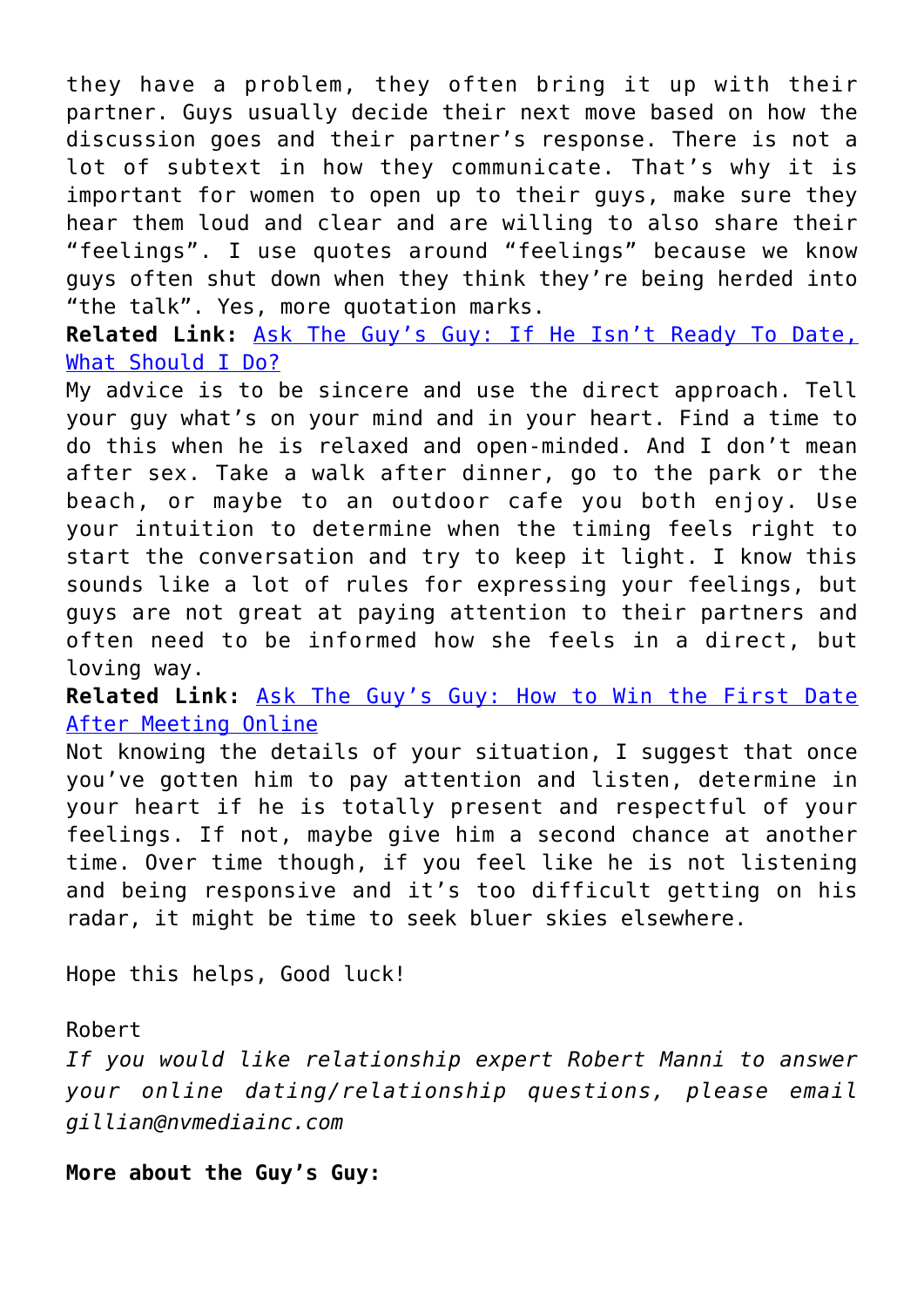

Robert's podcast has been picked up by **KCAA Radio102.3 and 106.5FM, and 1050AM in So Cal on Wednesday evenings at 8pmPT, iHeart Radio**, **and Spreaker** along with iTunes, Blog Talk Radio, Stitcher and Tune In. Guy's Guy is growing!

Robert is the host of Guy's Guy Radio, featured on Blog Talk Radio and available on iTunes, Stitcher, and TuneIn. The weekly podcast features interviews with relationship coaches, entertainers, authors, wellness experts, spiritual teachers, sports personalities, and a weekly "Guys' Guy's Guide" exploring current guy-focused topics.

His novel, THE GUYS' GUY'S GUIDE TO LOVE, praised as the "men's successor to Sex and the City," has been developed into two feature-length adapted screenplays, a scripted television series (pilot and treatment), and a series of non-scripted Guy's Guy show concepts.

Robert has appeared on broadcast television (NBC's Morning Blend, WPIX11 Morning News) and is a frequent guest across a spectrum of satellite, terrestrial, and web-based radio programs and podcasts, as well as a contributor to Huffington Post, Thought Catalog, Cupid's Pulse, GalTime, is a featured expert on GoodMenProject and YourTango. He was also named a Top Dating Blogger by **DatingAdvice.com**.

Robert developed the Guy's Guy Platform to help men and women better understand each other and bridge the growing communication gap between the sexes. He continually creates a fresh, robust palette of timely Guy's Guy [content focused on](http://robertmanni.com/)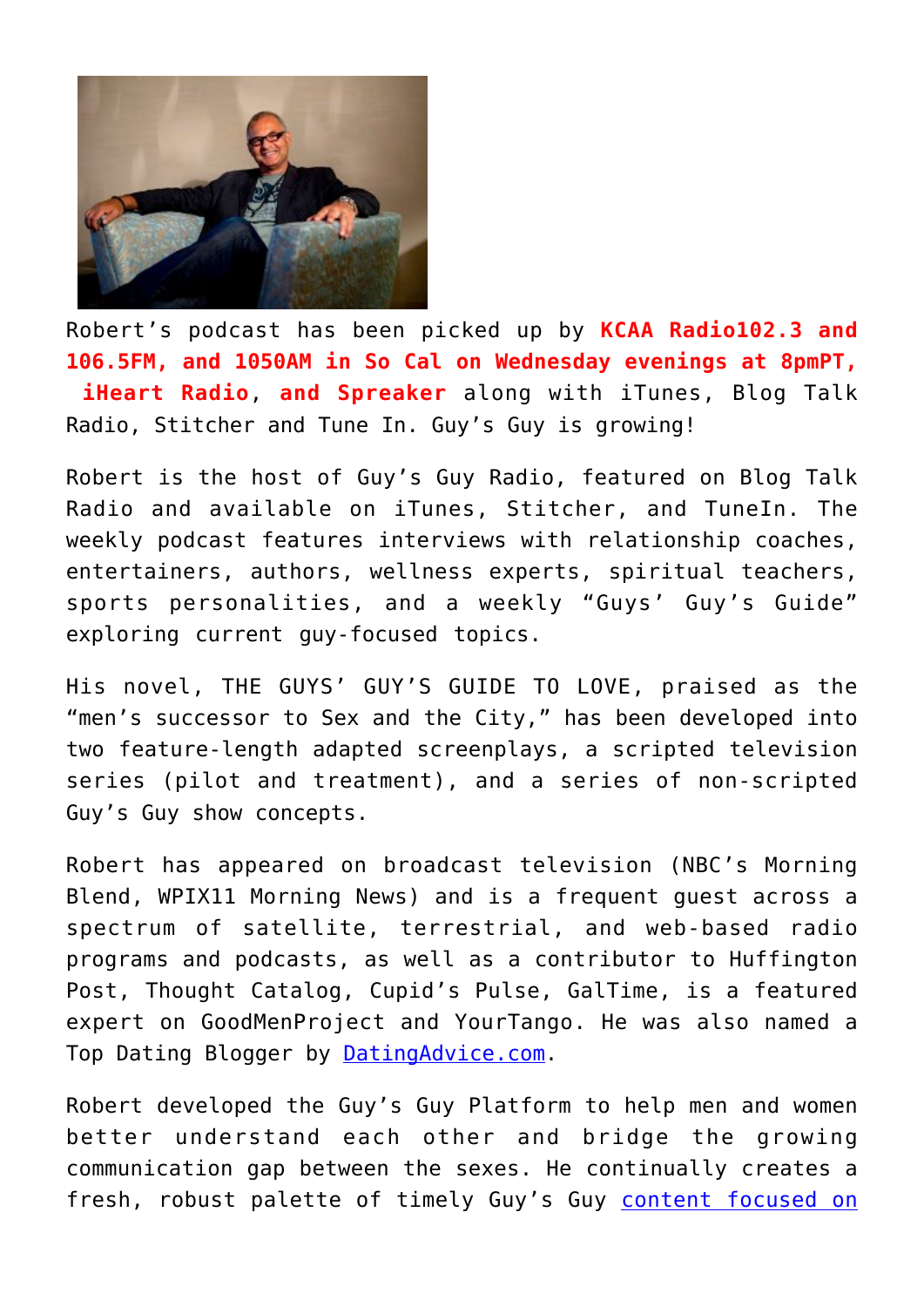[life, love and the pursuit of happiness](http://robertmanni.com/). Whether it's navigating the challenges of dating, relationships, friendship, career or wellness, Robert explores ways to help both men and women be at their best so that everybody wins.

# **[Dating Advice: 5 Online](https://cupidspulse.com/128406/dating-advice-5-online-dating-tips-to-start-the-new-year-right/) [Dating Tips to Start the New](https://cupidspulse.com/128406/dating-advice-5-online-dating-tips-to-start-the-new-year-right/) [Year Right](https://cupidspulse.com/128406/dating-advice-5-online-dating-tips-to-start-the-new-year-right/)**

### $\mathbf{x}$

### $\pmb{\times}$

### By [Joshua Pompey](http://cupidspulse.com/relationship-experts/joshua-pompey/)

New Years' Eve may have come and gone, but it's not too late to make those resolutions still, especially in regards to improving your dating life. Let's take a look at 5 online dating tips that you could implement immediately to get your love life on the right path this year.

New Year, New Profile!

### **Update the photo gallery**

This is one area of your online dating life that there is always room for improvement with. Unless you are a Kardashian garnering tens of thousands of likes with every picture you take, break out the camera and get to work.

Focus on taking pictures that highlight your best attributes, while also capturing you in scenarios that reveal your best personality traits. You will also want to thumb through some of your best pictures of the past year, with the focus being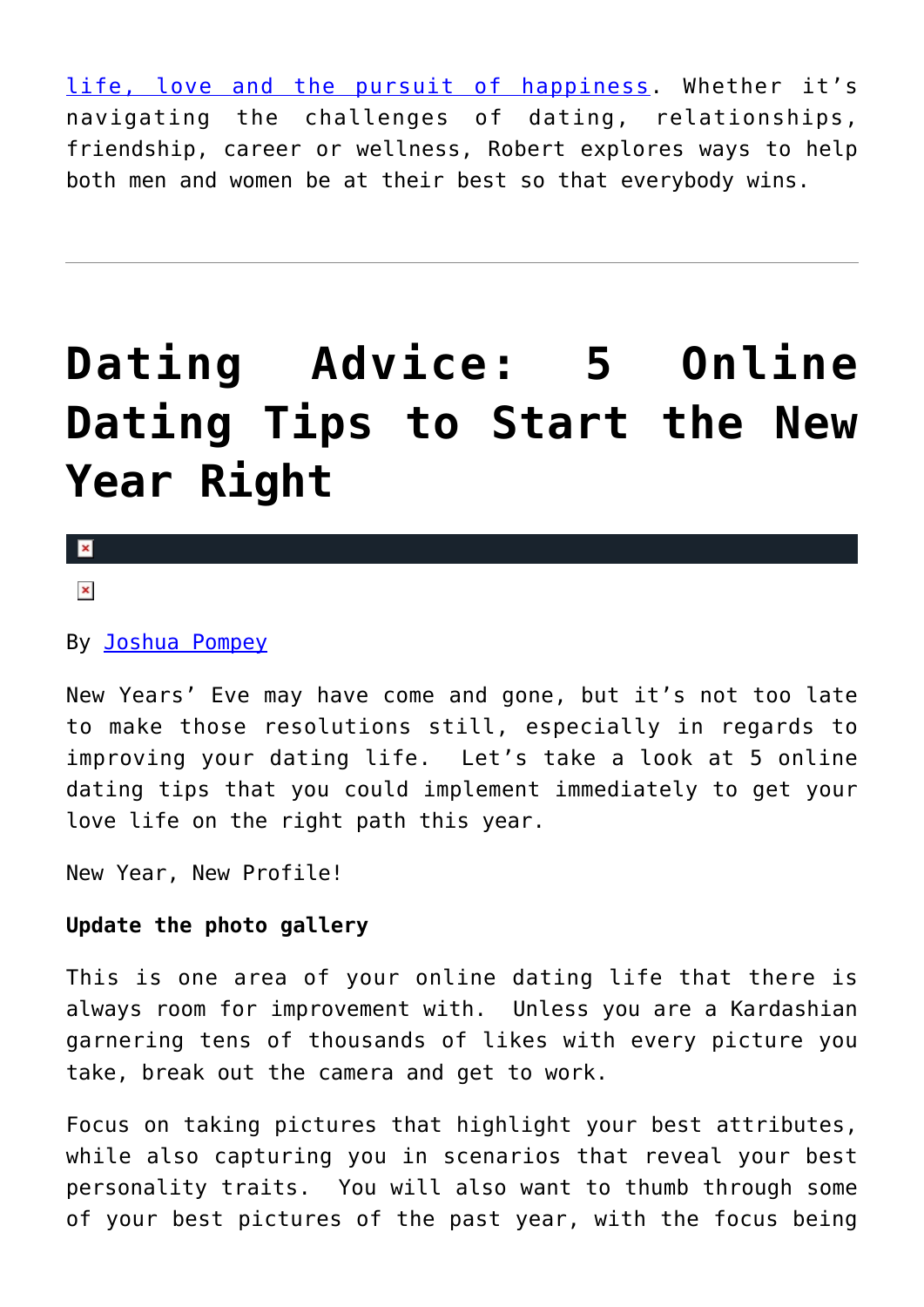on combining your best experiences, with pictures that you look most flattering in. For some great advice on how to do this, you can read this guide to creating a perfect photo gallery [https://joshuapompey.com/women/guide-online-dating-pro](https://joshuapompey.com/women/guide-online-dating-profile-pictures-women/) [file-pictures-women/](https://joshuapompey.com/women/guide-online-dating-profile-pictures-women/)

**Related Link:** [Expert Dating Advice: 5 Reasons to Hire a](http://cupidspulse.com/127108/expert-dating-advice-5-reasons-hire-professional-online-dating-profile-writer/) [Professional Online Dating Profile Writer](http://cupidspulse.com/127108/expert-dating-advice-5-reasons-hire-professional-online-dating-profile-writer/)

### **Rewrite the profile**

There is always room for improvement here, not to mention, the written portion of your profile is arguably the most important determinant of your success.

When you revisit your profile, don't think of it as a homework assignment or essay. Keep it fun, playful, and lighthearted. The idea is to reveal your best personality trait and interests in a way that jumps off the page and shows who you are at your core. And don't forget to proofread!

**Related Link:** [Expert Dating Advice: Date Ideas for Spring Love](http://cupidspulse.com/124781/expert-dating-advice-date-ideas-spring/)

### **Improve your emailing game**

With all the competition that exists online, you can't afford to be boring. You need to make sure your email stands out from everyone else by making it fun, engaging, and interesting. The best approach is to scan the profile for something interesting about the other person, think of something playful to say, and then follow that up with a question. Once you do this a few times, you'll get the hang of it and be able to do this on autopilot in a relatively easy manner.

**Related Link:** [Dating Expert Reveals Why Online Dating Is](http://cupidspulse.com/121545/dating-expert-why-online-dating-is-better-than-meeting-in-real-life/) [Better Than Meeting In Real Life](http://cupidspulse.com/121545/dating-expert-why-online-dating-is-better-than-meeting-in-real-life/)

**Start initiating messages**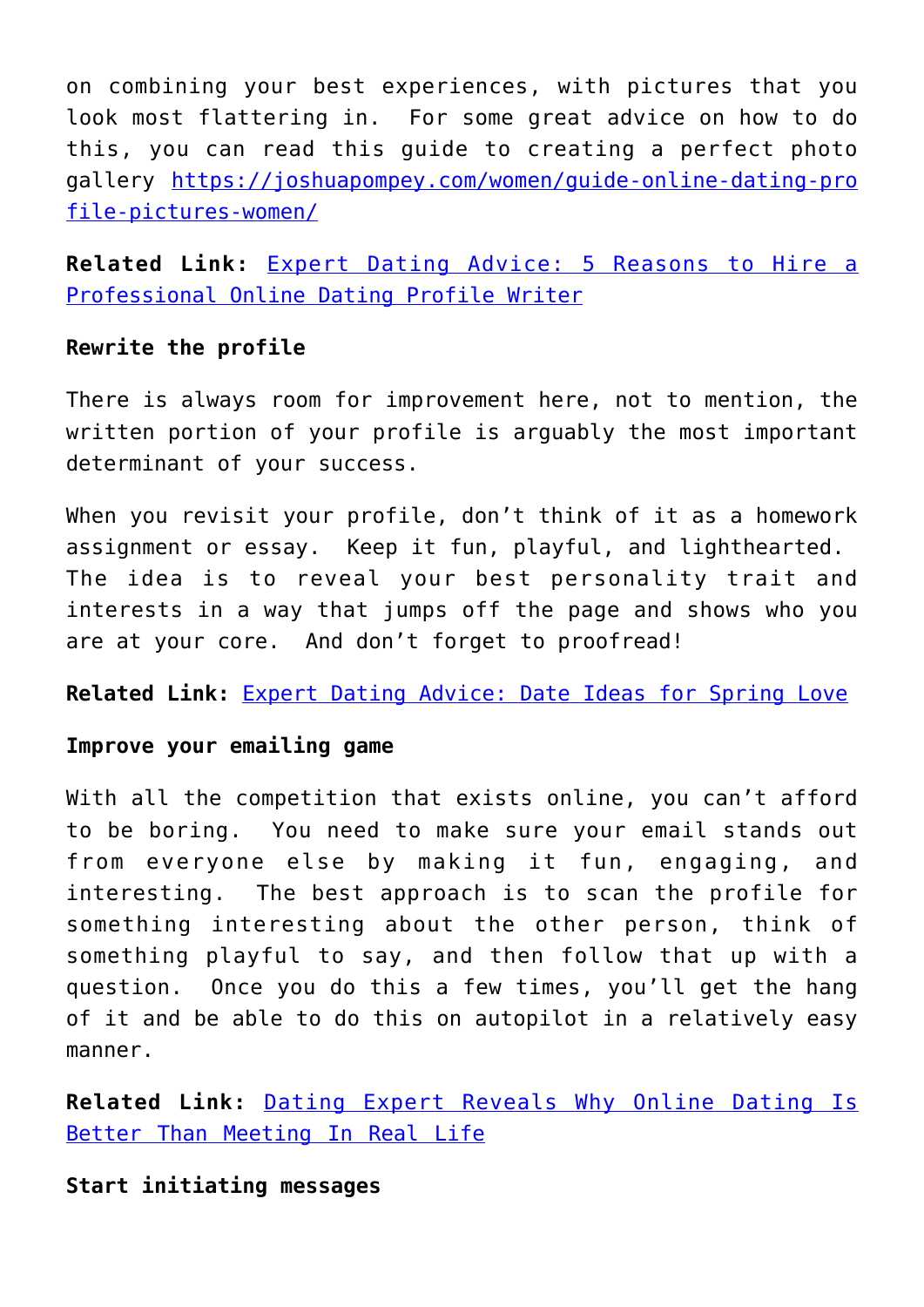Here's a little secret. Often times the highest quality men and woman are not initiating conversations online, nor are they performing searches. Why? Because the more successful and well-rounded people are in their personal life, the less time they often have to spend on dating sites.

So while you might be waiting around for someone special to send you and email and sweep you off your feet, the irony is that they might not ever even know you exist. The best way to ensure that you get dates with the highest quality people is to actively perform searches and show up in their inbox with an incredible message and profile to match.

For more information from Joshua Pompey, visit Joshuapompey.com or [nemvip.com](http://nemvip.com/)

## **[Love & Libations: What To Sip](https://cupidspulse.com/128183/love-libations-sip-binge-question/) [& Binge, That Is The Question](https://cupidspulse.com/128183/love-libations-sip-binge-question/)**

### $\vert \mathbf{x} \vert$

 $\pmb{\times}$ 

### By [Yolanda Shoshana](http://cupidspulse.com/relationship-experts/yolanda-shoshana/)

Some people still miss sipping red wine while watching Olive Pope and her Scandal squad. The show made drinking red wine on Thursday nights a special occasion. While you can still catch Scandal on a streaming site, there are other fabulous shows with characters getting their drink on. Here are some shows paired with some of the hottest celebrity libations to help you get a binge on when you and your partner want to kick it at home.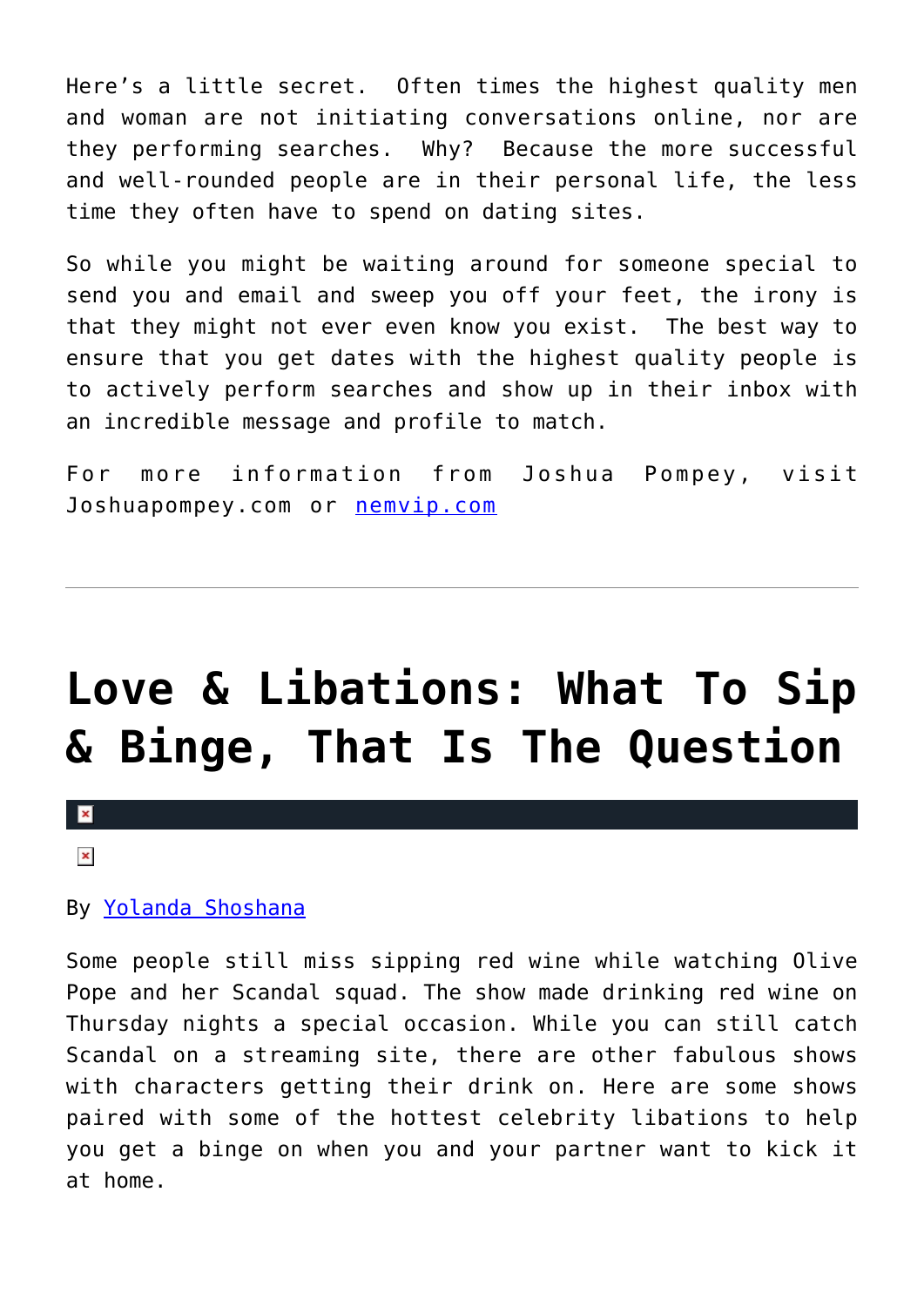Sip and Drink for your next TV binge!

**Related Link:** [Love & Libations: Holiday Cocktailing Like A](http://cupidspulse.com/127936/love-libations-holiday-cocktailing-like-a-celebrity/) **[Celebrity](http://cupidspulse.com/127936/love-libations-holiday-cocktailing-like-a-celebrity/)** 

### **Killing Eve- Ferguson Crest Viognier by Fergie**

If you watched the Golden Globes, you know that Sandra Oh won for best actress for her portrayal as Eve Polastri. Oh plays a detective hot on the heels of a sociopath assassin. It's all so very cat and mouse. She's so dedicated to her job that it's hurting her marriage. Who hasn't had a partner that's taken them for granted? I think we can all raise our hands.

That means Eve needs white wine from time to time. The Ferguson Crest Viognier would be the kind of wine that helps up unwind with this series. Hopefully in season two Eve gets that assassin and keeps her man.

**Related Link[:](http://cupidspulse.com/126761/love-libations-autumn-red-wine-love/)** [Love & Libations: Autumn + Red Wine = Love](http://cupidspulse.com/126761/love-libations-autumn-red-wine-love/)

### **The Bodyguard- Haig Club by David Beckham**

Some of you will remember Richard Madden from Game of Thrones. In this show he plays, Sergeant David Budd, working as a specialist protection officer for the police department. He gets assigned to protect the Home Secretary, Julia Montague. When you get a good looking bodyguard protects a sexy cougar something is going in the romance department. Between his PTSD, failed marriage, sleeping with his boss, and bullets, David needs a drink every now and then.

Scotch is the way go to when sipping during this show. It seems fitting to drink, Haig Club, by David Beckham. It's like having two good looking Davids at the same time.

**Related Link:** [Love & Libations: Royal Reds for the Royal](http://cupidspulse.com/124704/love-libations-reds-royal-celebrity-wedding/) [Celebrity Wedding](http://cupidspulse.com/124704/love-libations-reds-royal-celebrity-wedding/)

**Ray Donovan- Bob Dylan's Heaven's Door Tennessee Bourbon**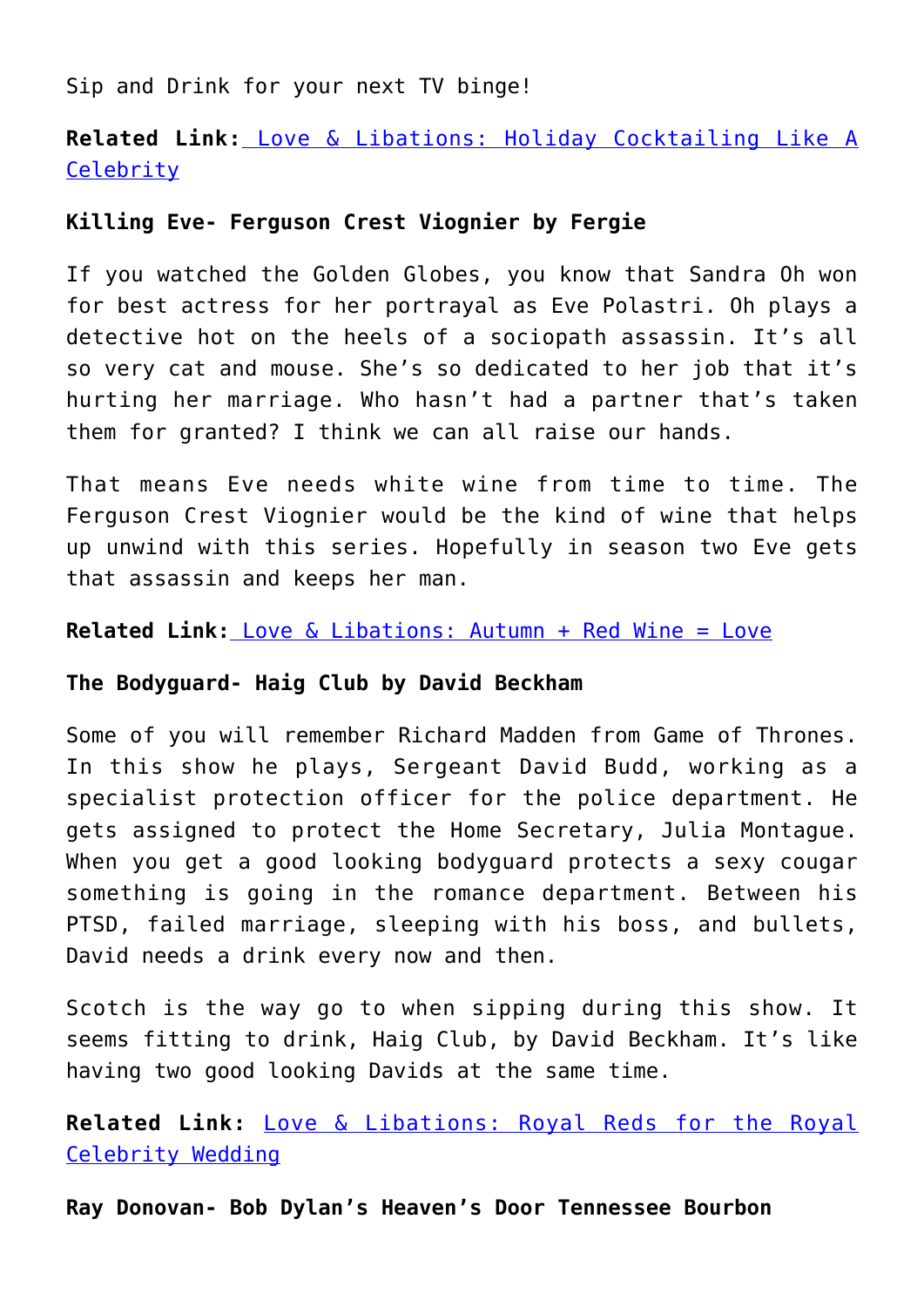Liev Schreiber headlines this show which is headed to its 7th season. Ray Donovan is a Hollywood fixer who finds himself in quite a few dangerous situations. He's like the Oliva Pope of Hollywood ( season six he hits NYC). Then there's his hot mess of an Irish Catholic family who is more trouble than his clients. However, Ray's scrappy wife, Abby, is the glue that holds the family together.

The Donovans are very much into whiskey. It just might be in every episode. Watching the show while sipping a Heaven's Door Tennessee Bourbon, will make feel just like a Donovan.

### **Related Link:** [Love & Libations: Date Ideas & Summer Loving](http://cupidspulse.com/123747/date-ideas-summer-loving-with-rose/) [With Rosé](http://cupidspulse.com/123747/date-ideas-summer-loving-with-rose/)

### **Greenleaf- Night Ender by Aisha Tyler**

The family is lead by Lady Mae Greenleaf and Bishop James Greenleaf who have been married forever while running a successful church with their children. Their estranged daughter, Grace, comes back home and all hell breaks loose. This show may be focused on a family in the church, but they are as scandalous as they come. Cheating, stealing, incest, and so much more. Did I mention that Oprah shows up in a few episodes? There's so much drama, I guess you could say all the characters needs Jesus.

The Greenleafs are a lot like the Donovans, they love libations. There seems to be a consistent theme of red wine so Night Ender by Aisha Tyler/Nocking Point Wines is a great choice for a sip and binge.

For more Love & Libations date ideas and [celebrity](http://cupidspulse.com/celebrity-news/celebrity-dating/) [couple](http://cupidspulse.com/celebrity-news/celebrity-dating/) predictions from Yolanda Shoshana, click [here](http://cupidspulse.com/relationship-experts/yolanda-shoshana/).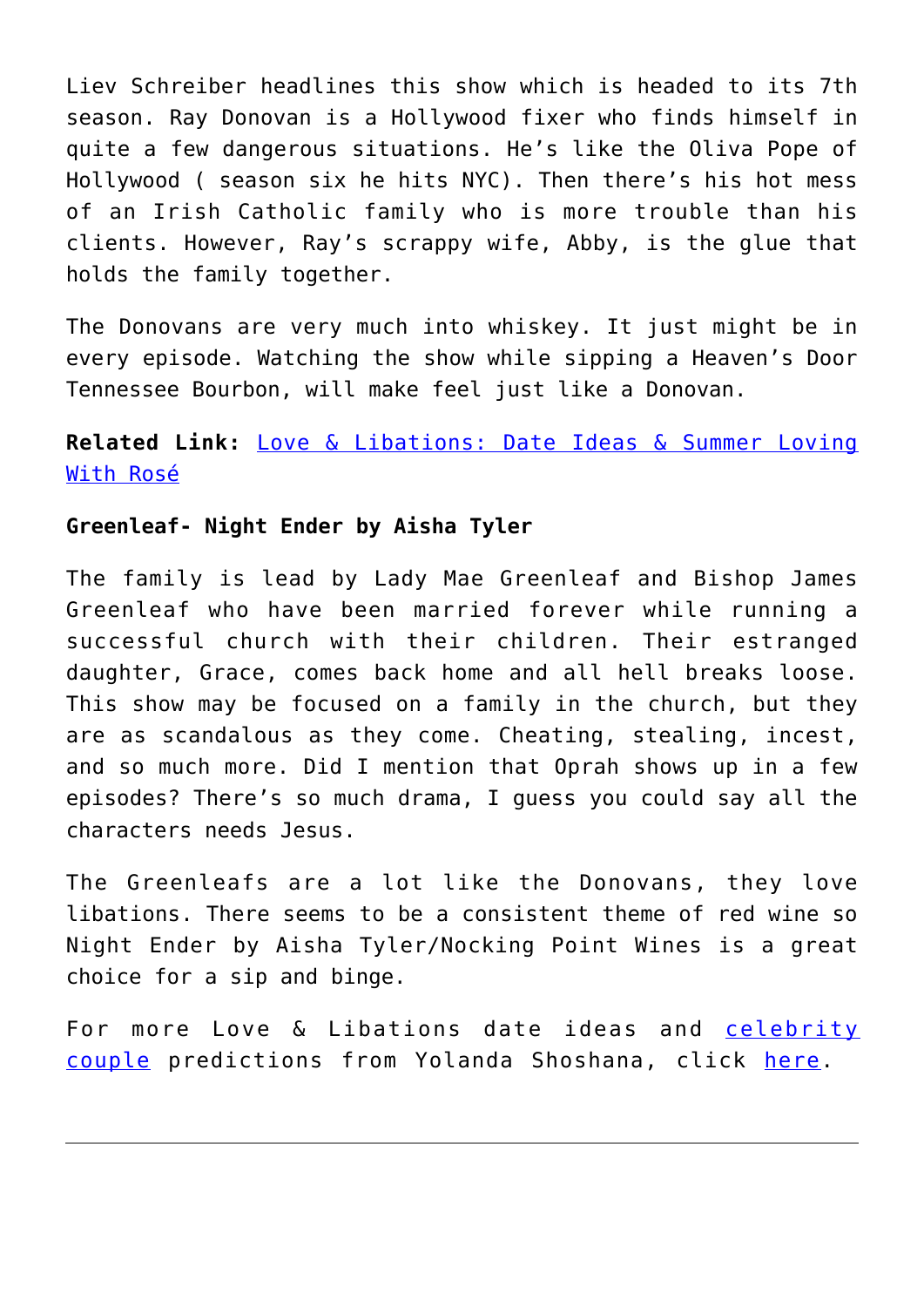## **[Ask The Guy's Guy: How Do I](https://cupidspulse.com/128012/ask-guys-guy-through-holiday-season-being-single/) [Get Through The Holiday](https://cupidspulse.com/128012/ask-guys-guy-through-holiday-season-being-single/) [Season Being Single?](https://cupidspulse.com/128012/ask-guys-guy-through-holiday-season-being-single/)**

#### $\pmb{\times}$

By [Robert Manni](http://cupidspulse.com/relationship-experts/robertmanni/)

*Question from Meghan G from Babylon, NY: "It's hard being single during the holidays, what are some tips to help me get through being single? Or how can I find someone during this time?"*

This is a great question, Meghan. With all the hustle and bustle and last minute shopping during this time of year, it's easy to forget the true meaning of the holidays. Regardless of your spiritual beliefs, I think we can agree that this is a time for giving, gratitude, and love. Granted, this can be tough when you're single and see couples holding hands(some people still do that) walking along the bright and colorfully lit city streets.

**Related Link**: [Ask The Guy's Guy: If He Isn't Ready To Date,](http://cupidspulse.com/127613/guys-guy-date-not-ready/) [What Should I Do?](http://cupidspulse.com/127613/guys-guy-date-not-ready/)

Do your best to be grateful for what you have, especially if you are in good health. Then focus on your friends and loved ones. I believe that when we maintain a selfless mindset, good things come our way. Of course, there are no guarantees that you'll wake up on Christmas morning and find Mr. Right perched under your tree, but it's a good start for shifting your thoughts into a love-based mindset. I found find that love comes our way when our heart is open. Use the holiday season to practice making room in your heart for others, including a new partner. Finding love can often be that simple, and it has nothing to do with the time of year.

**Related Link:** [Ask The Guy's Guy: How to Win a](http://cupidspulse.com/126629/ask-guy-win-first-date-after-meeting-online/) First Date After Meeting Online

Cherish your family and friends and be social. Attend parties you're invited to and spread the love you have in your heart.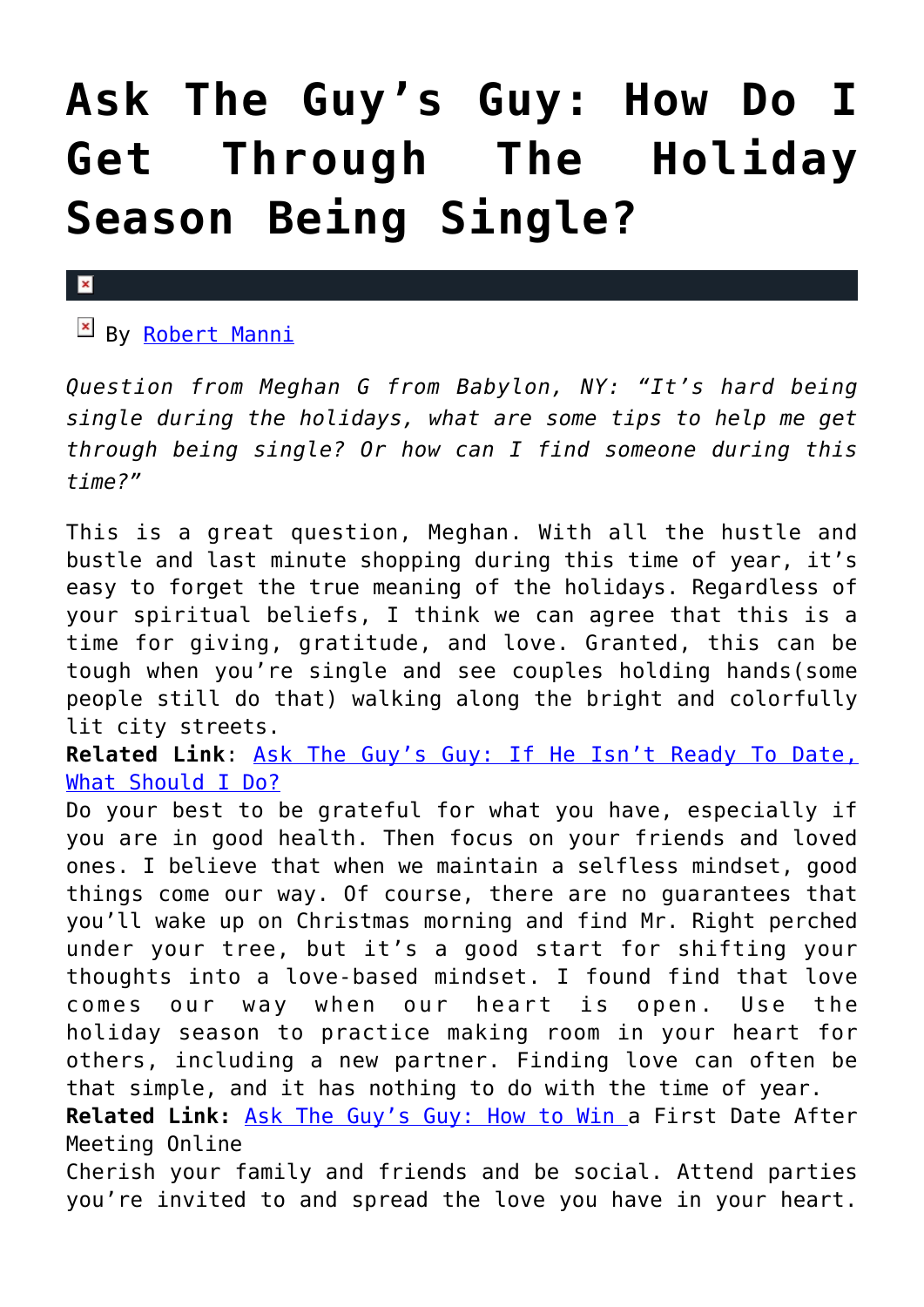I believe when we radiate love, we receive love in return. And remember to be kind. What can be the most wonderful time of the year for many can also be a very stressful time for others less fortunate.

Happy holidays and good luck! *If you would like relationship expert Robert Manni to answer your online dating/relationship questions, please email gillian@nvmediainc.com* **More about the Guy's Guy:** 



Robert is the host of Guy's Guy Radio, featured on Blog Talk Radio and available on iTunes, Stitcher, and TuneIn. The weekly podcast features interviews with relationship coaches, entertainers, authors, wellness experts, spiritual teachers, sports personalities, and a weekly "Guys' Guy's Guide" exploring current guy-focused topics.

His novel, THE GUYS' GUY'S GUIDE TO LOVE, praised as the "men's successor to Sex and the City," has been developed into two feature-length adapted screenplays, a scripted television series (pilot and treatment), and a series of non-scripted Guy's Guy show concepts.

Robert has appeared on broadcast television (NBC's Morning Blend, WPIX11 Morning News) and is a frequent guest across a spectrum of satellite, terrestrial, and web-based radio programs and podcasts, as well as a contributor to Huffington Post, Thought Catalog, Cupid's Pulse, GalTime, is a featured expert on GoodMenProject and YourTango. He was also named a Top Dating Blogger by [DatingAdvice.com](http://datingadvice.com/).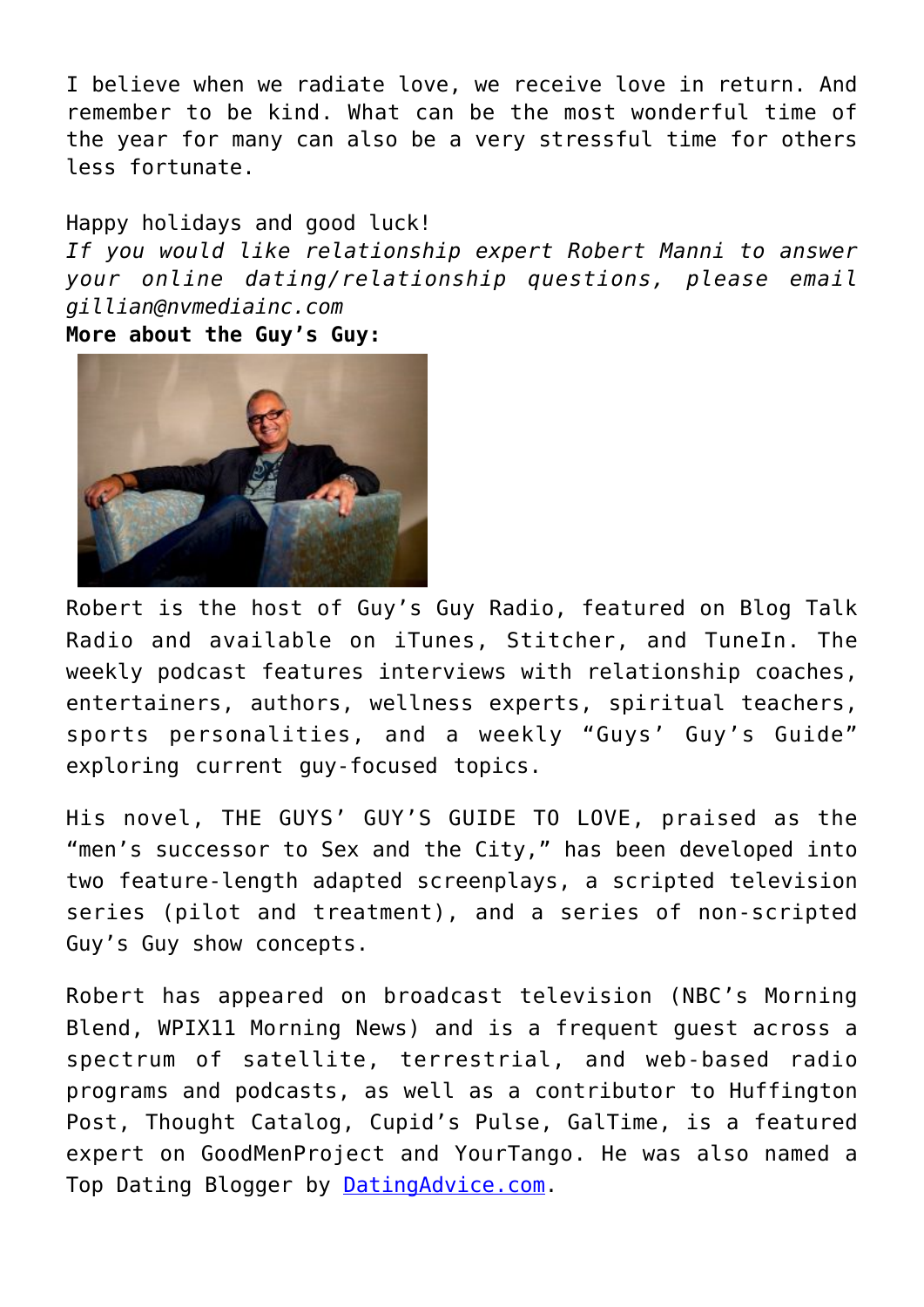Robert developed the Guy's Guy Platform to help men and women better understand each other and bridge the growing communication gap between the sexes. He continually creates a fresh, robust palette of timely Guy's Guy [content focused on](http://robertmanni.com/) [life, love and the pursuit of happiness](http://robertmanni.com/). Whether it's navigating the challenges of dating, relationships, friendship, career or wellness, Robert explores ways to help both men and women be at their best so that everybody wins.

## **[Love & Libations: Holiday](https://cupidspulse.com/127936/love-libations-holiday-cocktailing-like-a-celebrity/) [Cocktailing Like A Celebrity](https://cupidspulse.com/127936/love-libations-holiday-cocktailing-like-a-celebrity/)**

#### $\mathbf{x}$

### By [Yolanda Shoshana](http://cupidspulse.com/relationship-experts/yolanda-shoshana/)

Tis' the season for cocktailing like the rich and famous. It's no secret that celebrities love a good party, but then again who doesn't? As you entertain or spend quality time at home this season channel your inner celeb with one of the following drinks.

While she may no longer be with us, Elizabeth Taylor is an icon. It's not a secret that Taylor loved herself a drink. Some of her heavy drinking came due to her rocky yet passionate relationship with Richard Burton. In the Golden Age of Hollywood, drinking was a recreational sport to many. Taylor's favorite cocktail was the "Black Russian", she added the Hershey's syrup for her own special touch. This libation would be great with holidays cookies, watching classic Christmas movies and wearing matching pajamas with your partner.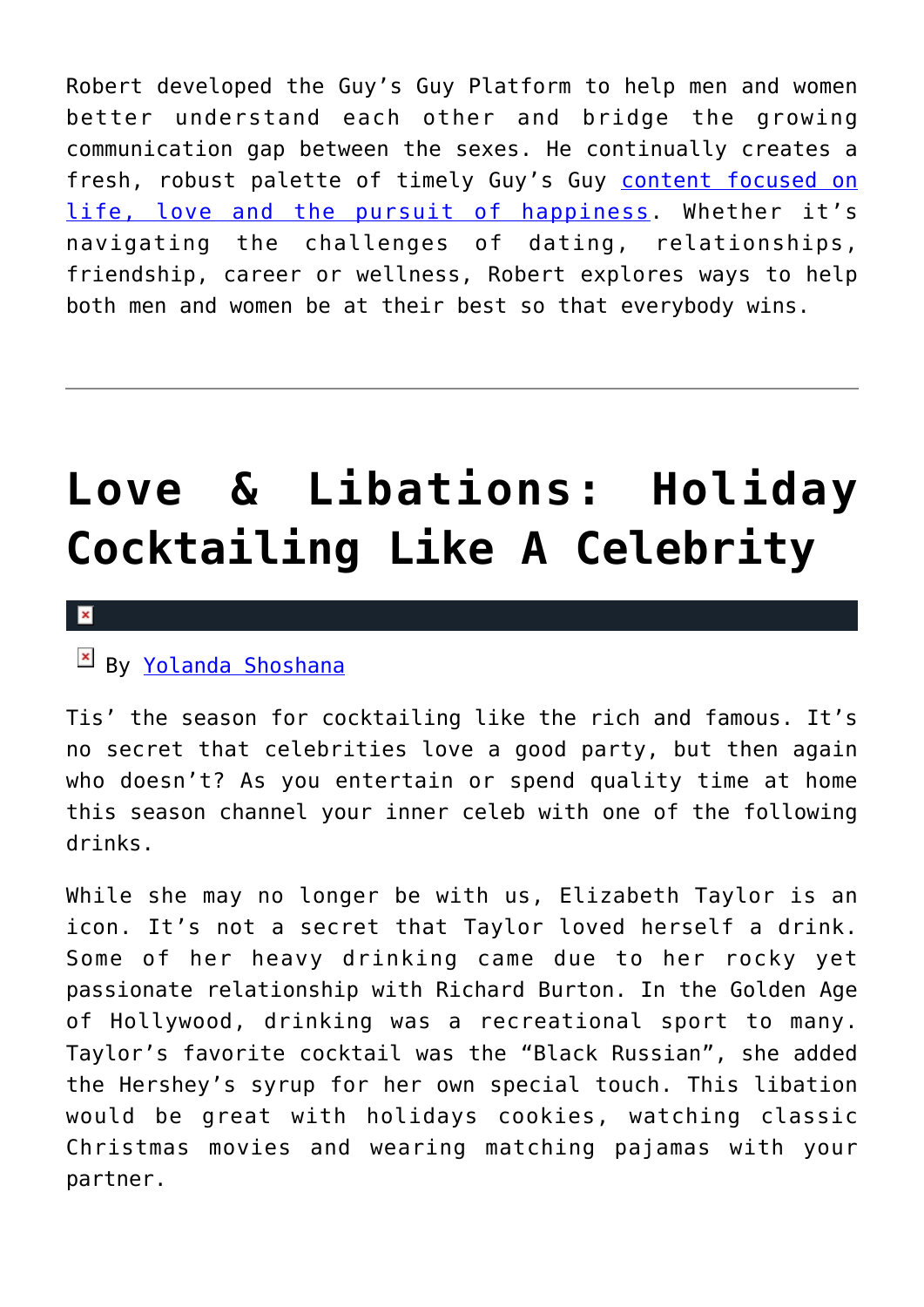**Related Link:** [Love & Libations: Sparkling Wine for Holiday](http://cupidspulse.com/122080/love-libations-sparkling-wine-for-holiday-date-nights/) [Date Nights](http://cupidspulse.com/122080/love-libations-sparkling-wine-for-holiday-date-nights/)

Taylored Black Russian

- 1 oz vodka
- 1 oz Kahlua

1 oz Hershey's chocolate syrup

Heat the chocolate syrup until it gets warm (make sure not to burn it). Add the ingredients to a mixing glass or shaker and stir until well combined. Fill the glass with ice and stir until chilled. Stain into a rocks glass over fresh ice.

**Related Link:** [Love & Libations: Royal Reds for the Royal](http://cupidspulse.com/124704/love-libations-reds-royal-celebrity-wedding/) [Celebrity Wedding](http://cupidspulse.com/124704/love-libations-reds-royal-celebrity-wedding/)

For years I'd heard about a cocktail called the "Pornstar Martini". It's a popular drink in places such as London, though most bartenders around the globe know how to make one. I had the pleasure of meeting the inventor of the cocktail, Douglas Ankrah, at an event in NYC. Since I know the drink is popular in the hottest bars in London, I asked him what famous people had been spotted sipping his cocktail. Let's just say that the Duchess of Cambridge (who we all know as Kate Middleton) use to enjoy this martini when out with her friends.

This drink is obviously a good choice for a party because it would get the guests talking. It's Also the perfect libation to serve when you are snuggling in with your boo. It's a little naughty yet nice. Suggestive cocktails have a way of making couples creative. Besides that, it's a good drink of Netflix and chill.

Pornstar Martini

2 oz. vanilla vodka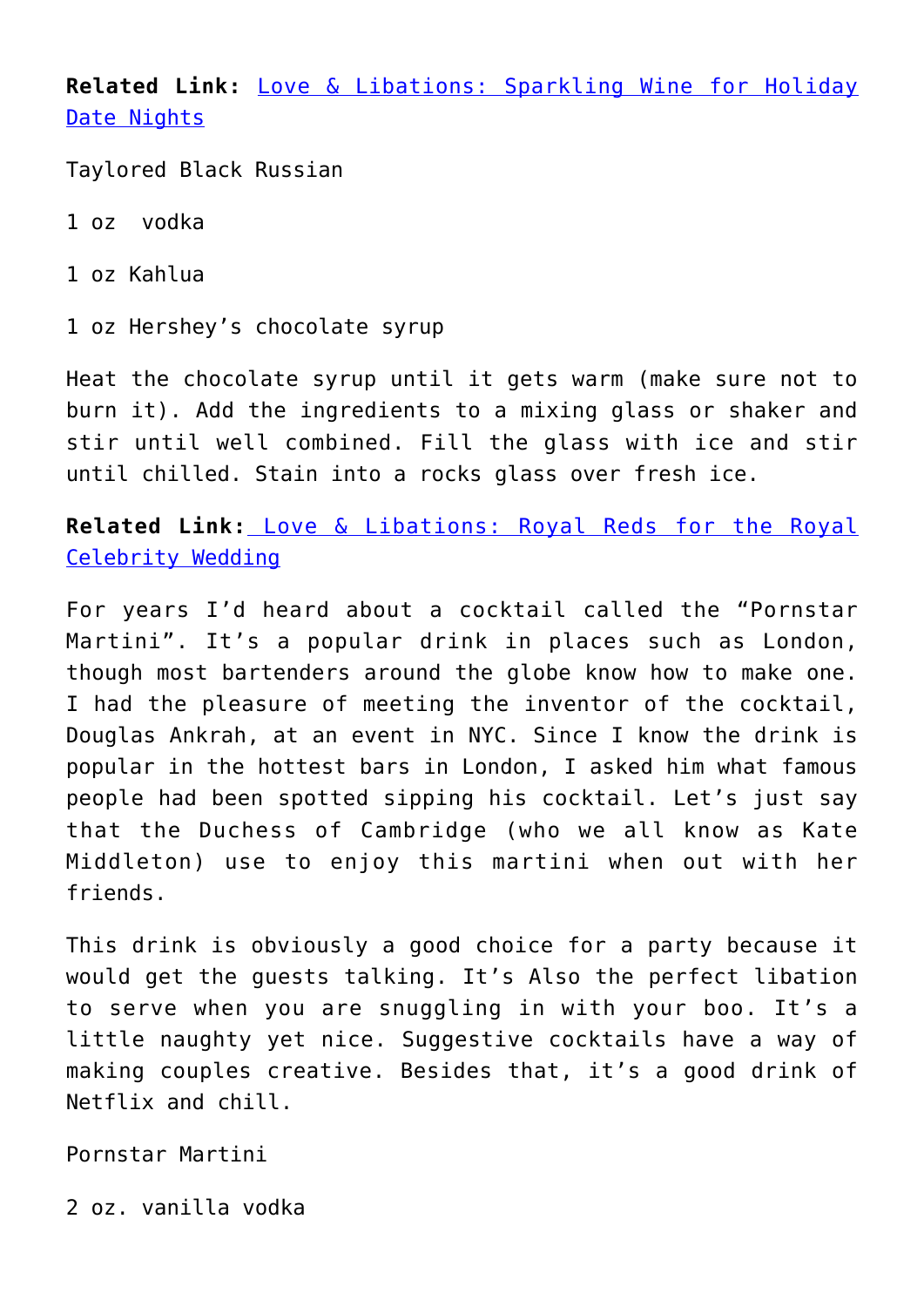1 oz passion fruit puree

 $\frac{1}{2}$  oz vanilla syrup

 $\frac{1}{2}$  oz lime juice

Side shot of Champagne ( or go with Crémant)

Combine vodka, passion fruit, vanilla syrup and lime juice in a shaker filled with ice. Shake it up then strain into a coup. Serve with a shot of Champagne or Crémant.

**Related Link:** [Love & Libations: Heat Up Your Relationship with](http://cupidspulse.com/123332/date-night-in-the-kitchen/) [a Date Night in the Kitchen](http://cupidspulse.com/123332/date-night-in-the-kitchen/)

In the past few years, Oprah has been showing us her fun side. Lady O mentioned that she makes a mean margarita, but her favorite drink is a Pomegranate Rosé Martini. When you are living a luxurious life like Oprah, the sparkling wine for this libation has to be champagne, of course. Can't you totally see Oprah and Gayle kicking back with a few of these over the holidays in one of her stunning homes. This cocktail is great for catching up with your girl squad.

Pomegranate Rosé Martini

2 oz vodka

3 oz. fresh pomegranate juice

 $\frac{1}{2}$  tsp fresh lemon juice

2 oz rosé Champagne

Fill the shaker with ice, vodka, pomegranate juice, and lemon juice. Strain into a martini glass and top off with the sparkling rosé. Garnish with dried star anise.

 *For more Love & Libations date night ideas and [celebrity](http://cupidspulse.com/celebrity-news/celebrity-dating/) [couple](http://cupidspulse.com/celebrity-news/celebrity-dating/) predictions from Yolanda Shoshana, click [here](http://cupidspulse.com/relationship-experts/yolanda-shoshana/).*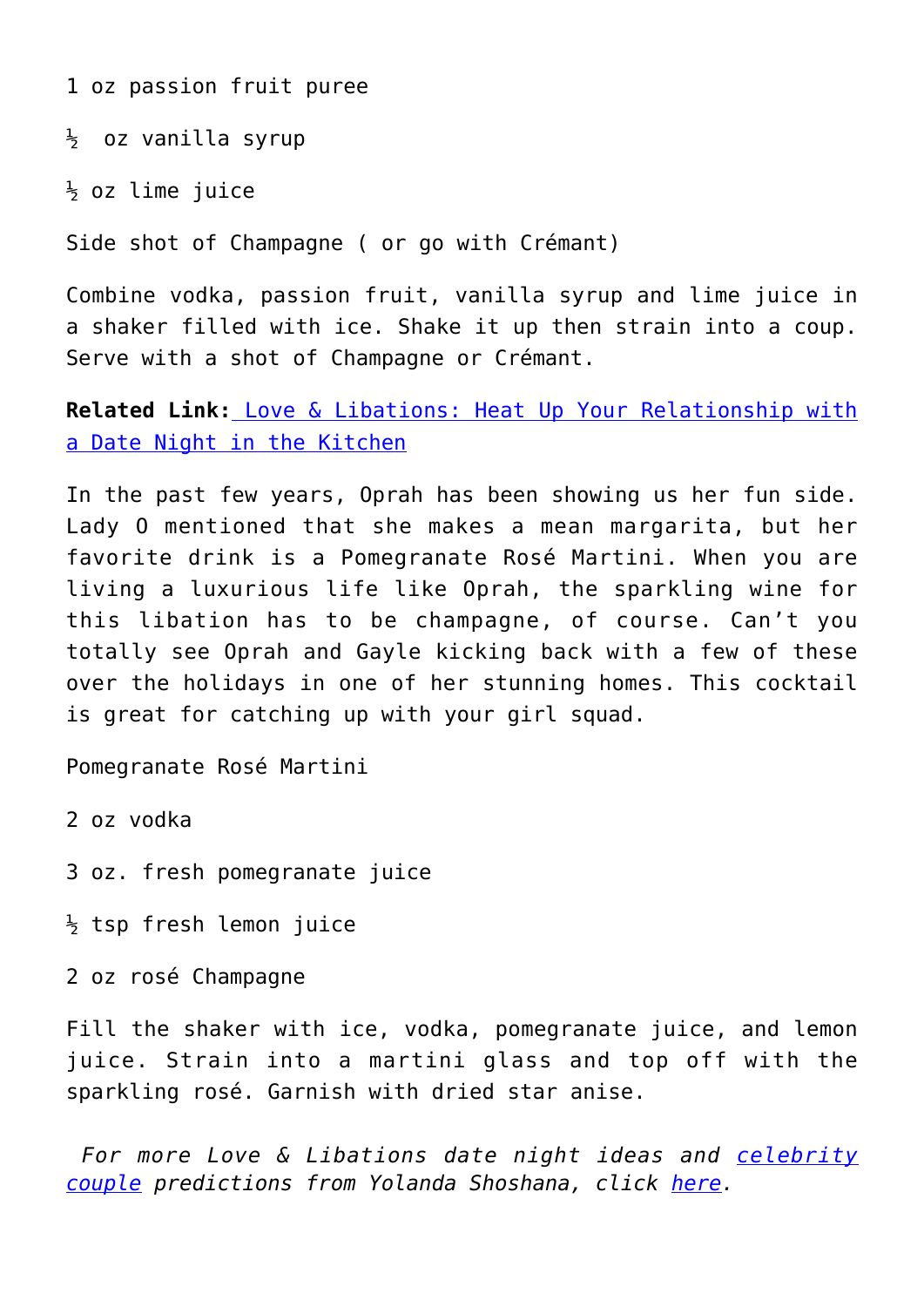## **[Relationship Advice: How To](https://cupidspulse.com/127654/relationship-advice/) [Get Over A Break Up With](https://cupidspulse.com/127654/relationship-advice/) [Someone You Were Never](https://cupidspulse.com/127654/relationship-advice/) [Dating?](https://cupidspulse.com/127654/relationship-advice/)**

#### $\vert \mathbf{x} \vert$

### $\frac{1}{2}$  B[y Megan Weks](http://cupidspulse.com/relationship-experts/megan-weks-articles/)

We are afraid to say we want something real. We ease into the relationship secretly hoping it will turn into something of substance. We keep quiet. We don't want to "scare him away" by getting serious all of a sudden. Maybe you tried that before and nothing changed. Maybe you still went along with it trying to be "cool" and telling yourself, "I can handle it." Meanwhile, you're busy quietly nursing a dull heartache behind the scenes. You weren't even dating but it's fading away. You know it's ending. You try to reignite it. You were hoping for more. He wasn't even your boyfriend. Why does this hurt so badly? The answer may surprise you.

### **Getting over someone you weren't with**

It hurts so much because you are breaking your own heart.

The time is now to figure out what you truly want in your heart. It's not shameful or embarrassing to want love by using dating services such as [The Love Personals Dating Website](http://www.thelovepersonals.com/). We are born to love and be loved. The sooner you can look in the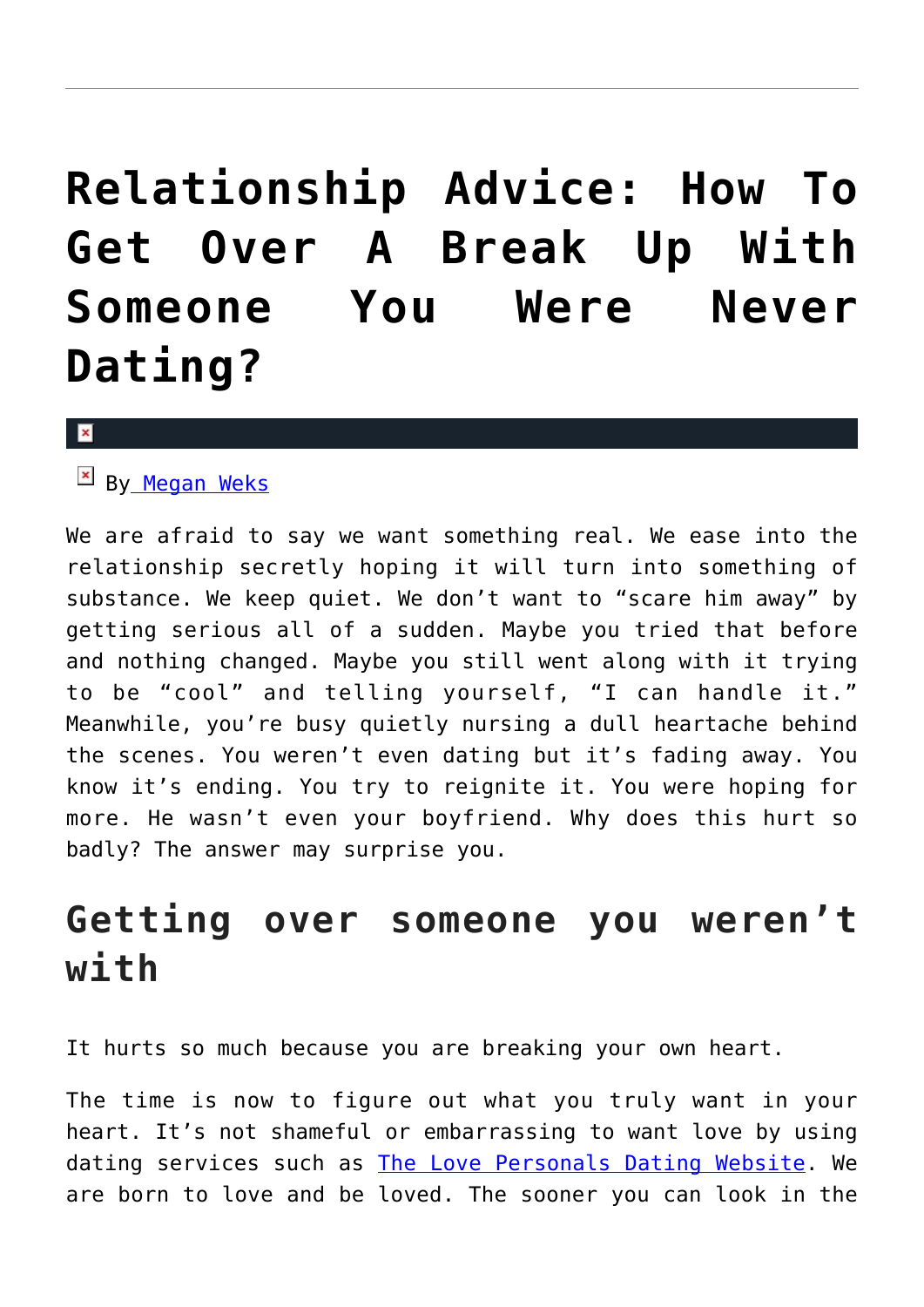mirror and say, "I want love," without feeling any tightness, heat, or other emotional reaction related to a bit of judgment you have for yourself, the sooner you can look him in his eyes and softly declare that you're looking for something of substance. You are looking for an incredible human to share your life with. The sooner you can put this out into the world with the current of love behind it, the sooner the universe and men will respond with the same.

**Related Link:** [Expert Dating Advice: How To Put Yourself Out](http://cupidspulse.com/126358/expert-dating-advice-how-put-yourself-out-there-after-break-up/) [There After a Break-up](http://cupidspulse.com/126358/expert-dating-advice-how-put-yourself-out-there-after-break-up/)

Wishy-washy intentions get wishy-washy results.

When you're out there accepting crumbs from men, the universe is watching.

When you're holding something in and he can feel it, he is watching.

It actually lowers your value in his eyes when he can tell you're accepting less than you want and deserve.

He knows.

**Related Link[:](http://cupidspulse.com/123523/expert-dating-advice-heartbreak-the-bachelor/)** [Expert Dating Advice: How to Handle A Heartbreak](http://cupidspulse.com/123523/expert-dating-advice-heartbreak-the-bachelor/)

It's your job to get in touch with your true desires and start communicating that upfront before you end up in another unfulfilling or imaginary relationship where you're breaking your own heart.

**Exercise:** Design your relationship on paper in a paragraph that is colorful with how it feels to be in the relationship you want. What do you do for fun? How do you communicate with one another? How do you feel in this relationship? What to accept in this relationship and what do you not accept. Write it all in the present tense.

**Related Link:** [Expert Relationship Advice: How To Move On After](http://cupidspulse.com/124119/expert-relationship-advice-move-on-after-being-ghosted/)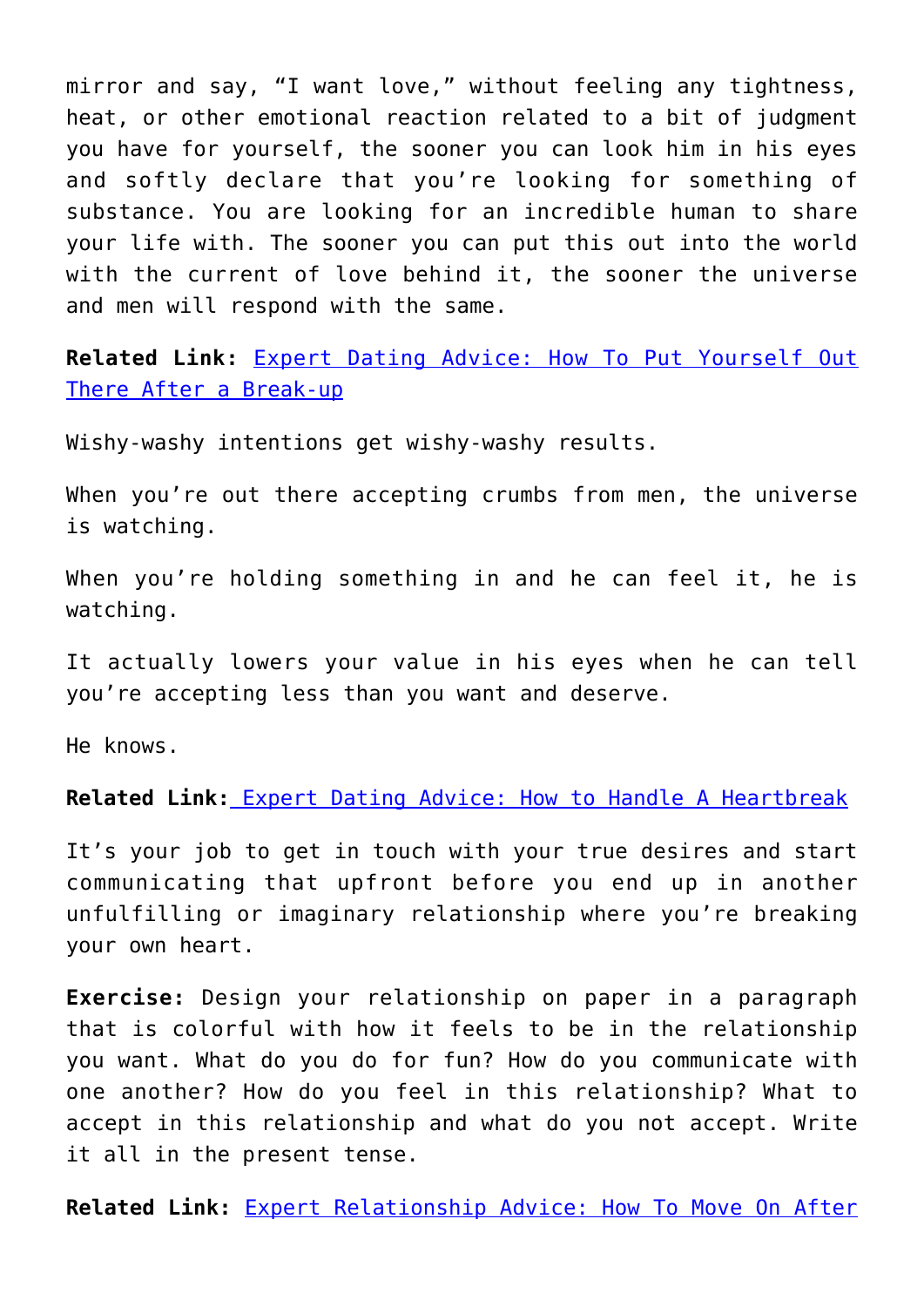### [Being Ghosted](http://cupidspulse.com/124119/expert-relationship-advice-move-on-after-being-ghosted/)

Set your intention and stand by what you want. Don't allow yourself to get tangled up in something that doesn't serve you. It's the epitome of self-love to follow your heart and speak your truth in order to line yourself up with the relationship you want.

For more information about dating expert Megan Weks, visit her website at [www.meganweks.com](http://themanfunnel.com/). For more expert relationship advice articles from Megan, click [here](http://cupidspulse.com/relationship-experts/megan-weks/).

# **[Ask The Guy's Guy: If He](https://cupidspulse.com/127613/guys-guy-date-not-ready/) [Isn't Ready To Date, What](https://cupidspulse.com/127613/guys-guy-date-not-ready/) [Should I Do?](https://cupidspulse.com/127613/guys-guy-date-not-ready/)**

### $\pmb{\times}$

By [Robert Manni](http://cupidspulse.com/relationship-experts/robertmanni/)

*Question from Olivia MacBeth (Binghamton, NY): "What should I do if the guy I really like isn't ready to date yet? Should I keep waiting or should I move on?"*

### **Keep waiting or move on?**

When a guy says he "isn't ready to date yet" there are usually only two reasons for his hesitancy to go out with with a great woman like you. The first consideration is that he's coming out of a painful break up and needs time to lick his wounds before jumping back into shark-infested dating waters. If this is the case, I suggest you give him some time.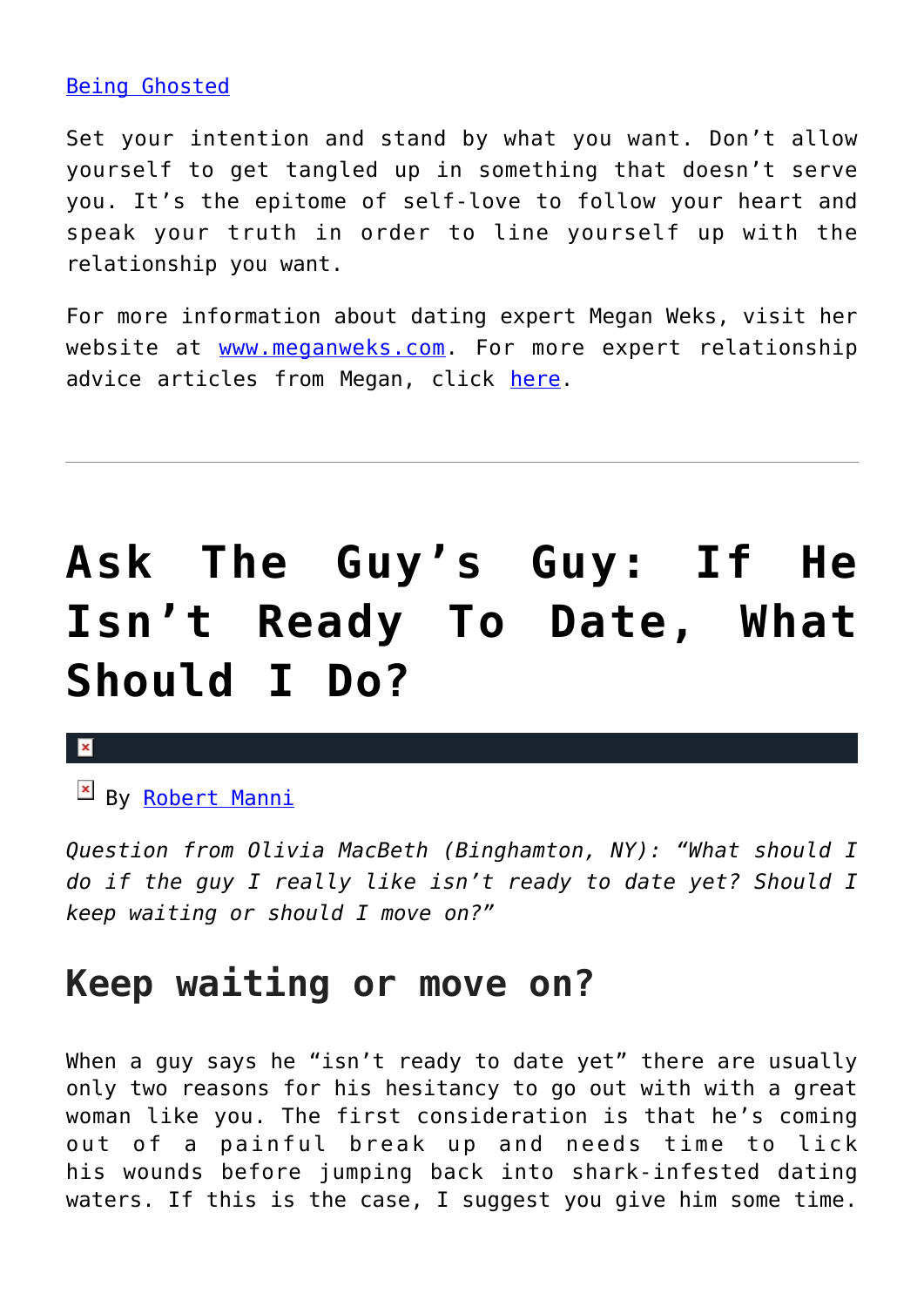Maybe let him heal for a month or so, but that's it. You both need to get on with your lives. If he needs a little time, make sure he's being truthful, then clock his behavior while his heart "heals" and watch how he handles the situation. Every guy gets dumped, but what often separates one man from another is how they handle challenging matters of the heart. Of course you want to date guy who's in touch with his feelings, but if he's still pining for his ex after a certain period of time, that a signal that it's time for you to move on.

**Related Link**[: Ask The Guy's Guy: What to do if You Find Your](http://cupidspulse.com/127111/guys-guy-what-find-your-partner-using-online-dating-sites/) [Partner Using Online Dating Sites](http://cupidspulse.com/127111/guys-guy-what-find-your-partner-using-online-dating-sites/)

On the other hand, it a guy has not recently come out of a break up but is still hesitant about dating you, that's another story which does not have happy ending. When a guy is single and available, yet remains non-committal about dating you, that means one of two things. He's either interested in someone else or he's just not that into you. If either is the case, take a deep breath, exhale, hold your head high, and move on.

After all, do you really want to wait around for a guy who is not jumping at the chance to date you? I doubt it. Hope this helps. Good luck.

**Related Link:** [Ask The Guy's Guy: How to Win a First Date After](http://cupidspulse.com/126629/ask-guy-win-first-date-after-meeting-online/) [Meeting Online](http://cupidspulse.com/126629/ask-guy-win-first-date-after-meeting-online/) 

If you would like relationship expert Robert Manni to answer your online dating/relationship questions, please email gillian@nvmediainc.com

*More about the Guy's Guy:* 



Robert is the host of Guy's Guy Radio, featured on Blog Talk Radio and available on iTunes, Stitcher, and TuneIn. The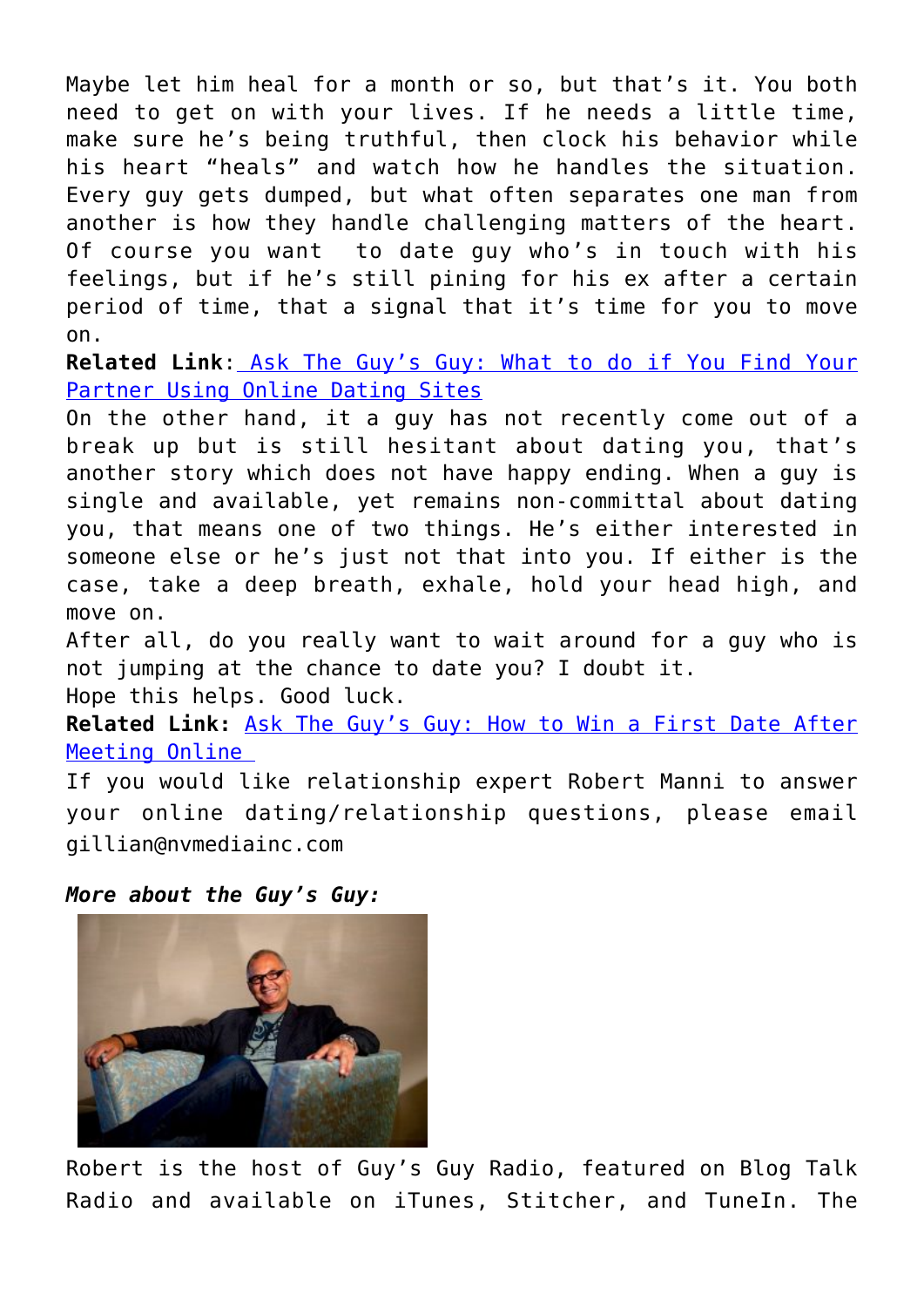weekly podcast features interviews with relationship coaches, entertainers, authors, wellness experts, spiritual teachers, sports personalities, and a weekly "Guys' Guy's Guide" exploring current guy-focused topics.

His novel, THE GUYS' GUY'S GUIDE TO LOVE, praised as the "men's successor to Sex and the City," has been developed into two feature-length adapted screenplays, a scripted television series (pilot and treatment), and a series of non-scripted Guy's Guy show concepts.

Robert has appeared on broadcast television (NBC's Morning Blend, WPIX11 Morning News) and is a frequent guest across a spectrum of satellite, terrestrial, and web-based radio programs and podcasts, as well as a contributor to Huffington Post, Thought Catalog, Cupid's Pulse, GalTime, is a featured expert on GoodMenProject and YourTango. He was also named a Top Dating Blogger by DatingAdvice.com.

Robert developed the Guy's Guy Platform to help men and women better understand each other and bridge the growing communication gap between the sexes. He continually creates a fresh, robust palette of timely Guy's Guy [content focused on](http://robertmanni.com/) [life, love and the pursuit of happiness](http://robertmanni.com/). Whether it's navigating the challenges of dating, relationships, friendship, career or wellness, Robert explores ways to help both men and women be at their best so that everybody wins.

## **[Love & Libations: Celebrity](https://cupidspulse.com/127449/love-libations-celebrity-wines-for-turkey-day/) [Wines For Turkey Day](https://cupidspulse.com/127449/love-libations-celebrity-wines-for-turkey-day/)**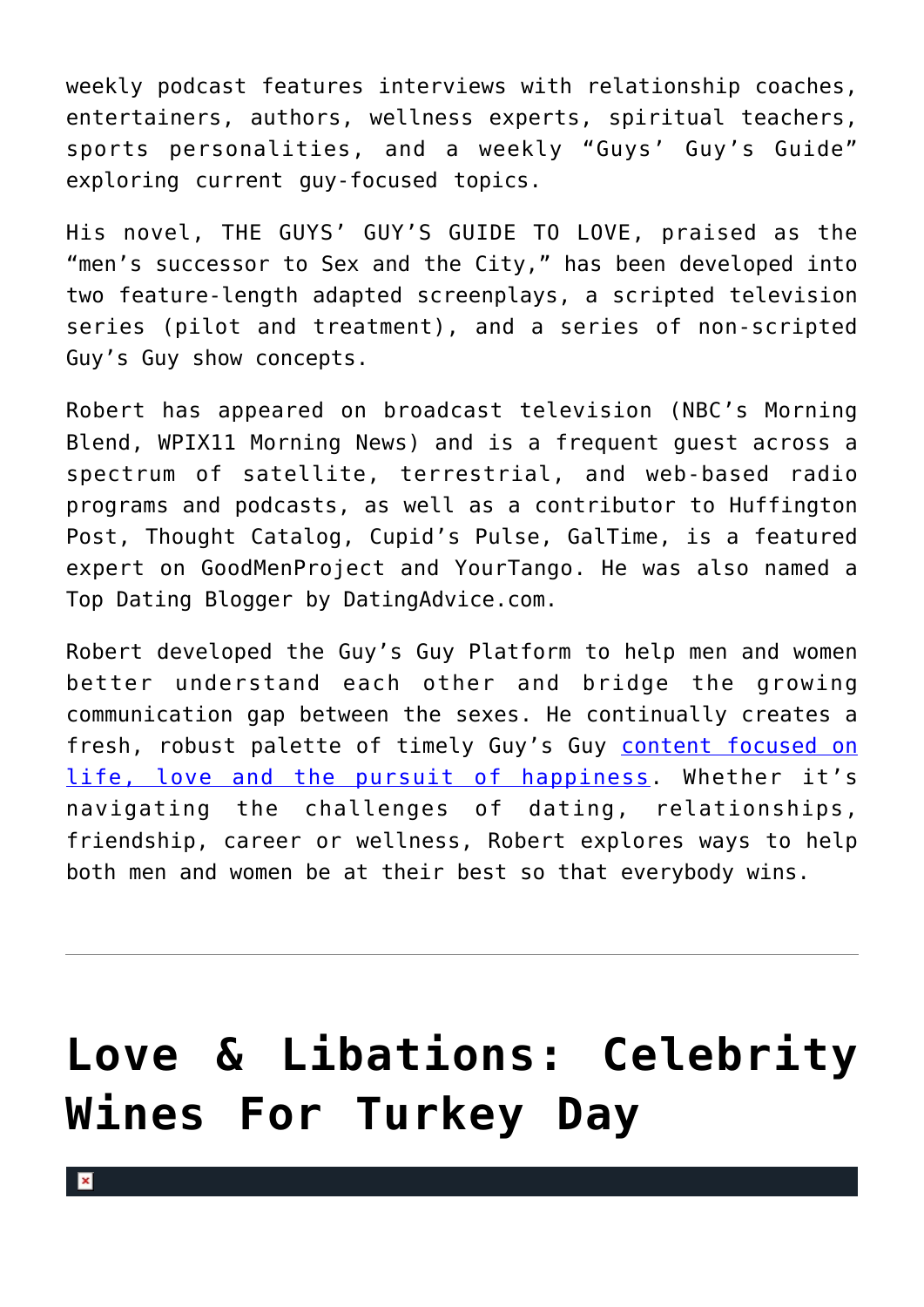### By [Yolanda Shoshana](http://cupidspulse.com/relationship-experts/yolanda-shoshana/)

I'm sure you noticed that the day after Halloween the Christmas stuff was out front and center. Let's not forget about poor forgotten Thanksgiving. After all, it's a day to remember to be grateful for family and friends. Who doesn't love stuffing themselves with good food and libations on this holiday? While there are many wines to pair with your turkey day meal, here are some celebrity selections that are delicious and will make you feel fancy.

### **Different Celebrity Wines**

### **1) Moet Chandon Champagne Brut**

It's the first Champagne to even bother to work with celebrities. The first ambassador was Scarlett Johannsson. No one knows why their relationship didn't last, but the bubbles moved on to tennis great, Roger Federer, to continue with its sexy sipping.

You may not realize this, but sparkling wine is perfect to pair with a Thanksgiving meal since bubbles go with anything and everything. Most people wait for a special occasion to break out the Champagne. What could be better than a meal with friends and family on a day full of gratitude? The wine would go great with turkey, but it's perfect for your guest who simply likes to indulge in the side dishes.

**Related Link:** [Love & Libations: Autumn + Red Wine = Love](http://cupidspulse.com/126761/love-libations-autumn-red-wine-love/)

**2) 2015 Napa Valley Three by Wade Red Blend/Wade Cellars**

NBA player, Dwayne Wade has a lot to be grateful for this Thanksgiving. He and his wife/actress, Gabrielle Union, has just welcomed a baby girl. Wade has even taken time off from games to welcome his daughter.

As some of you may know, Wade is part of the secret NBA wine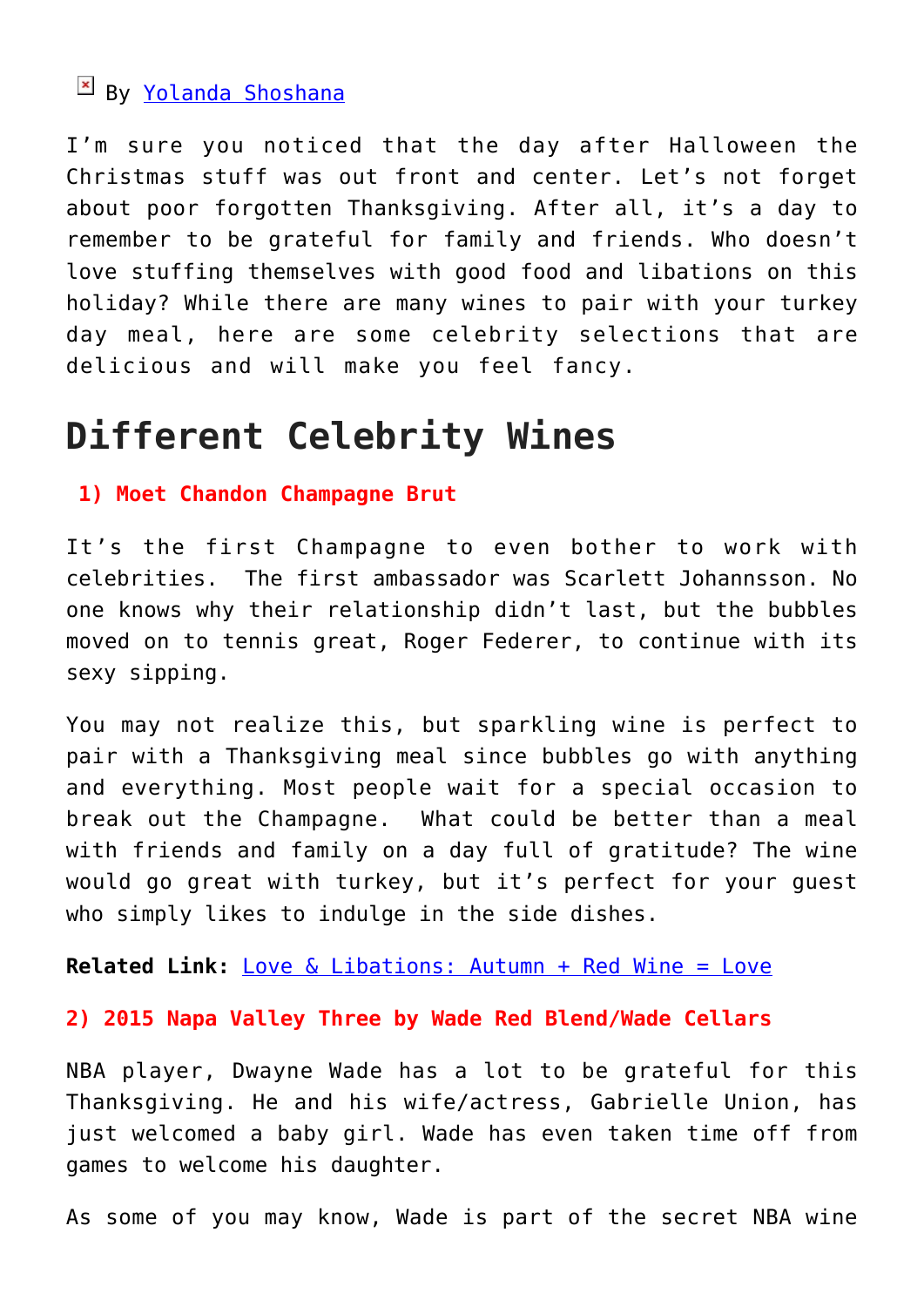club. He enjoys wine so much that he started his own luxury wine label called Wade Cellars. The Napa Valley Three has some of the best red grapes swirled together such as Malbec, Merlot, Syrah, and Zinfandel. The black fruit and floral notes would be perfect for celebrating the day with those you love.

**Related Link:** [Love & Libations: Cocktails Inspired by](http://cupidspulse.com/127092/love-libations-cocktails-inspired-halloween/) [Halloween](http://cupidspulse.com/127092/love-libations-cocktails-inspired-halloween/)

### **3) Lve Chardonnay/ Lve Collection by John Legend**

John Legend has been in the wine game for a few years now. He teamed with wine personality, Charles to create a wine that is elegant and sophisticated. Long story short, his wine is as smooth as his music. I would love to know what he and Chrissy Teigen pair his wines. Will she cook this Thanksgiving or have it catered now that she has two little ones? Whatever they do, I assume wine will be in hand.

This California produced wine would be a delight with your turkey and for those who are vegetarians at your table. It's full and rich with notes of butter and toasted almonds. It's the perfect pairing and works well with a good playlist featuring some of John's music.

**Related Link:** [Love & Libations: Palate Pleasing Pairings &](http://cupidspulse.com/121605/palate-pleasing-pairings-celebrity-couple-inspiration-for-thanksgiving-day/) [Celebrity Couple Inspiration for Thanksgiving Day](http://cupidspulse.com/121605/palate-pleasing-pairings-celebrity-couple-inspiration-for-thanksgiving-day/)

### **4) Miraval** *Rosé***/ Chateau Miraval Cotes de Provence**

While the love may be over between Brad Pitt and Angelina Jolie their wine remains something to fall in love with. When they released the *rosé* it sold out in minutes. When the couple announced their split, wine lover around the world panicked because no one knew would become of their beloved *rosé*.

The wine lives on until further notice. If you are a fan of a good French *rosé*, this one is for you. A glass of Miraval would be great as an aperitif when your guests arrive or as a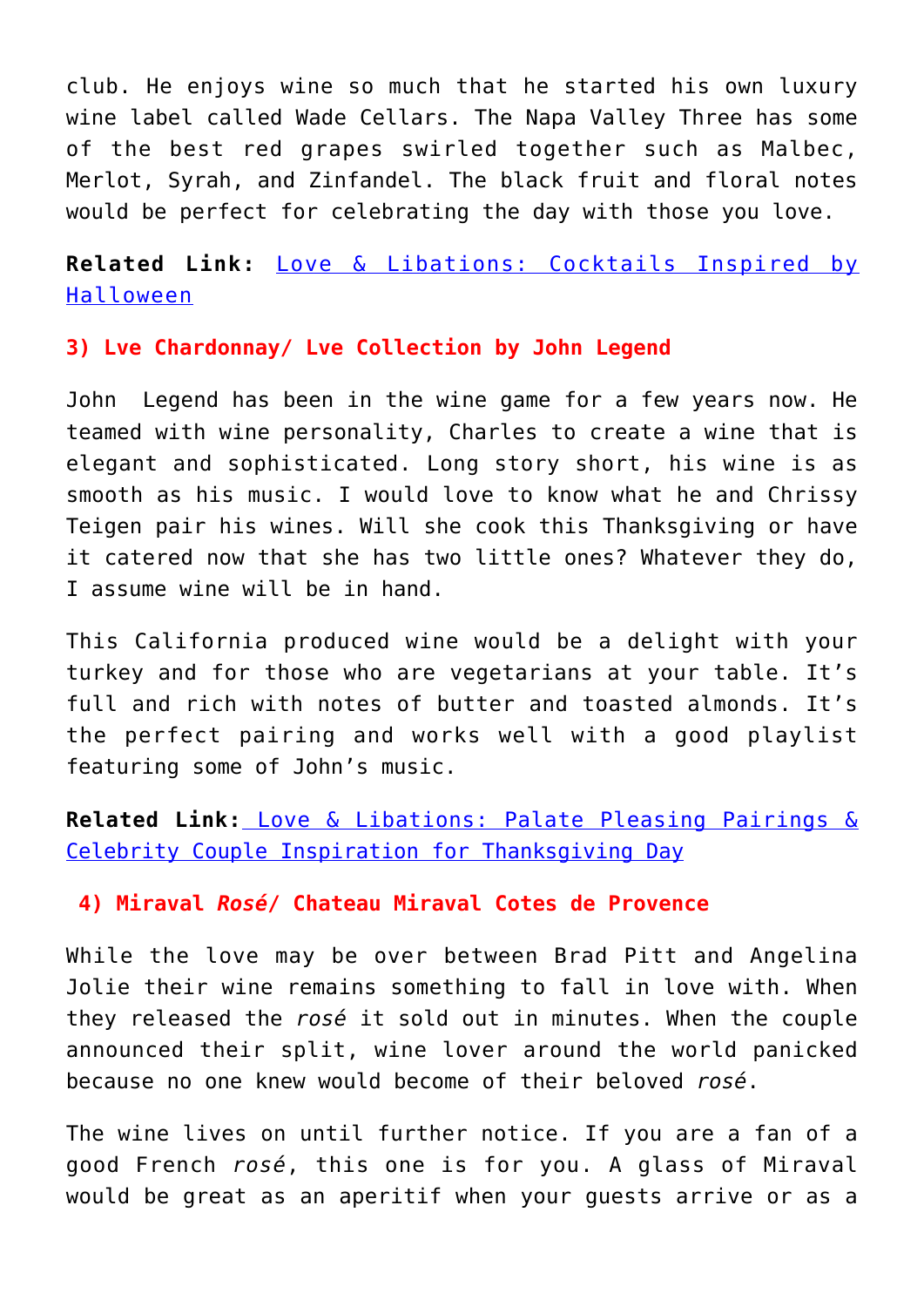kick off to a more intimate dinner.

For more Love & Libations date night ideas and [celebrity](http://cupidspulse.com/celebrity-news/celebrity-dating/) [couple](http://cupidspulse.com/celebrity-news/celebrity-dating/) predictions from Yolanda Shoshana, click [here](http://cupidspulse.com/relationship-experts/yolanda-shoshana/).

## **[Expert Dating Advice: How to](https://cupidspulse.com/127418/expert-dating-advice-how-date-coworker/) [Date a Coworker](https://cupidspulse.com/127418/expert-dating-advice-how-date-coworker/)**

### $\mathbf{x}$

 $\overline{P}$  By Marisa Gooch

Most of us typically view work as a place to acquire skills, earn an income, and build a social circle. But for some, work can also be a place to find their happily ever after.

Take [Gwen Stefani and Blake Shelton](https://www.bustle.com/articles/162119-when-did-blake-shelton-gwen-stefani-start-dating-they-havent-been-together-as-long-as), for example. They met while judging for *[The Voice](https://www.nbc.com/the-voice)* in 2014. What began as a simple friendship soon sprouted into something more. Now, Stefani and Shelton have been dating for three years and are still going strong.

### **Dating A Coworker**

Dating a coworker isn't only familiar to the celebrity world. According to a survey conducted by [Vault](http://www.vault.com/blog/workplace-issues/2015-office-romance-survey-results/), 51 percent of respondents have had an office romance at least once in their careers. Another recent study conducted by *[The Knot](https://www.theknot.com/content/online-dating-most-popular-way-to-meet-spouse)* found that 12 percent of participants met their spouses at work.

For how common it is to date within your work circle, learning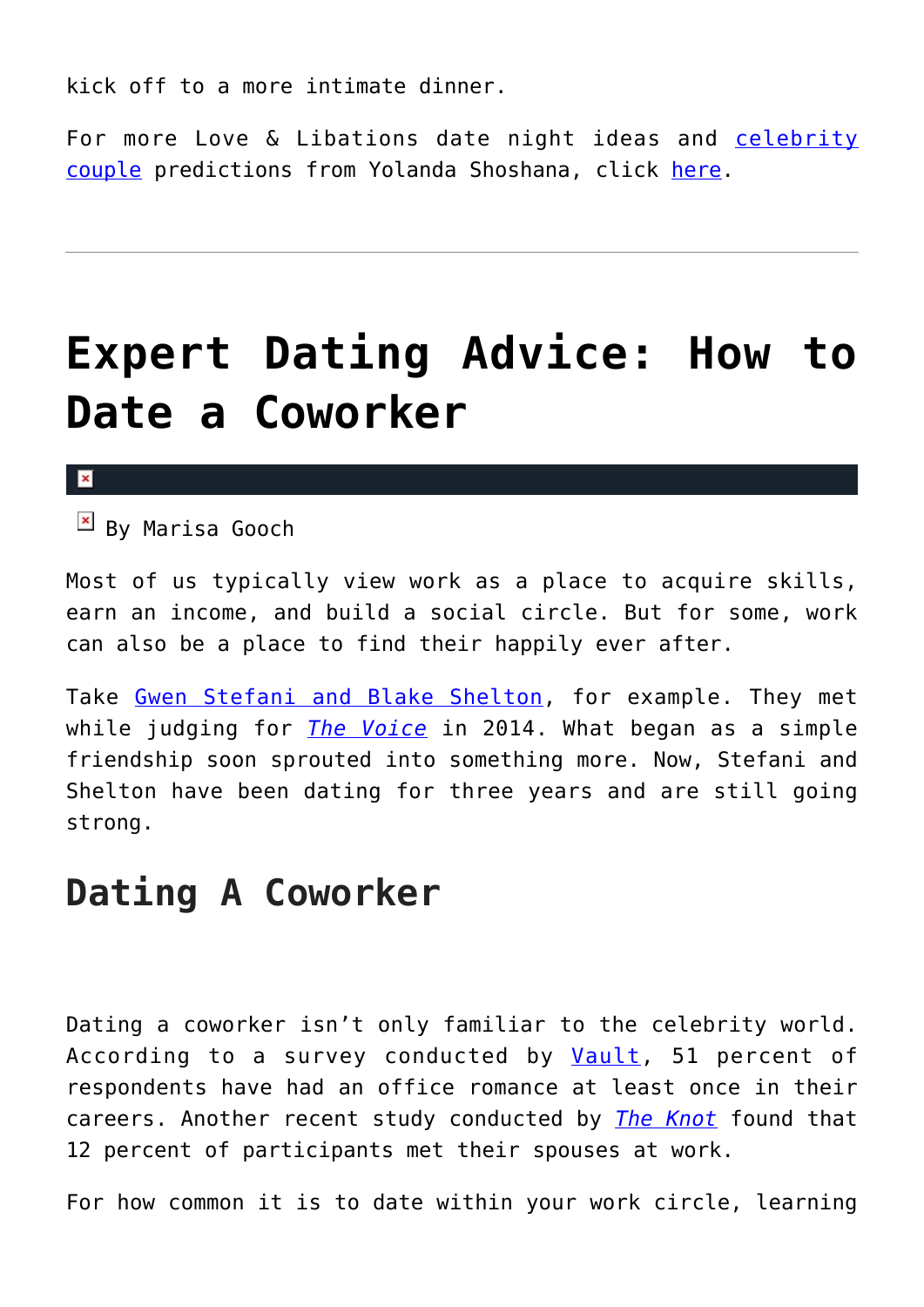how to handle a romantic relationship with a coworker can be difficult, awkward, and stressful. Should you tell the company that you two are dating? How do you address each other at work? What happens if you break up? These questions should be contemplated and answered before you dive into a serious relationship with a fellow employee. To combat the potential awkwardness, here are four guidelines that will help you handle a professional relationship that turns into a personal one.

**Related Link**: [Relationship Advice: Is Your Job Killing Your](http://cupidspulse.com/120046/relationship-advice-job-killing-your-relationship/) [Relationship? How To Choose The Right Company To Work For?](http://cupidspulse.com/120046/relationship-advice-job-killing-your-relationship/)

### 1. **Check Your Company's Policy**

Unless you work in the state of California, it is *legal* for your company to set [fraternization](https://work.chron.com/can-fired-fraternization-22623.html) policies, meaning that the company could prohibit employees from participating in romantic or sexual relations with each other. If your company has a strict fraternization policy and it is broken, one or both participants involved could be terminated. Yikes.

Not all companies have strict fraternization policies, though. Some companies have their employees sign a [love contract,](https://www.thebalancecareers.com/the-scoop-on-love-contracts-1918179) and other companies don't care if two employees date as long as the work gets done. Before becoming romantically involved with a coworker, check your company's handbook and your employment contract to confirm that dating within the company is allowed. If you have the green light, it is best to notify your supervisor or boss once your relationship becomes serious so that he or she is aware.

**Related Link:** [Relationship Advice: How to manage your business](http://cupidspulse.com/114785/relationship-advice-business-sleeping-with-cfo/) [when you're sleeping with the CFO?](http://cupidspulse.com/114785/relationship-advice-business-sleeping-with-cfo/)

### 2. **Set Boundaries**

Sometimes "all work and no play" is a good thing in terms of how you and your partner interact while in the office.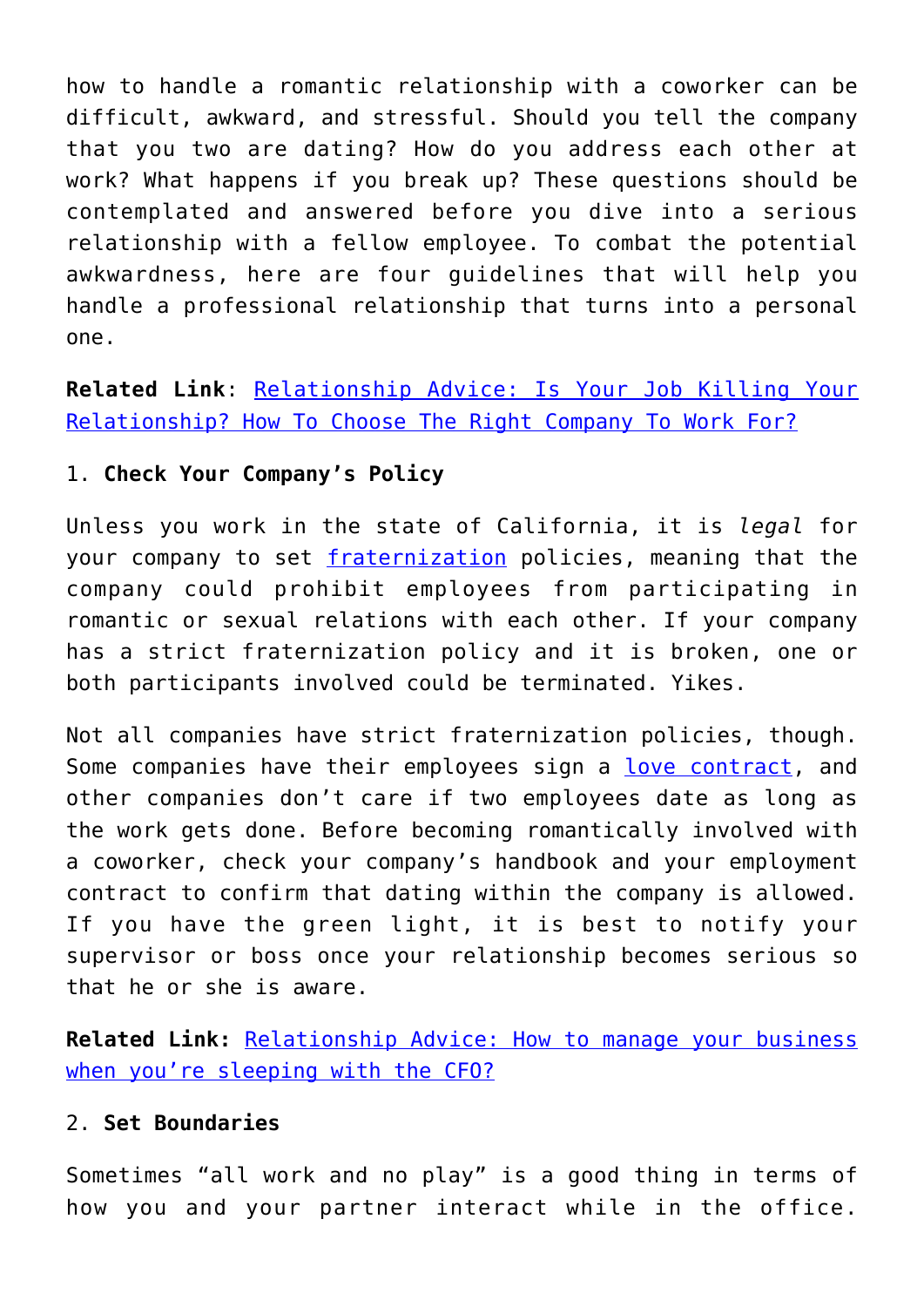Remember that when you are at work, you are *working*. That means no kissing in the halls, no batting eyelashes at each other, and no overly romantic talk.

[Lynn Taylor,](https://www.businessinsider.com/rules-of-dating-a-coworker-2015-8) author of *[Tame Your Terrible Office Tyrant: How](https://www.amazon.com/Tame-Your-Terrible-Office-Tyrant-ebook/dp/B002JMV6E6) [to Manage Childish Boss Behavior and Thrive in Your Job](https://www.amazon.com/Tame-Your-Terrible-Office-Tyrant-ebook/dp/B002JMV6E6)*, says that even though behaving strictly professionally may feel awkward, it is "better to overcompensate than to constantly test the limits of workplace etiquette while hoping for the best." Maintaining your professionalism will prevent your colleagues from feeling uncomfortable around you and your partner.

Now, I know what you may be thinking: *I can't show ANY form of love or appreciation for my partner in the office?* The answer is you can, but keep it simple and subtle. Going to lunch together or meeting up for breaks is totally fine. Friendly chatting in the coffee room is, too. Discuss with your partner other activities that you both feel uncomfortable participating in while you are at work and stick to your decisions.

**Related Link:** [Expert Dating Advice: Tips for Romance That's](http://cupidspulse.com/123115/expert-dating-advice-for-older-adults/) [Just Around the Corner When You've Been Around the Block](http://cupidspulse.com/123115/expert-dating-advice-for-older-adults/)

### 3. **Don't Involve the Entire Company**

You're dating your coworker, not the company you work for. Keep your relationship private, especially when you have disagreements and fallouts. [Art Markman,](https://www.fastcompany.com/3039389/ask-the-experts-help-im-dating-a-coworker) professor of psychology at the University of Texas, advises this exactly. He says that you should leave any personal quarrel with your significant other out of the workplace.

This means that if you and your partner are fighting, don't tell Sally in the printing room what happened. Likewise, your partner shouldn't tell John two cubicles down about the rude things you said. Sharing the details of your private life with your colleagues can spread rumors and encourage gossiping in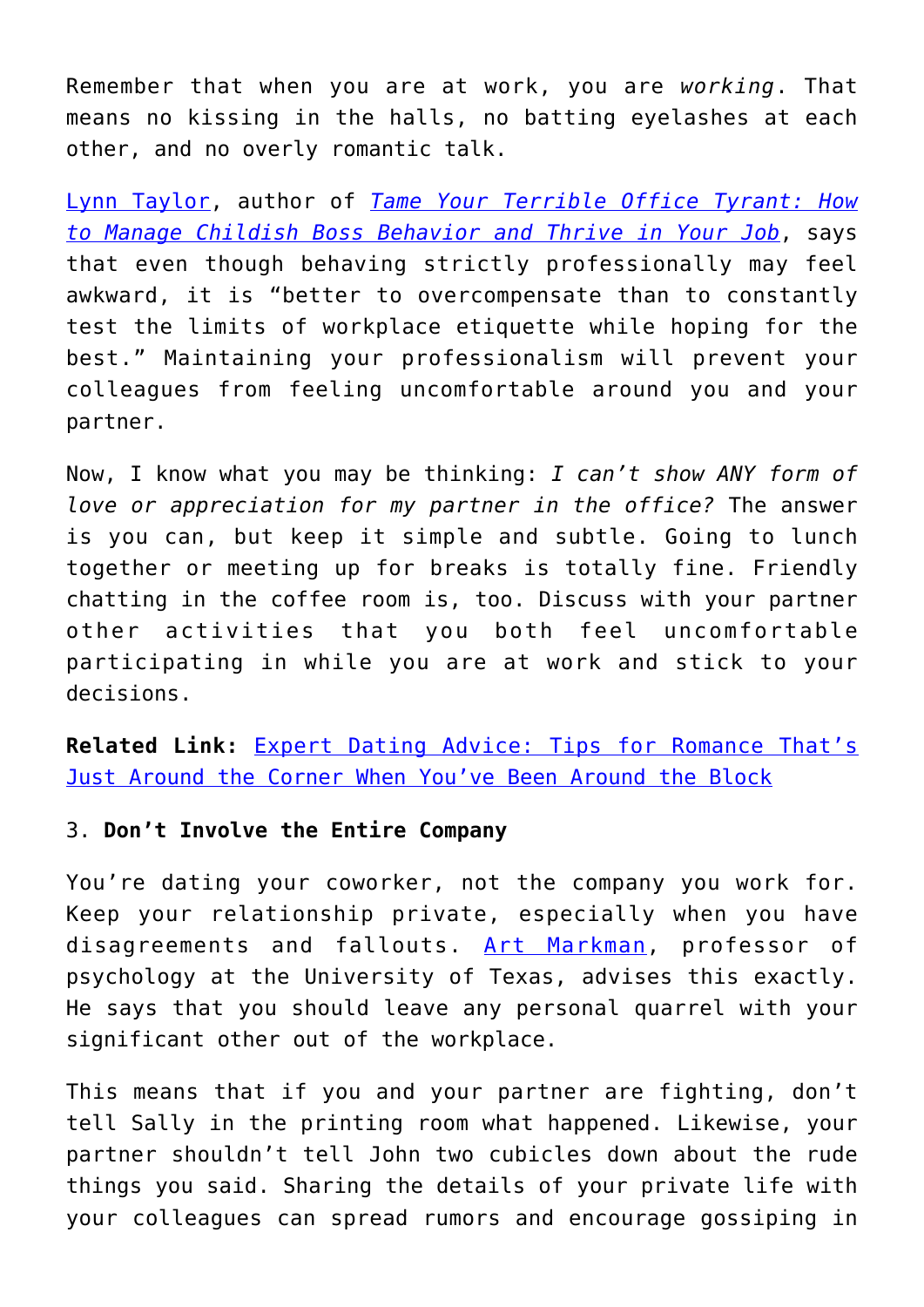the office. You and your partner may forgive and forget, but Sally will see your partner as an awful person, and John will dub you as someone who doesn't have a filter. Even worse, the news could get back to your boss, causing him or her to feel that your relationship is damaging your work ethic. That itself could create a plethora of problems. To keep this from happening, keep your home life at home and your work life at work.

**Related Link:** [Dating Advice: 4 Reasons Going Outside Your](http://cupidspulse.com/115552/dating-advice-outside-comfort-zone-good/) [Comfort Zone Is A Good Idea](http://cupidspulse.com/115552/dating-advice-outside-comfort-zone-good/)

#### 4. **Be Prepared for What Could Come**

It is important to be realistic about the future of your relationship. Either it is going to work, or it isn't. If you and your partner decide to get married, will you both stay at your company? If you and your partner break up, how will you interact at work?

Be prepared for both outcomes early on, especially for the outcome that entails tears, heartache, and anger. According to dating expert [Chiara Atik,](https://www.forbes.com/sites/jacquelynsmith/2013/07/17/how-to-work-with-someone-after-a-breakup/#f7196e86fbac) it can be very uncomfortable to work with someone after a breakup. Preparing for the unknown with your partner can help you both have a clear game plan when x, y, or z happens.

If you are making eyes at the girl down the hall or the boy in the mailroom, keep these four guidelines in mind for when that relationship takes off. If you end up belonging to the 12 percent that marries a coworker, all the best to you. If you belong to the majority that knows what it's like when a romantic relationship with a colleague turns sour, don't be afraid to apply these same steps to combat the inevitable awkwardness that may follow.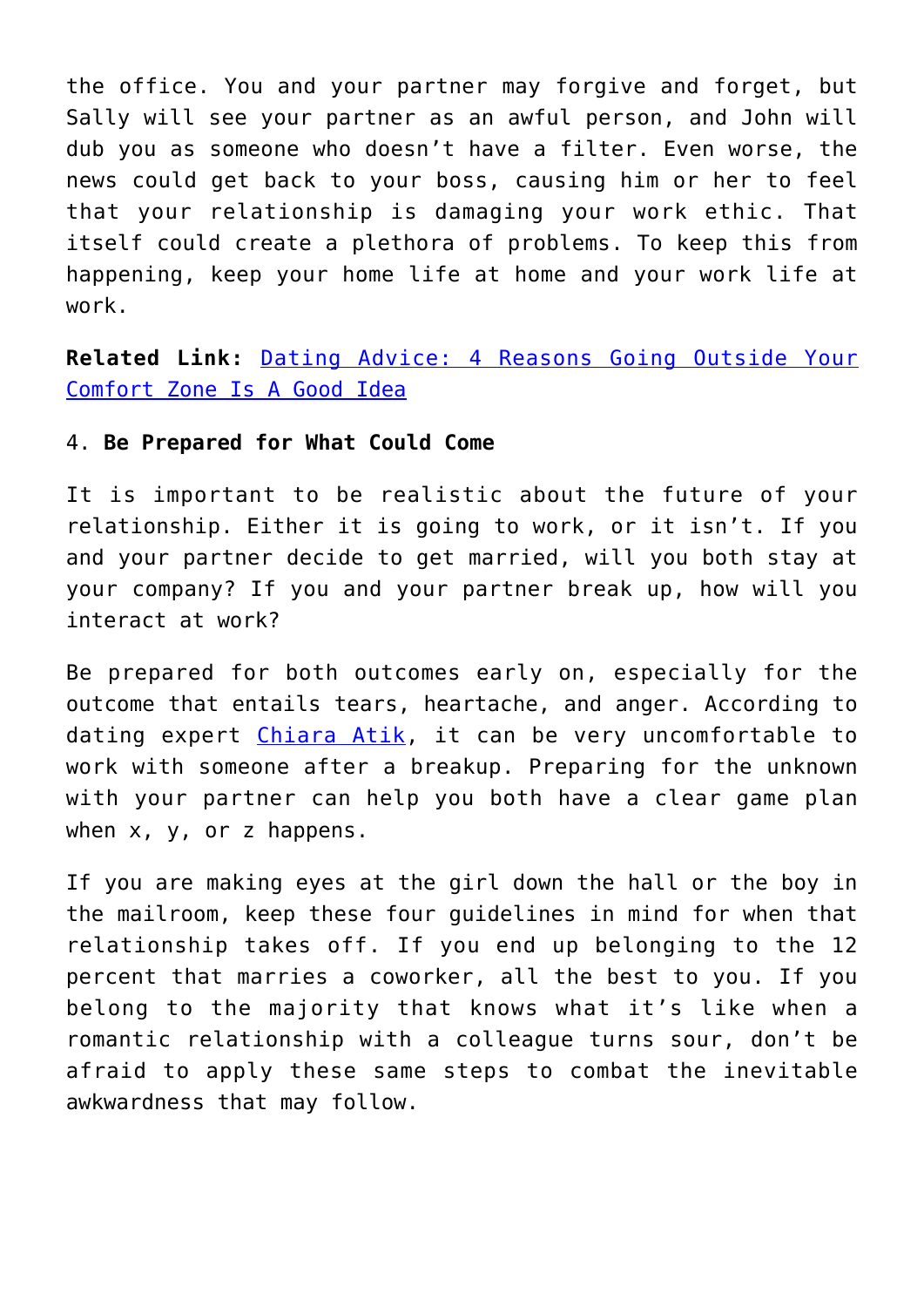## **[Expert Dating Advice: Are You](https://cupidspulse.com/127215/expert-dating-advice-ready-move-together/) [Ready To Move-In Together?](https://cupidspulse.com/127215/expert-dating-advice-ready-move-together/)**

 $\mathbf{x}$ 

 $\mathbb{E}$  By [Megan Weks](http://cupidspulse.com/relationship-experts/megan-weks/)

Thinking about moving in with him? Read some [expert](http://cupidspulse.com/relationship-experts/) [relationship advice](http://cupidspulse.com/relationship-experts/) to see if you are ready to make this move.

### **Making the next big step in the relationship!**

Before you move in with him, consider this: Rent is expensive and you'd LOVE to share it with him… You're sick of living out of a suitcase every weekend when you're at his house. You're practically there all the time. His dog is starting to call you "Mom." Is it time to move in? Think about this from a Man's perspective. What generally is a man seeking out of a relationship with you? Warmth. Encouragement. Admiration. Love. Sex. He gets it all nearly all of the time when you move in with him. We have all heard the old adage, why buy the cow when you can get the milk for free? Well, it's something to seriously consider when you are looking to move in with him.

**Related Link:** [Expert Dating Advice: How To Put Yourself Out](http://cupidspulse.com/126358/expert-dating-advice-how-put-yourself-out-there-after-break-up/) [There After A Break-Up](http://cupidspulse.com/126358/expert-dating-advice-how-put-yourself-out-there-after-break-up/)

When the conversation of moving in arises, it's an opportunity. It's your chance to create a moment to have a man face some real-life questions. Basically, what are his intentions here? Otherwise, I guarantee it's not on the top of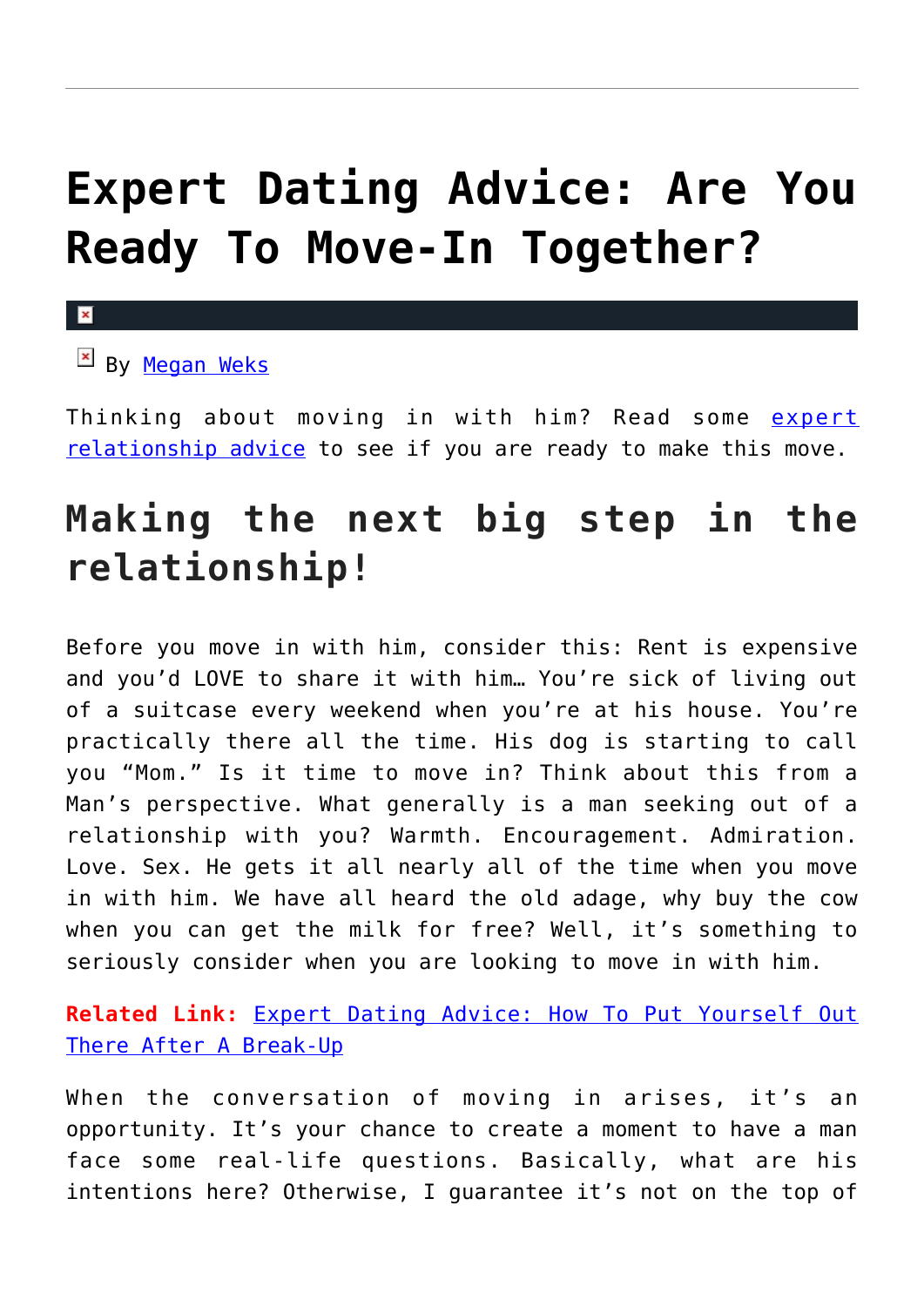his mind. He is probably focused on his career or other important things like his fantasy league or latest fall microbrew. He's not going to be sitting there thinking about his intentions with you. It may not cross his mind at all how this move could benefit you or not benefit you a year later when he's about ready to pick his fantasy team, again…

Use this moment to discuss intentions rather than going with the flow or "hoping." A tactic I see women using all the time. I also see it blowing up in their face where it's a year later, they are a year older, and they have nothing more but a year more of memories with a dude who just "wasn't ready" for what she wanted.

**Related Link:** [How I Used a Manfunnel to Meet My Dream Husband](http://cupidspulse.com/120613/expert-relationship-advice-megan-weks-manfunnel/)

Now realize I don't know you or your relationship so I'm simply asking you to consider this before proceeding. If you're looking for a formal commitment to A.K. A. engagement or marriage, don't allow a man to have you in his place all cozy while he decides what he wants to do with you. He gets to play house. He gets to have it all. You can spend plenty of time together to experience what living with one another might be like. You don't have to actually take that plunge to learn what you need to learn.

### **Related Link:** [Should I Drop All The Other People I'm](http://cupidspulse.com/118570/dating-advice-drop-other-people-interested/) [Interested In?](http://cupidspulse.com/118570/dating-advice-drop-other-people-interested/)

Here is another thinking point. Are you considering moving in because it's an inconvenience to you? You're tired of going back and forth. You're tired of living out of a bag when you're at his place? Why is it that we women tend to travel to the man's house? Why are we spending more time over there rather than him spending time at our place? I've heard answers many reasons to this question. He doesn't have a roommate and you do. He has a bigger bed, a bigger place or better TV. I've heard that the man isn't comfortable there and can't sleep